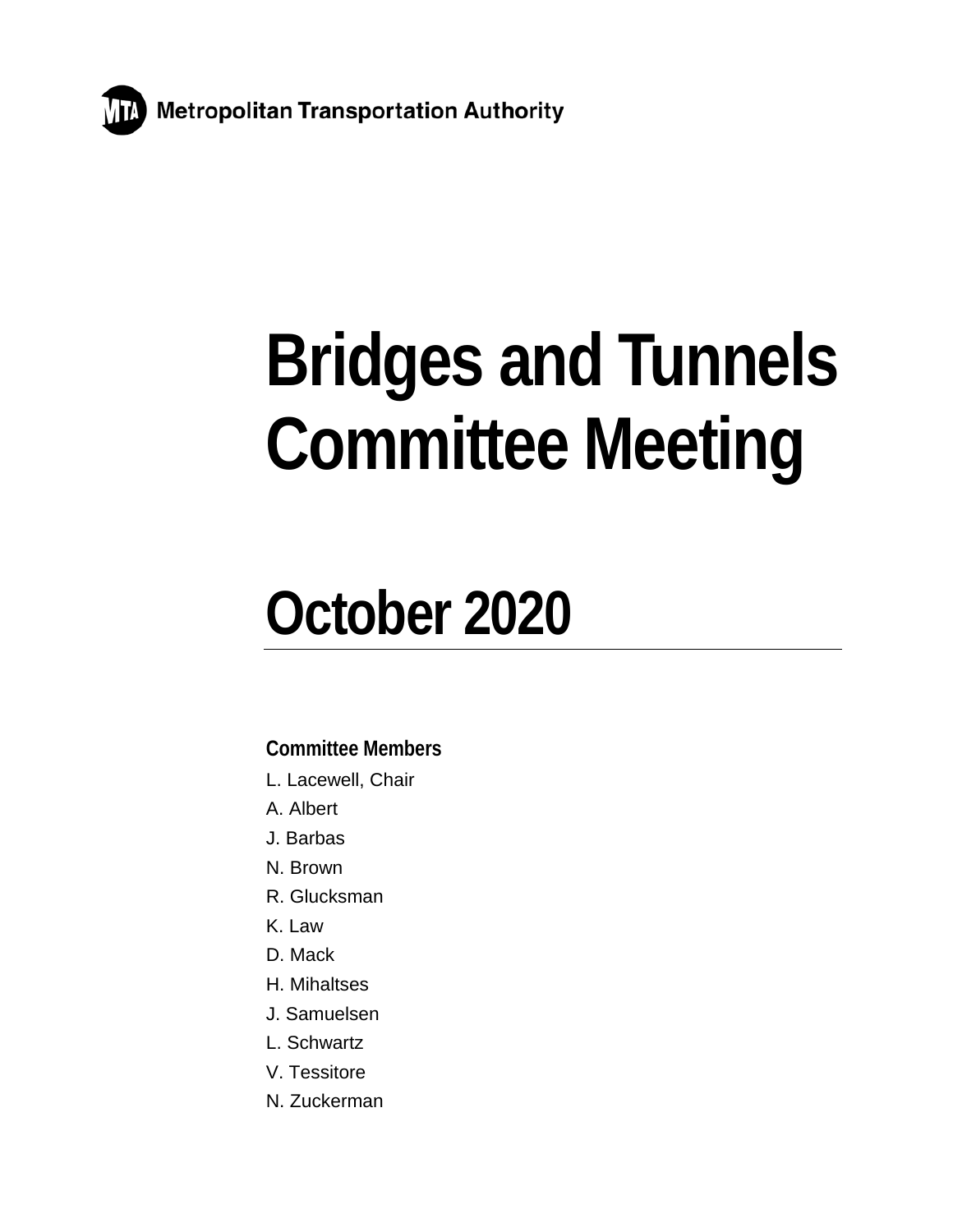# **Bridges & Tunnels Committee Meeting**

**2 Broadway, 20th Floor Board Room New York, NY 10004 Wednesday, 10/28/2020 10:00 AM - 5:00 PM ET**

- **1. Summary of Actions None**
- **2. Public Comments Period**
- **3. Approval of Minutes September 2020** B&T Committee Minutes - September 2020 - Page 3
- **4. Approval of Committee Work Plan** B&T Committee Work Plan - Page 4
- **5. Report on Operations August 2020** B&T Report on Operations - August 2020 - Page 11
- **6. Safety Report August 2020** B&T Safety Report - August 2020 - Page 25
- **7. Financial Report September 2020** B&T Financial Report - September 2020 - Page 30
- **8. 2021 Preliminary Budget Materials Previously Submitted**
- **9. Capital Program Project Status Report September 2020** B&T Capital Program Project Status Report - September 2020 - Page 45
- **10. Procurements None**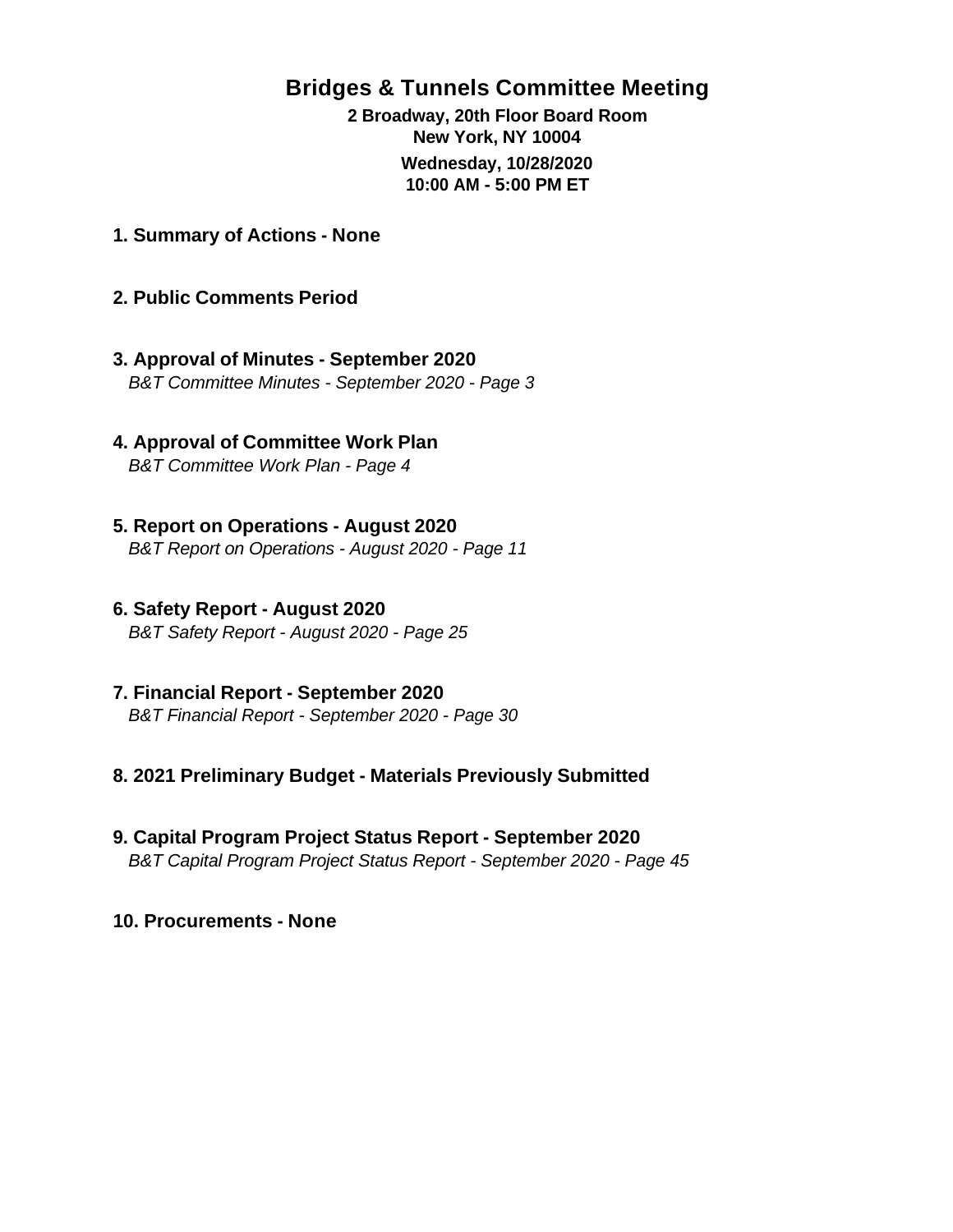

# Minutes of Committee Meeting September 2020

Because of the ongoing COVID-19 public health crisis, the MTA Chairman convened a one-day, virtual Board and Committee meeting session on September 23, 2020 which included the following MTA committees:

- Long Island Rail Road and Metro-North Railroad;
- New York City Transit;
- MTA Bridges and Tunnels;
- Finance:
- Diversity; and
- Capital Program Oversight Committee.

To see a summary of the meeting and the actions taken by the Bridges and Tunnels Committee, please refer to the September 23, 2020 Board minutes in the October 2020 Board Book available here on the Board materials website: [https://new.mta.info/transparency/board-and-committee-meetings/october-](https://new.mta.info/transparency/board-and-committee-meetings/october-2020)[2020.](https://new.mta.info/transparency/board-and-committee-meetings/october-2020)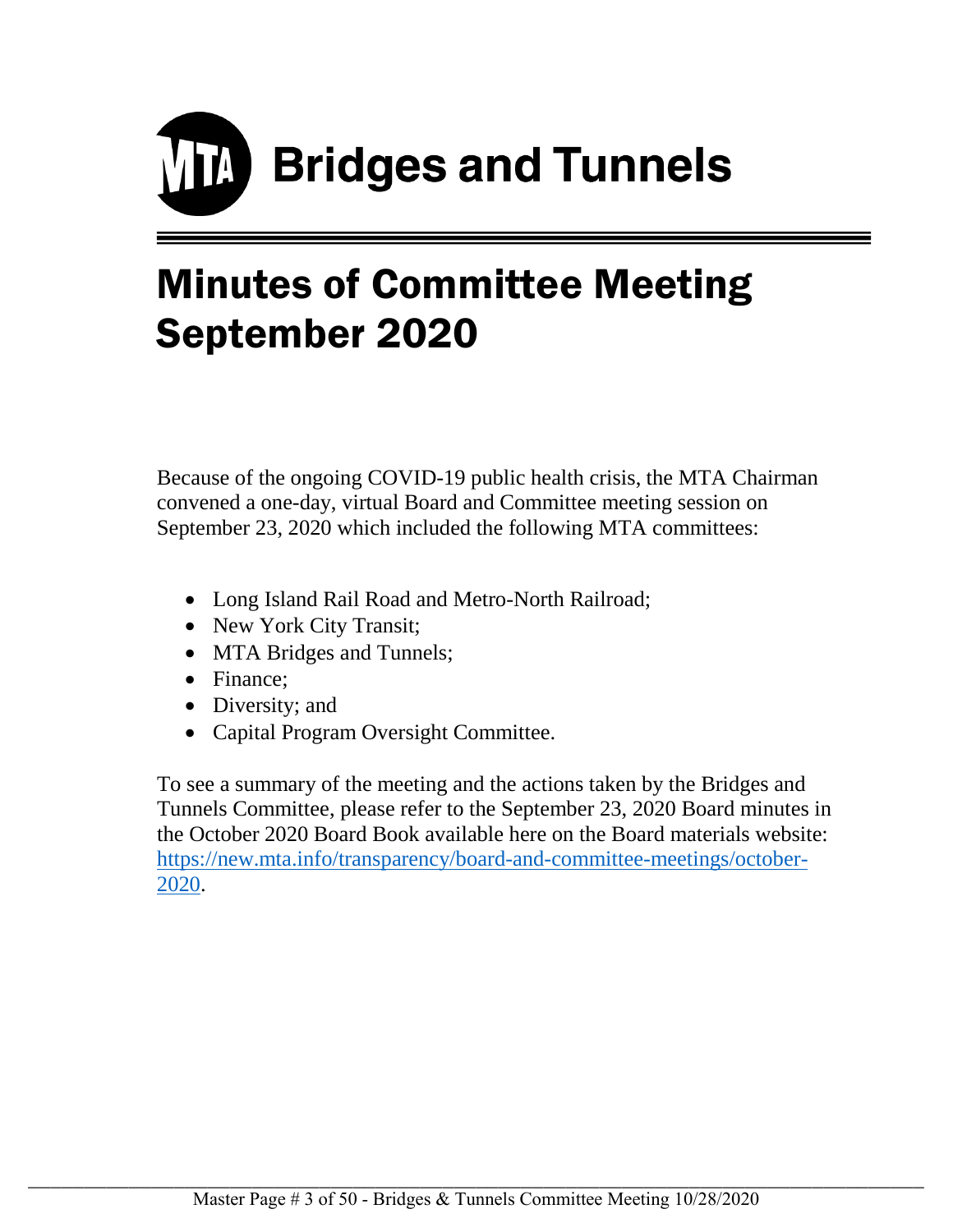

# Committee Work Plan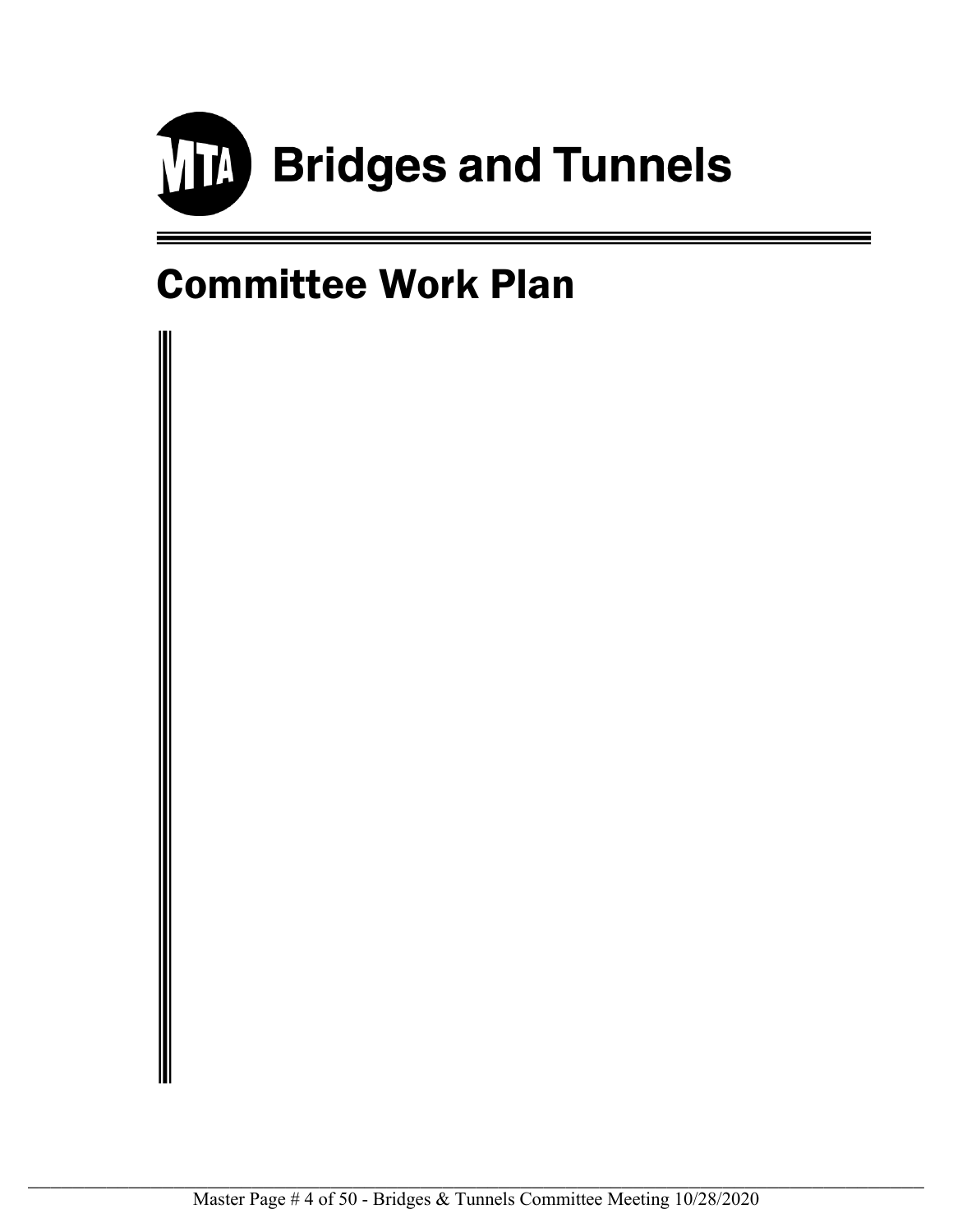# \_\_\_\_\_\_\_\_\_\_\_\_\_\_\_\_\_\_\_\_\_\_\_\_\_\_\_\_\_\_\_\_\_\_\_\_\_\_\_\_\_\_\_\_\_\_\_\_\_\_\_\_\_\_\_\_\_\_\_\_\_\_\_\_\_\_\_\_\_\_\_ **I. RECURRING AGENDA ITEMS**

Approval of Minutes Committee Chair & Members Committee Work Plan<br>
Report on Operations<br>
Revenue Management Safety Report Safety & Health Financial Report<br>Controller/Planning & Budget<br>Construction & Development/ Capital Program Project Status Report

Action Items (if any)

# **II. SPECIFIC AGENDA ITEMS** Responsibility

October 2020 2021 Preliminary Budget **Planning & Budget** Planning & Budget

November 2020 No items scheduled

# December 2020

2021 Proposed Committee Work Plan Committee Chair & Members 2021 Proposed Final Budget **Planning & Budget** Diversity Report – 3<sup>rd</sup> Quarter 2020 **EEO** 

January 2021

# February 2021

Preliminary Review of 2020 Operating Budget Results Planning & Budget 2021 Adopted Budget/Financial Plan 2021-2024 Planning & Budget<br>2020 B&T Operating Surplus **Property** Controller 2020 B&T Operating Surplus 2020 Customer Environment Report  $\overline{O}$  Constructions<br>Diversity Report – 4<sup>th</sup> Quarter 2020 Diversity Report –  $4<sup>th</sup>$  Quarter 2020

March 2021 Annual Procurement Contracts Report **Procurement & Materials**/

# April 2021

Final Review of 2020 Year-End Operating Results Planning & Budget

# TOPIC **Responsibility**

Revenue Management Planning & Budget Procurements Procurement & Materials

Approval of 2021 Work Plan Committee Chair & Members

Finance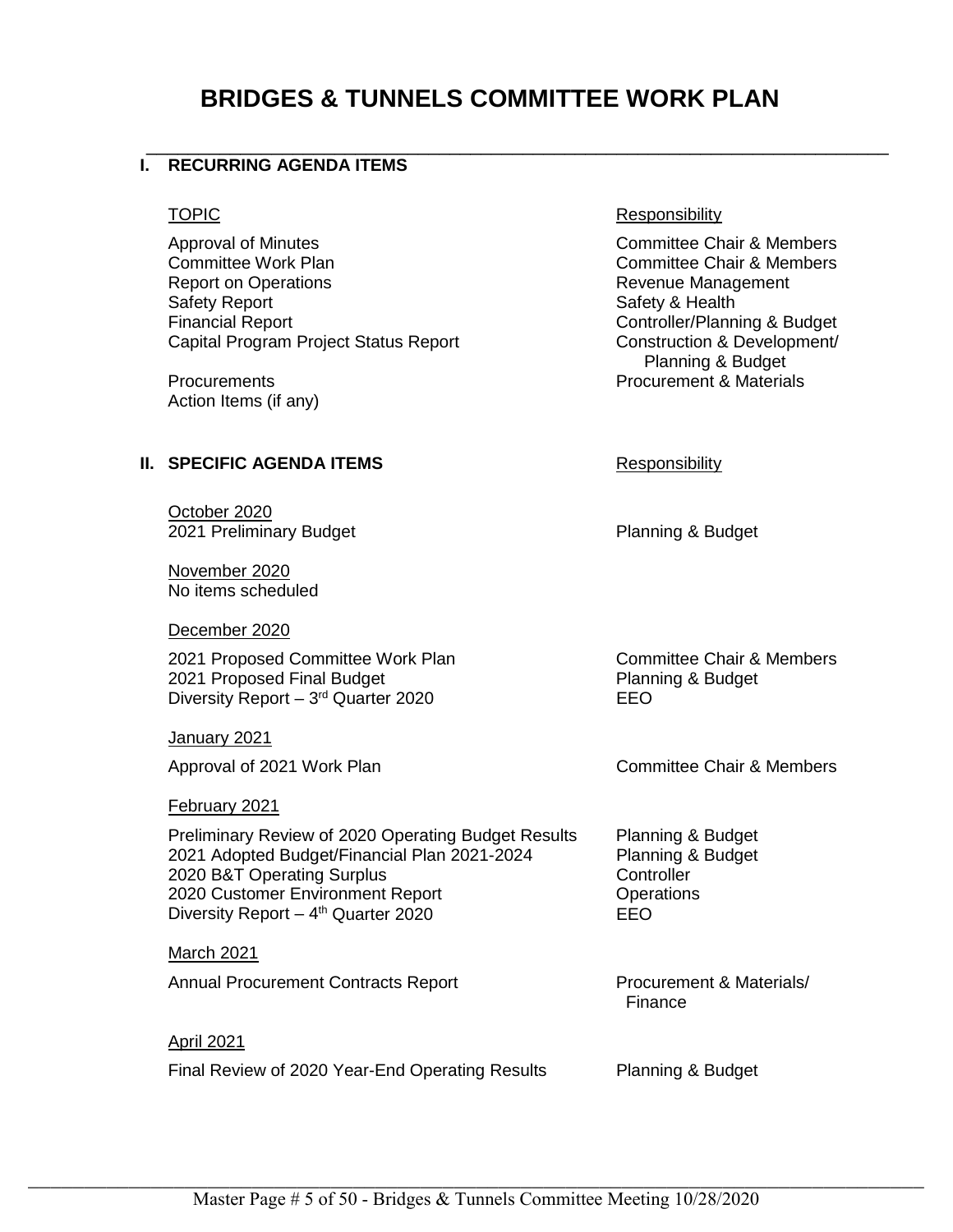May 2021

Diversity Report – 1<sup>st</sup> Quarter 2021 **EEO** 

June 2021 No items scheduled

July 2021 No items scheduled

August 2021 No meeting scheduled

September 2021 2022 Preliminary Budget **Planning & Budget** Planning & Budget Diversity Report – 2<sup>nd</sup> Quarter 2021 **EEO**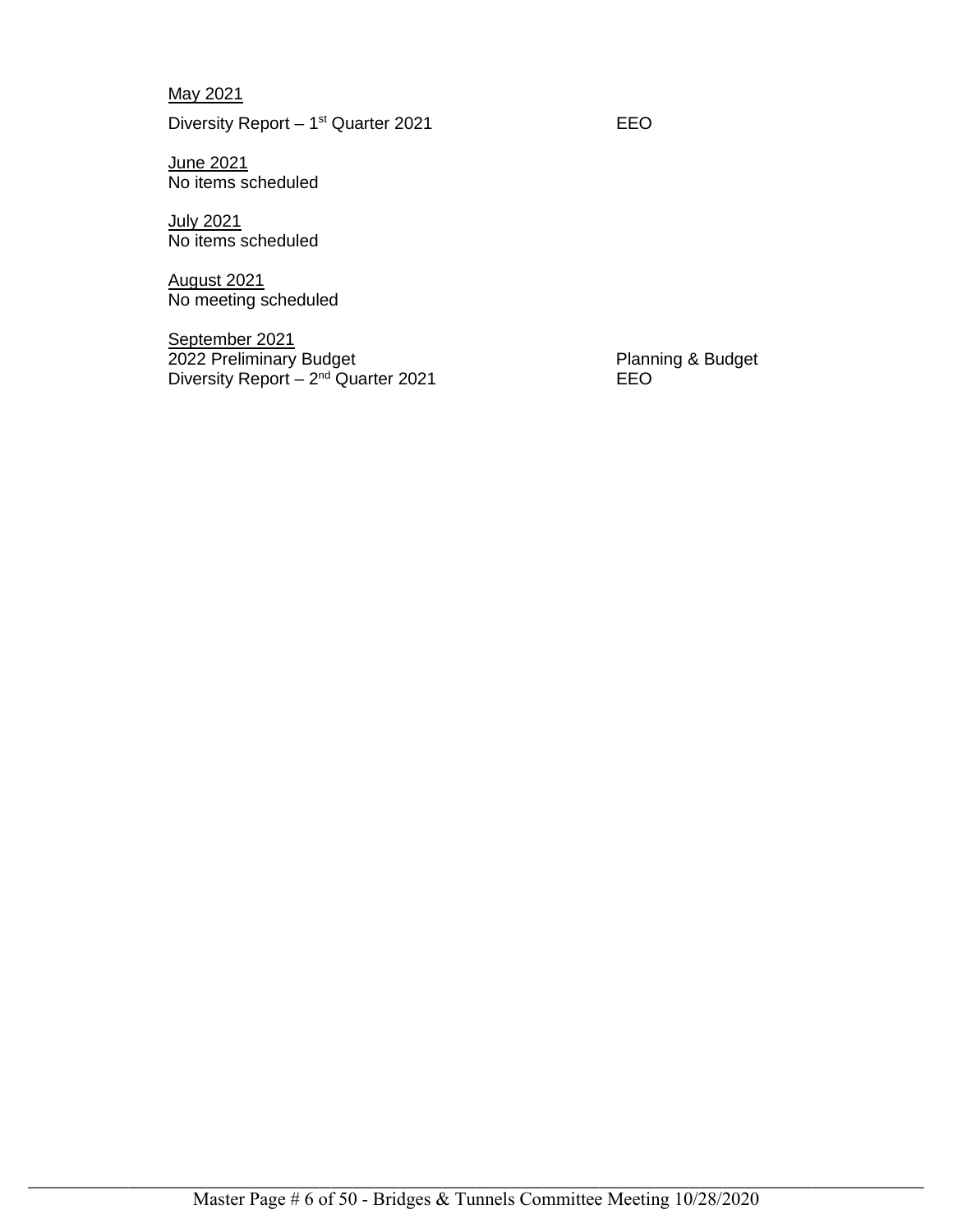# **BRIDGES & TUNNELS COMMITTEE WORK PLAN**

# **Detailed Summary**

# **I. RECURRING**

# Approval of Minutes

Approval of the official proceedings of the Committee Meeting.

# Report on Operations

Summary of major B&T service indicators, including graphs and tables depicting total traffic for all facilities, average daily traffic by method of payment and vehicle type, traffic by facility, and data on factors that can impact B&T traffic such as weather and gasoline prices. The Report on Operations is provided on a two-month lag, except in September when it includes reports with June and July data.

# Safety Report

A compilation of key leading and lagging customer and employee safety indicators, including collision rates, employee lost time injury rates, construction injury rates, and leading indicators for roadway, construction, and fire safety. The Safety Report is provided on a two month lag, except in September when it includes reports with June and July data.

# Financial Report

Summary presentation of the financial indicators for the month, which includes the Balance Sheet for the reported month, Accrual Statement of Operations for the month and year-todate, variance analysis, traffic volume and ridership information, toll collection rates, and headcount charts. The Financial Report is provided on a one-month lag, except in the month of September, at which time it includes the July and August reports.

# Capital Program Project Status Report

Summary of the status of the current capital program, including commitments, completions, and closeouts, in addition to graphic presentations of the commitments and completions for the plan vs. actuals for the year. The Capital Program Project Status Report is provided on a one-month lag, except in the month of September, at which time it includes the July and August reports.

# **Procurements**

List of procurement action items requiring Board approval. The non-competitive items are listed first, followed by competitive items, and then ratifications. The list will indicate items that require a 2/3 vote and a majority vote of the Board for approval. Procurements are for the current month; in the month of September, the August and September procurements are included.

Staff summary documents presented to the Board for approval for items affecting business standards and practices.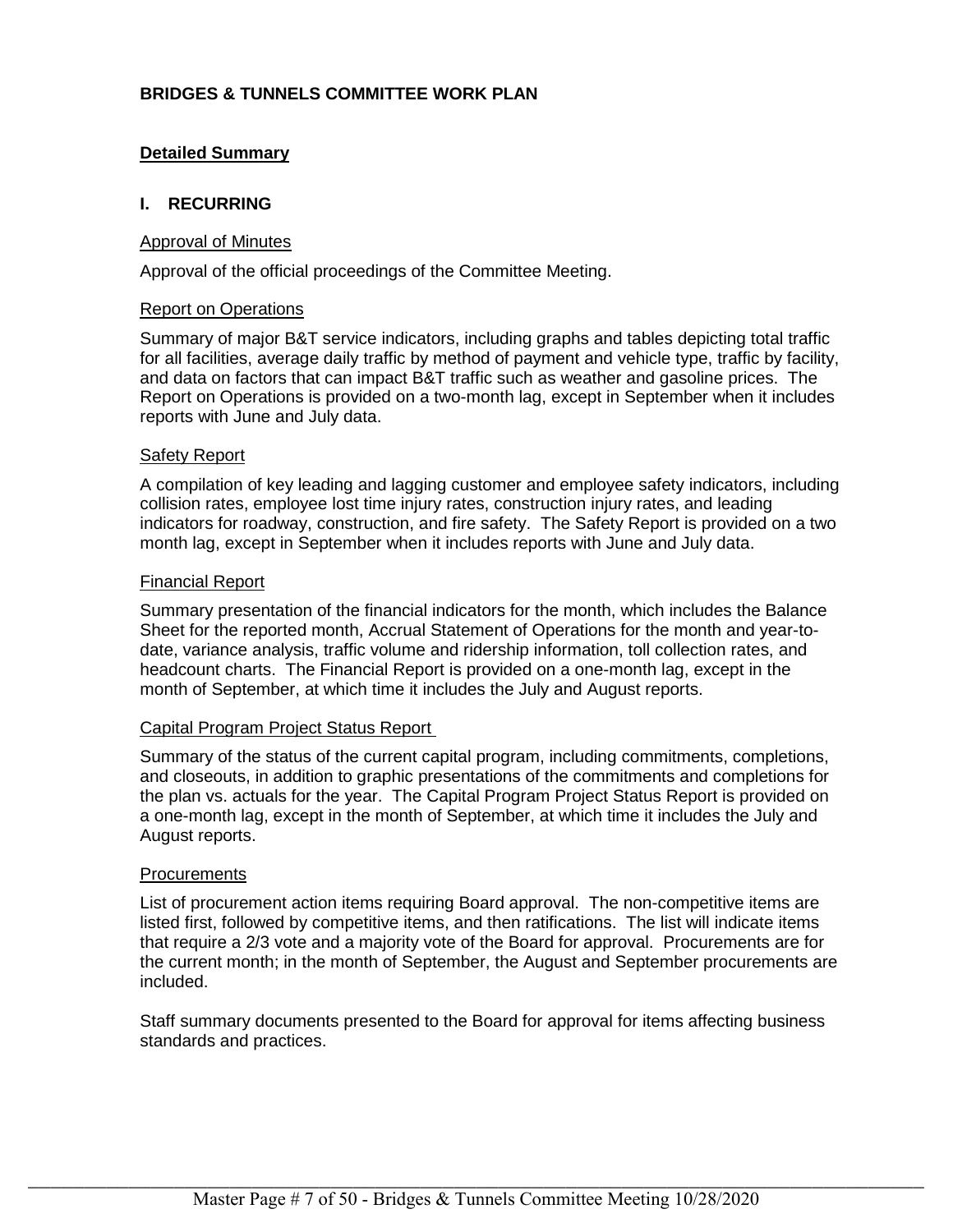# **II. SPECIFIC AGENDA ITEMS**

# **OCTOBER 2020**

# 2021 Preliminary Budget

Public comment will be accepted on the 2021 Preliminary Budget.

# **NOVEMBER 2020**

No items scheduled.

# **DECEMBER 2020**

# 2021 Proposed Committee Work Plan

The Committee Chair will present a draft Bridges and Tunnels Committee Work Plan for 2021 that will address initiatives to be reported throughout the year.

# 2021 Proposed Final Budget

The Committee will recommend action to the Board.

# Diversity Report  $-3<sup>rd</sup>$  Quarter 2020

Review and discuss workforce analysis and activities as presented to the Board's Diversity Committee Quarterly meeting.

# **JANUARY 2021**

Approval of Work Plan for 2021

The committee will have already received a draft work plan for 2021 at the December 2020 meeting. The committee will be requested to approve the amended work plan for the year.

# **FEBRUARY 2021**

# Preliminary Review of 2020 Operating Budget Results

The agency will present a brief review of its 2020 Operating Budget results.

# 2021 Adopted Budget and February Financial Plan 2021-2024

The Agency will present its revised 2020 Adopted Budget and Financial Plan which will incorporate any changes made by the Board at the December 2020 meeting and any Agency technical adjustments.

# 2020 B&T Operating Surplus

The Committee will recommend action to the Board.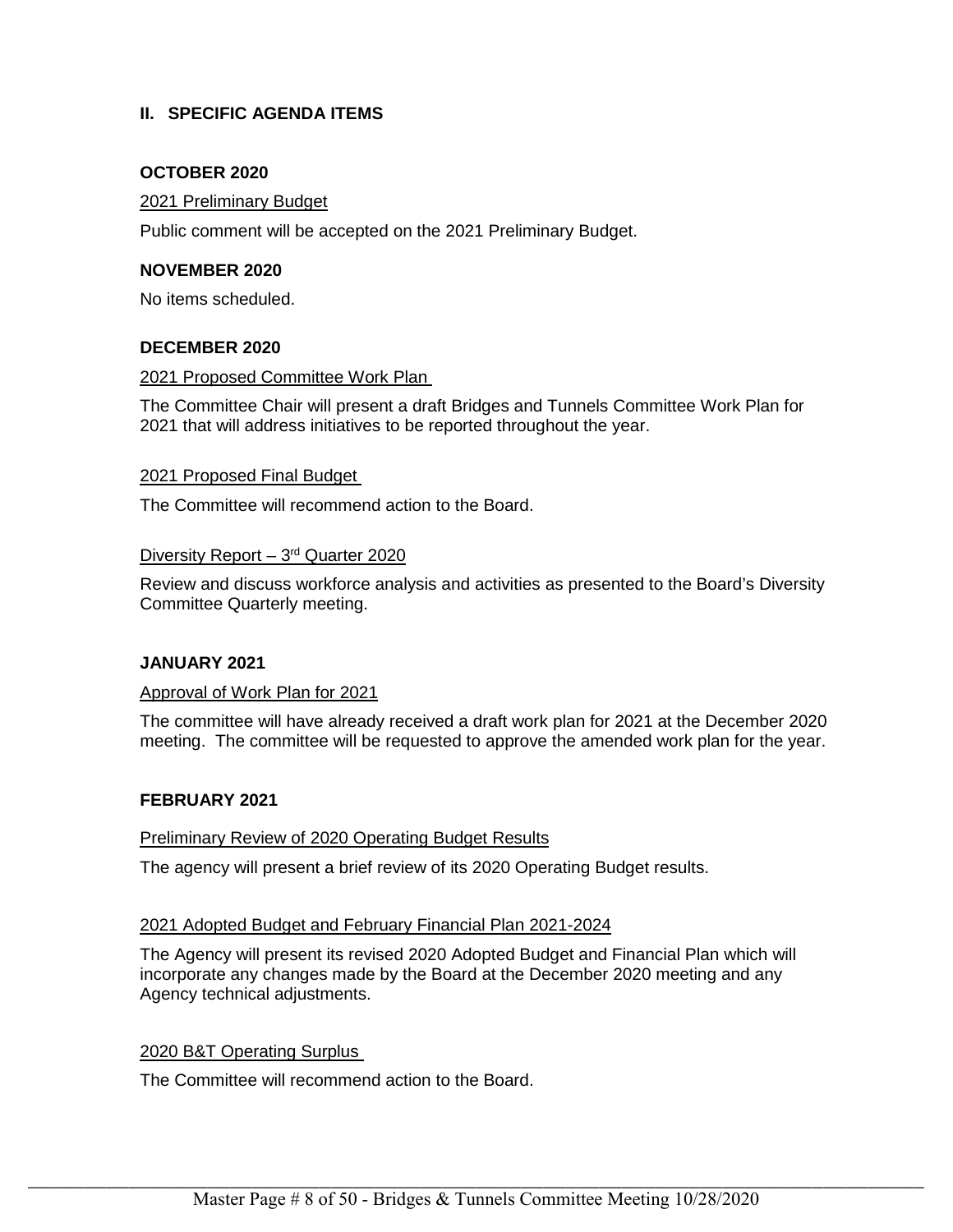# **FEBRUARY 2021 (cont'd)**

# 2020 Customer Environment Report

Review and discuss key customer service areas: improve customer service and traffic mobility at all facilities; ensure the safety of customers traveling over the bridges and tunnels; and enhance the customer environment of bridge and tunnel facilities.

# Diversity Report  $-4<sup>th</sup>$  Quarter 2020

Review and discuss workforce analysis and activities as presented to the Board's Diversity Committee Quarterly meeting.

# **MARCH 2021**

# Annual Procurement Contracts Report

This report contains information on contracts awarded during the previous fiscal year and contracts open from the previous years as required by Section 2879 of the State Public Authorities Law.

# **APRIL 2021**

# Final Review of 2020 Year-End Operating Results

The customary review of prior year's budget results and their implications for current and future budget performance will be presented to the Committee. Each Agency will present for inclusion in the Agenda materials, and be prepared to answer questions, on a review of its experience. The MTA Budget Division will prepare an overall review also for inclusion in the materials that draws MTA-wide conclusions.

# **MAY 2021**

# Diversity Report  $-1<sup>st</sup>$  Quarter 2021

Review and discuss workforce analysis and activities as presented to the Board's Diversity Committee Quarterly meeting.

**JUNE 2021**

No items scheduled

**JULY 2021** No items scheduled

# **AUGUST 2021**

No meeting scheduled

# **SEPTEMBER 2021**

# 2022 Preliminary Budget

Agency will present highlights of the Preliminary Budget to the Committee. Public comment will be accepted on the 2022 Preliminary Budget.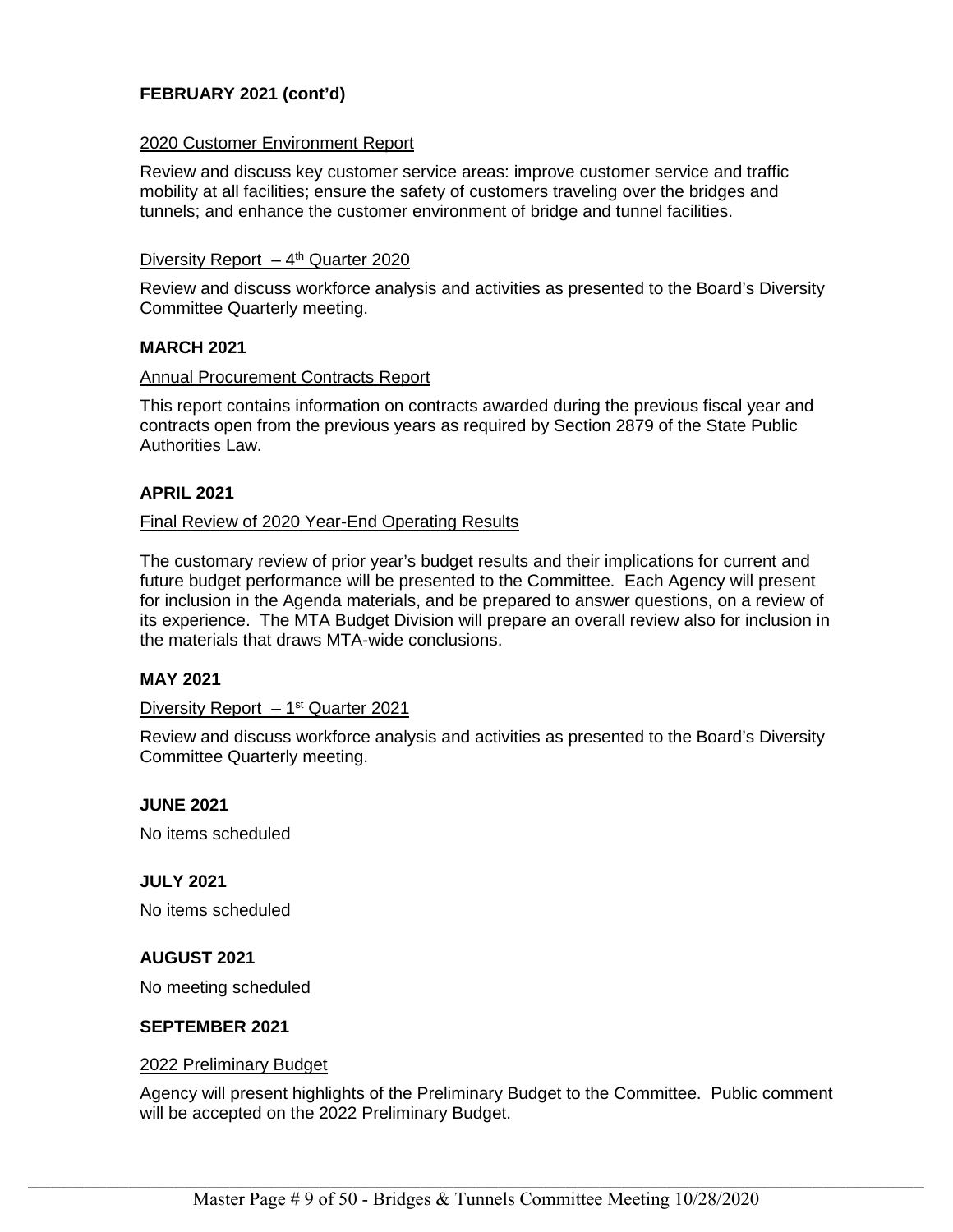# **SEPTEMBER 2021 (cont'd)**

# Diversity Report  $-2^{nd}$  Quarter 2021

Review and discuss workforce analysis and activities as presented to the Board's Diversity Committee Quarterly meeting.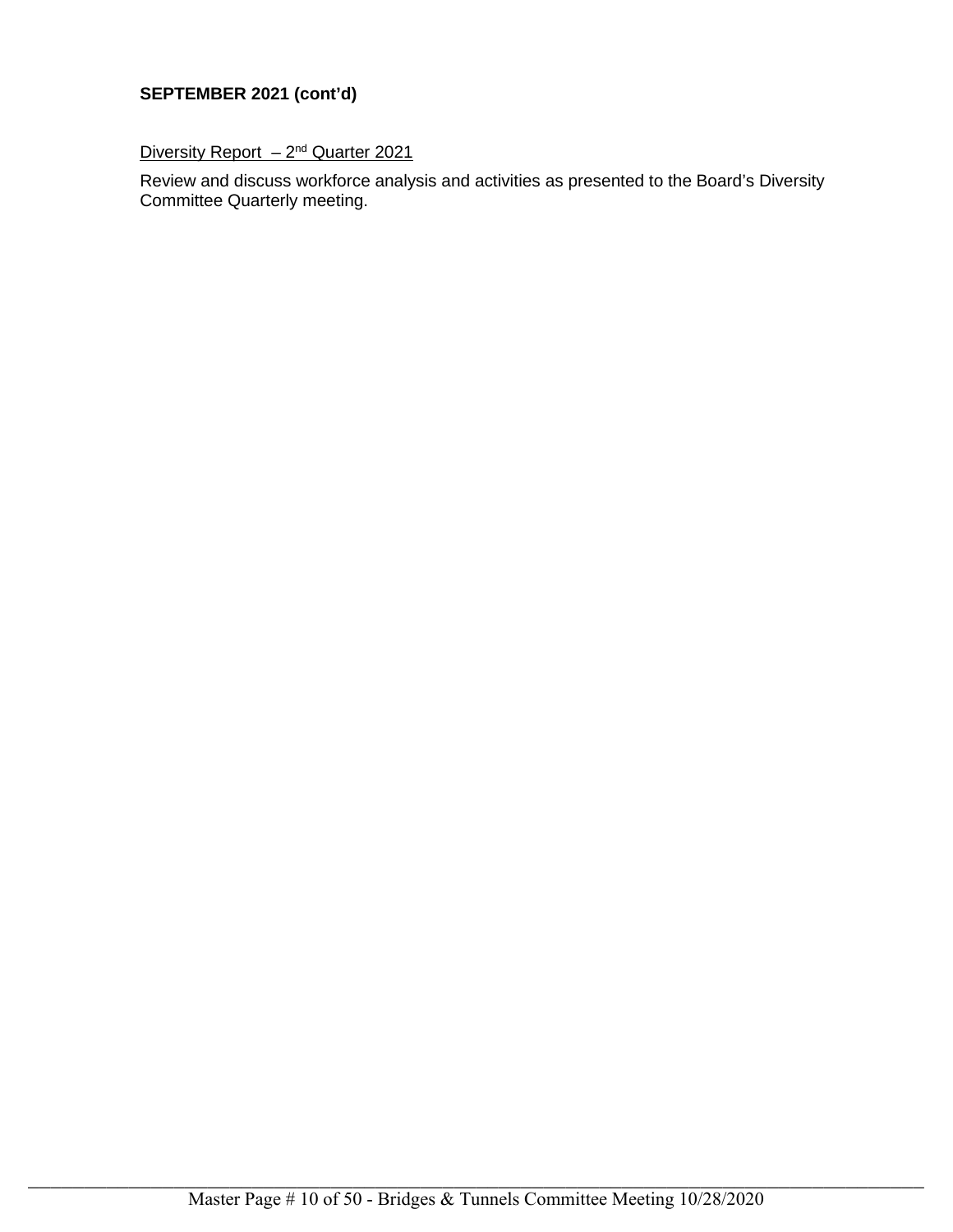

# Report on Operations August 2020

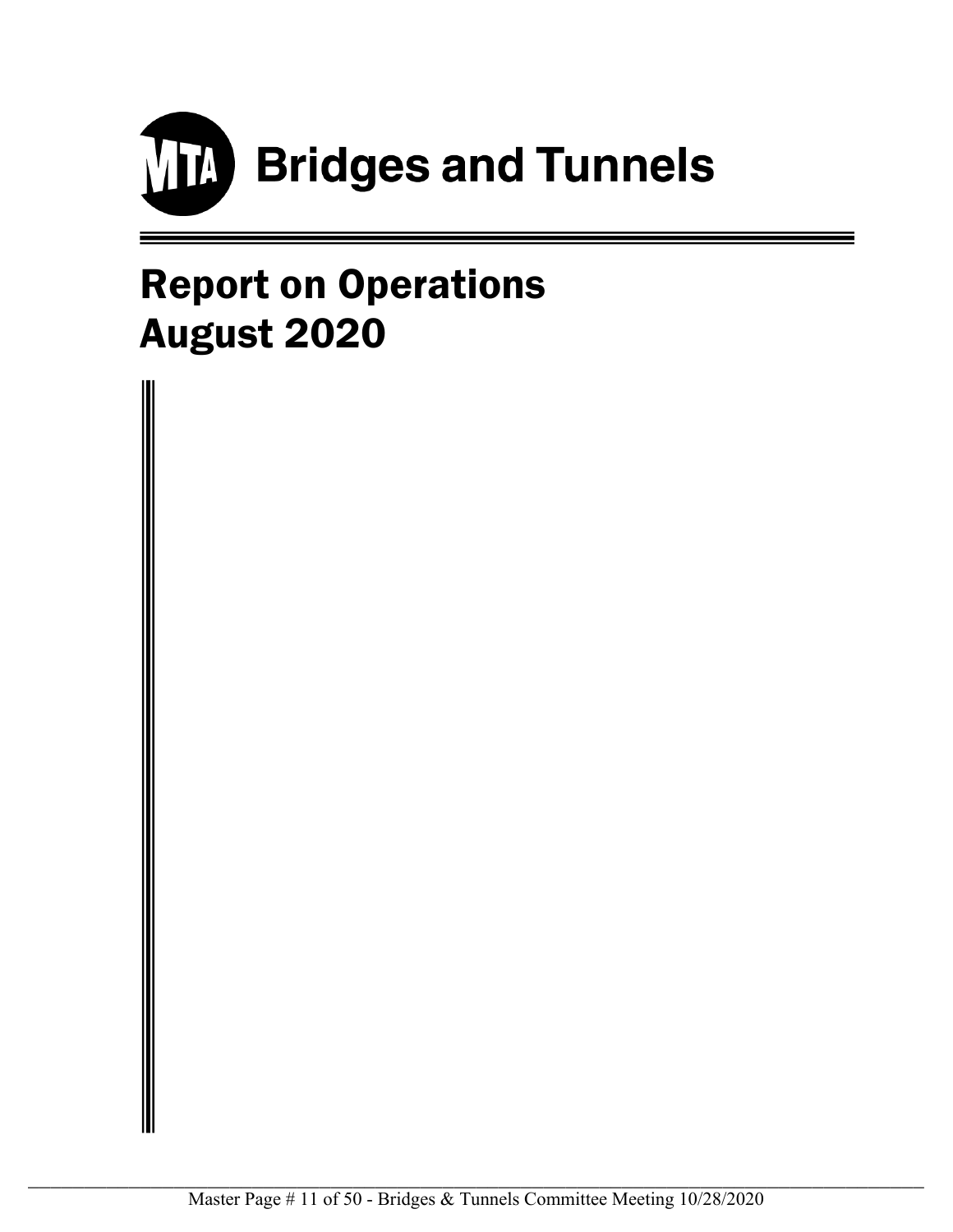# **MTA Bridges and Tunnels August 2020 Traffic Trends**

# **Summary**

In August, B&T vehicle traffic continued to recover from the impacts of the COVID-19 pandemic. While paid vehicle traffic of 24.4 million vehicles was 17.0% lower than in the same period in 2019, there has been improvement in every month since April, when paid vehicle traffic was 65% below 2019 levels.

Average daily traffic decreased by 17.3% for passenger cars and 12.9% for other vehicles compared to August 2019. Average daily E-ZPass transactions decreased by 16.6% on a year-to-year basis for the month, whereas Tolls by Mail transactions decreased by 24.6%.

Gas prices averaged \$2.25 per gallon during the month of August compared to \$2.84 during the same time last year. Since April, gas prices have remained significantly lower than 2019 levels.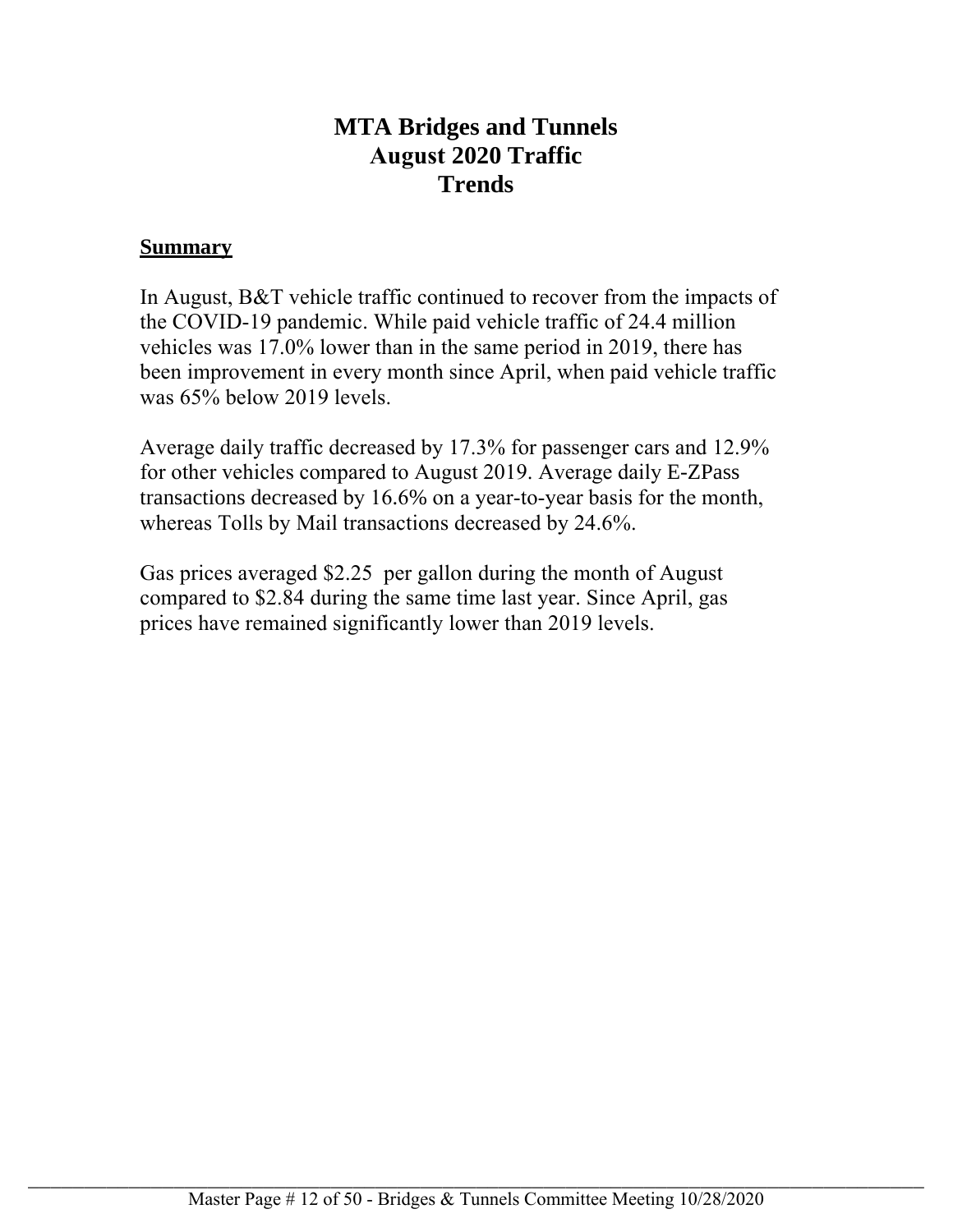

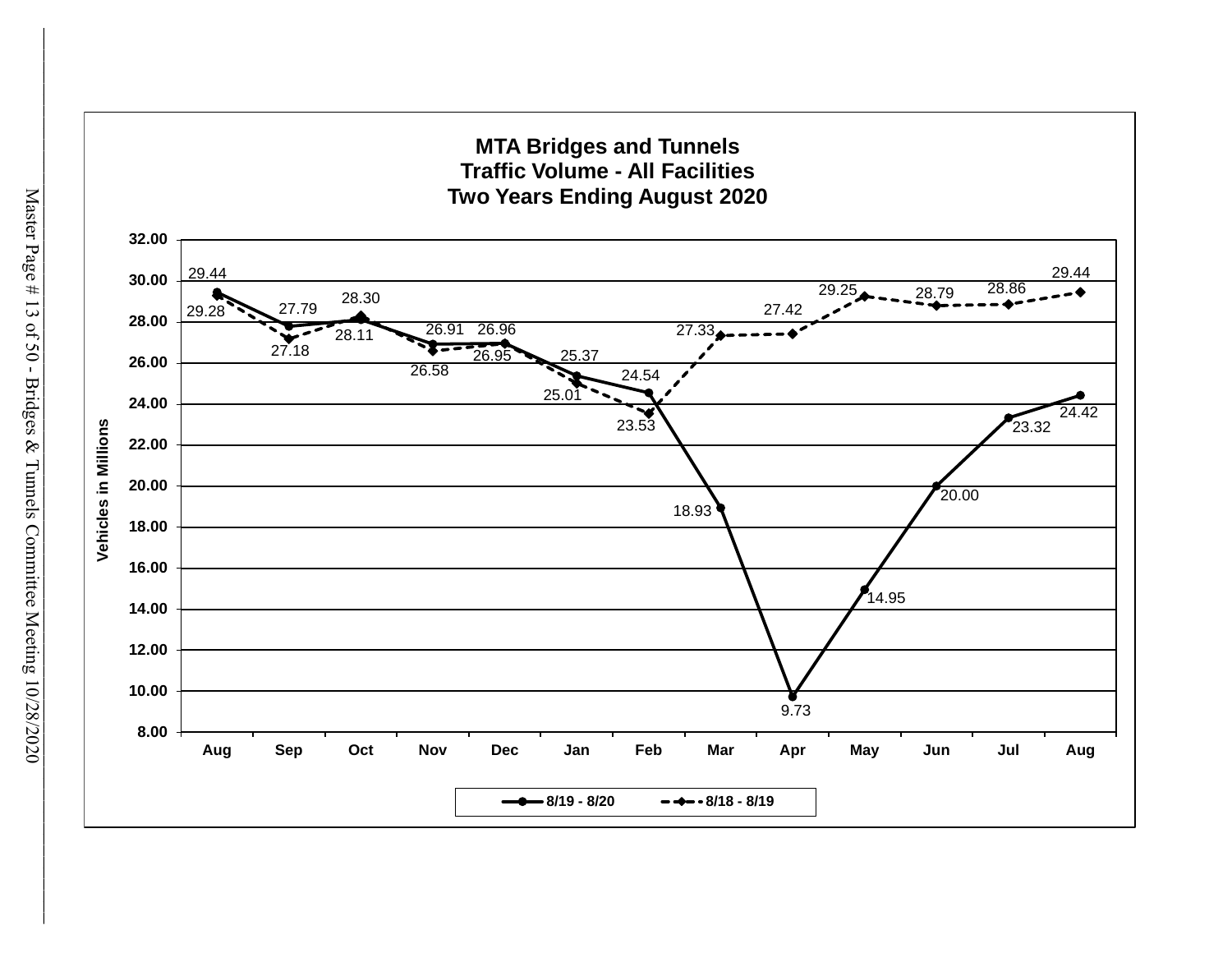#### **MTA Bridges and Tunnels E-ZPass and Tolls by Mail Traffic August 2020 Preliminary data subject to final audit**

|                       | All B&T Facilities by Method of Payment |             |             |            |  |  |  |  |  |  |  |
|-----------------------|-----------------------------------------|-------------|-------------|------------|--|--|--|--|--|--|--|
|                       |                                         | August 2020 | August 2019 | 2020 YTD   |  |  |  |  |  |  |  |
| E-ZPass1              |                                         | 23,275,460  | 27,920,267  | 89,340,786 |  |  |  |  |  |  |  |
| Tolls by Mail1        |                                         | 1,148,526   | 1,522,466   | 4,187,594  |  |  |  |  |  |  |  |
| Total                 |                                         | 24,423,986  | 29,442,733  | 93,528,380 |  |  |  |  |  |  |  |
|                       |                                         |             |             |            |  |  |  |  |  |  |  |
| E-ZPass Market Share: |                                         |             |             |            |  |  |  |  |  |  |  |
|                       | Total                                   | 95.3%       | 94.8%       | 95.5%      |  |  |  |  |  |  |  |
|                       | Cars                                    | 95.2%       | 94.7%       | 95.4%      |  |  |  |  |  |  |  |
|                       | <b>Trucks</b>                           | 96.3%       | 96.4%       | 96.5%      |  |  |  |  |  |  |  |
|                       |                                         |             |             |            |  |  |  |  |  |  |  |
|                       |                                         |             |             |            |  |  |  |  |  |  |  |

| Average Weekday <sup>2</sup>           |         |             |            |          |                      |                     |             |         |            | Average Weekend <sup>2</sup> |          |         |  |  |  |
|----------------------------------------|---------|-------------|------------|----------|----------------------|---------------------|-------------|---------|------------|------------------------------|----------|---------|--|--|--|
|                                        |         | August 2020 |            |          | E-ZPass Market Share |                     | August 2020 |         |            | E-ZPass Market Share         |          |         |  |  |  |
| Facility                               | Total   | E-ZPass     | <b>TBM</b> | Aug 2020 | Aug 2019             | Change <sup>1</sup> | Total       | E-ZPass | <b>TBM</b> | Aug 2020                     | Aug 2019 | Change  |  |  |  |
| Bronx-Whitestone Bridge                | 125,560 | 119,048     | 6,512      | 94.8%    | 94.0%                | 0.9%                | 121,488     | 112,900 | 8,588      | 92.9%                        | 92.0%    | 0.9%    |  |  |  |
| Cross Bay Bridge                       | 24,698  | 23,692      | 1,006      | 95.9%    | 96.8%                | $-0.8%$             | 23,792      | 22,398  | 1,394      | 94.1%                        | 94.7%    | $-0.6%$ |  |  |  |
| Henry Hudson Bridge                    | 59,547  | 57,180      | 2,367      | 96.0%    | 95.5%                | 0.5%                | 48,867      | 46,244  | 2,623      | 94.6%                        | 93.6%    | 1.0%    |  |  |  |
| Hugh L. Carey Tunnel                   | 53,131  | 51,433      | 1,698      | 96.8%    | 95.5%                | 1.3%                | 32,632      | 31,015  | 1,618      | 95.0%                        | 93.5%    | 1.5%    |  |  |  |
| Marine Parkway Bridge                  | 25,268  | 24,414      | 854        | 96.6%    | 96.9%                | $-0.2%$             | 25,687      | 24,381  | 1,306      | 94.9%                        | 95.1%    | $-0.2%$ |  |  |  |
| Queens Midtown Tunnel                  | 65,193  | 62,562      | 2,631      | 96.0%    | 96.6%                | $-0.7%$             | 46,346      | 43,548  | 2,798      | 94.0%                        | 94.9%    | $-0.9%$ |  |  |  |
| Robert F. Kennedy Bridge               | 160,782 | 153,399     | 7,382      | 95.4%    | 95.1%                | 0.3%                | 138,234     | 129,388 | 8,847      | 93.6%                        | 93.3%    | 0.3%    |  |  |  |
| <b>Throgs Neck Bridge</b>              | 105,299 | 100,513     | 4,786      | 95.5%    | 94.5%                | 0.9%                | 109,023     | 102,032 | 6,991      | 93.6%                        | 92.4%    | 1.2%    |  |  |  |
| Verrazzano-Narrows Bridge <sup>1</sup> | 198,255 | 191,528     | 6,727      | 96.6%    | 96.0%                | 0.6%                | 179,089     | 169,725 | 9,364      | 94.8%                        | 93.9%    | 0.8%    |  |  |  |
| All Facilities <sup>1</sup>            | 817,733 | 783,769     | 33,964     | 95.8%    | 95.4%                | 0.4%                | 725,158     | 681,630 | 43,528     | 94.0%                        | 93.4%    | $0.6\%$ |  |  |  |

#### Notes:

1. At the Verrazzano-Narrows Bridge (VNB), tolls are only collected in the westbound direction. These transactions are doubled to provide traffic statistics that are consistent with B&T's other facilities.

2. Average traffic and market share figures exclude holidays.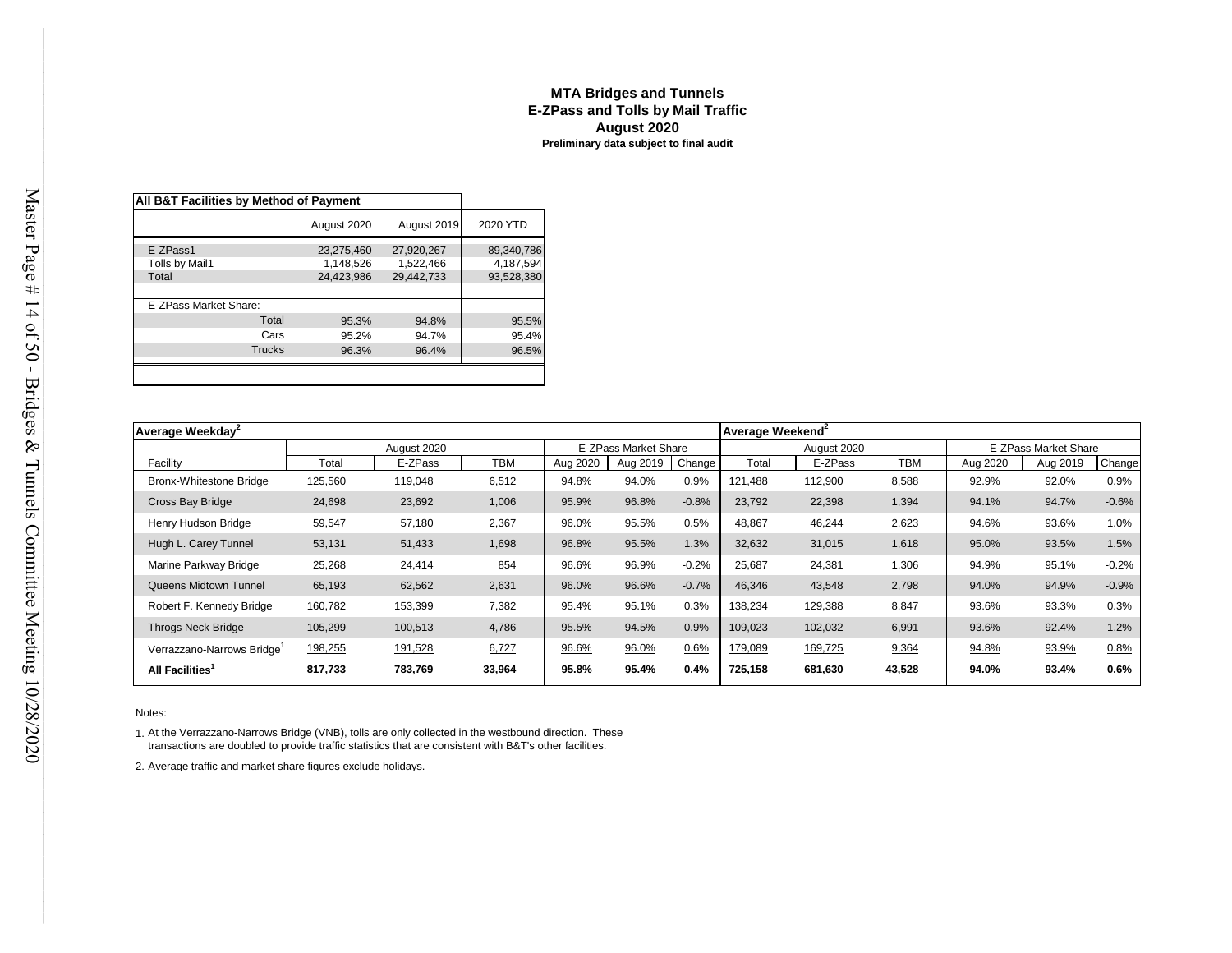# **MTA Bridges and Tunnels E-ZPass and Tolls by Mail Traffic Preliminary data subject to final audit August 2020**

| <b>Distribution by Facility &amp; Time Period</b> |                 |                 |          |  |  |  |  |  |  |
|---------------------------------------------------|-----------------|-----------------|----------|--|--|--|--|--|--|
|                                                   | August 2020     |                 |          |  |  |  |  |  |  |
| Facility                                          | Weekday AM Peak | Weekday PM Peak | Off-Peak |  |  |  |  |  |  |
| <b>Bronx-Whitestone Bridge</b>                    | 21.3%           | 23.5%           | 55.2%    |  |  |  |  |  |  |
| Cross Bay Bridge                                  | 18.6%           | 26.3%           | 55.1%    |  |  |  |  |  |  |
| Henry Hudson Bridge                               | 20.3%           | 29.8%           | 50.0%    |  |  |  |  |  |  |
| Hugh L. Carey Tunnel                              | 23.6%           | 27.5%           | 48.9%    |  |  |  |  |  |  |
| Marine Parkway Bridge                             | 18.0%           | 28.2%           | 53.7%    |  |  |  |  |  |  |
| Queens Midtown Tunnel                             | 24.2%           | 24.3%           | 51.5%    |  |  |  |  |  |  |
| Robert F. Kennedy Bridge                          | 23.7%           | 22.9%           | 53.4%    |  |  |  |  |  |  |
| <b>Throgs Neck Bridge</b>                         | 23.2%           | 24.5%           | 52.3%    |  |  |  |  |  |  |
| Verrazzano-Narrows Bridge <sup>1</sup>            | <u>16.5%</u>    | 29.7%           | 53.9%    |  |  |  |  |  |  |
| <b>All Facilities</b>                             | 21.6%           | 25.5%           | 52.9%    |  |  |  |  |  |  |
|                                                   |                 |                 |          |  |  |  |  |  |  |

| <b>Payment Method by Facility (Transactions)</b> |             |            |          |  |  |  |  |  |  |
|--------------------------------------------------|-------------|------------|----------|--|--|--|--|--|--|
|                                                  | August 2020 |            |          |  |  |  |  |  |  |
|                                                  | NY CSC      | Non-NY CSC | Tolls by |  |  |  |  |  |  |
| Facility                                         | E-ZPass     | E-ZPass    | Mail     |  |  |  |  |  |  |
| Bronx-Whitestone Bridge                          | 89.2%       | 5.0%       | 5.8%     |  |  |  |  |  |  |
| Cross Bay Bridge                                 | 93.3%       | 2.1%       | 4.6%     |  |  |  |  |  |  |
| Henry Hudson Bridge                              | 83.4%       | 12.2%      | 4.4%     |  |  |  |  |  |  |
| Hugh L. Carey Tunnel                             | 89.6%       | 6.8%       | 3.6%     |  |  |  |  |  |  |
| <b>Marine Parkway Bridge</b>                     | 92.0%       | 4.1%       | 3.9%     |  |  |  |  |  |  |
| Queens Midtown Tunnel                            | 87.5%       | 7.9%       | 4.5%     |  |  |  |  |  |  |
| Robert F. Kennedy Bridge                         | 88.8%       | 6.1%       | 5.1%     |  |  |  |  |  |  |
| <b>Throgs Neck Bridge</b>                        | 87.2%       | 7.6%       | 5.2%     |  |  |  |  |  |  |
| Verrazzano-Narrows Bridge                        | 87.1%       | 9.0%       | 3.9%     |  |  |  |  |  |  |
| <b>All Facilities</b>                            | 88.0%       | 7.3%       | 4.7%     |  |  |  |  |  |  |

Note:

1. Traffic distributions reported in westbound tolled direction only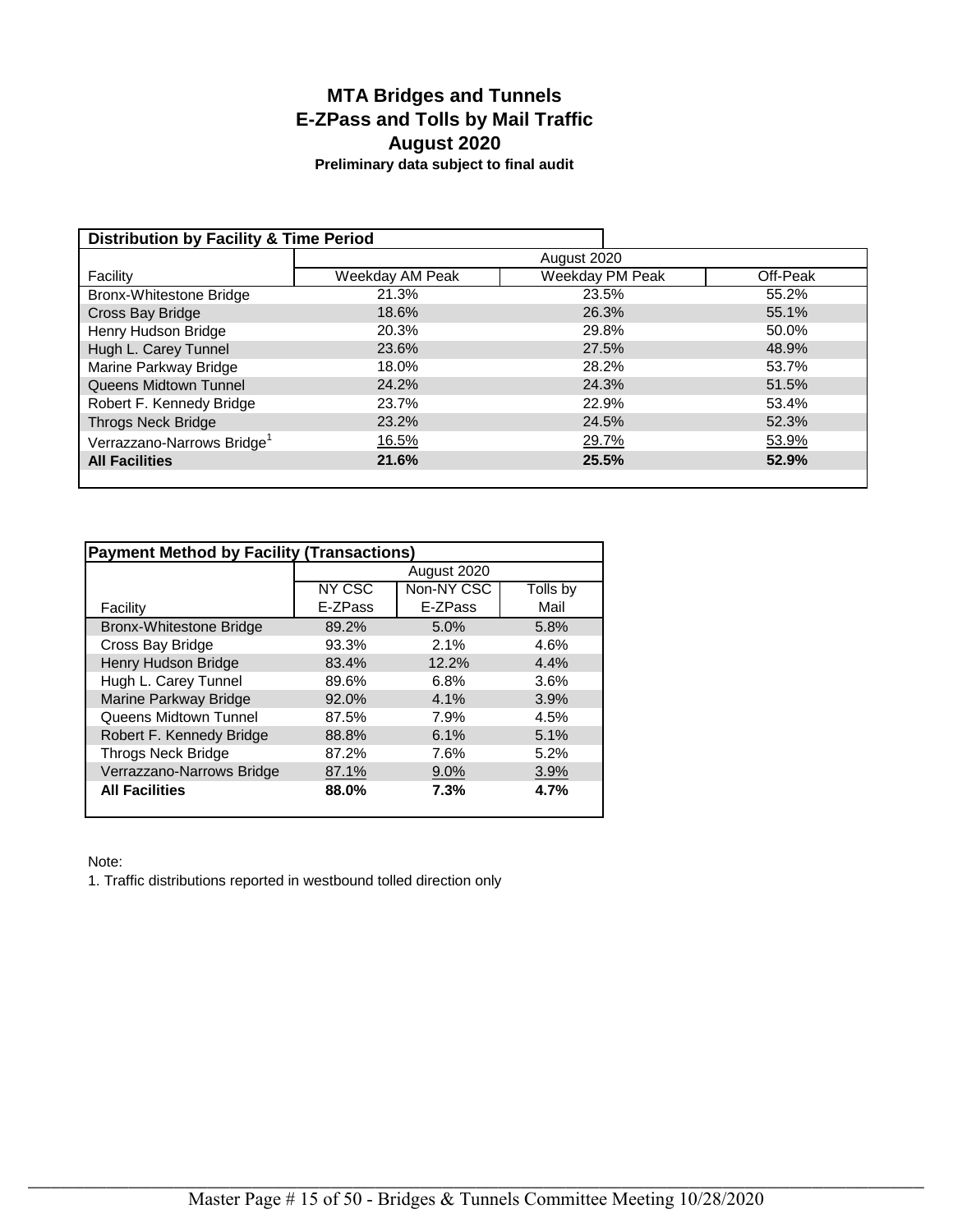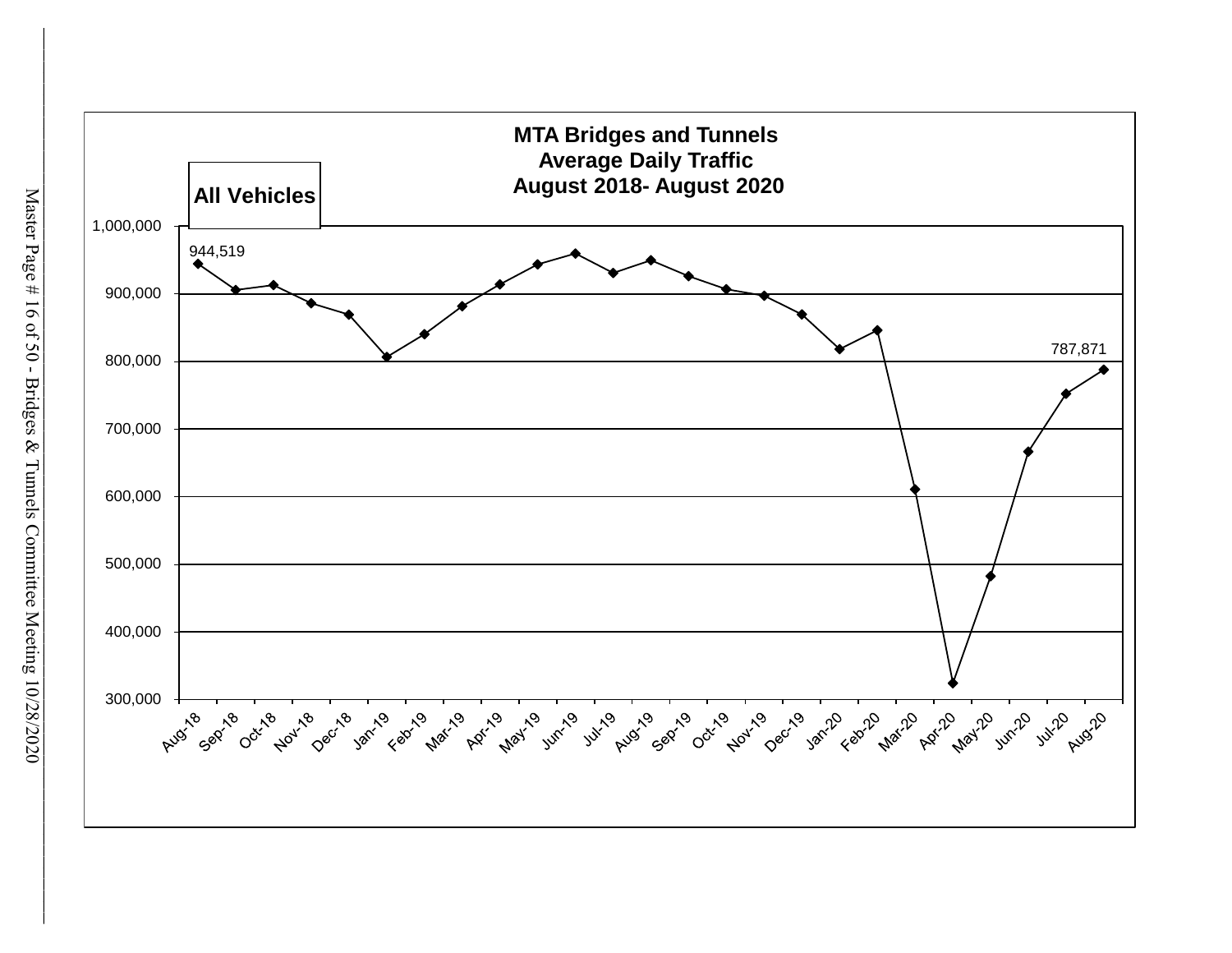

Master Page  $\#$  17 of 50 - Bridges & Tunnels Committee Meeting 10/28/2020 Master Page #17 of 50 -Bridges & Tunnels Committee Meeting 10/28/2020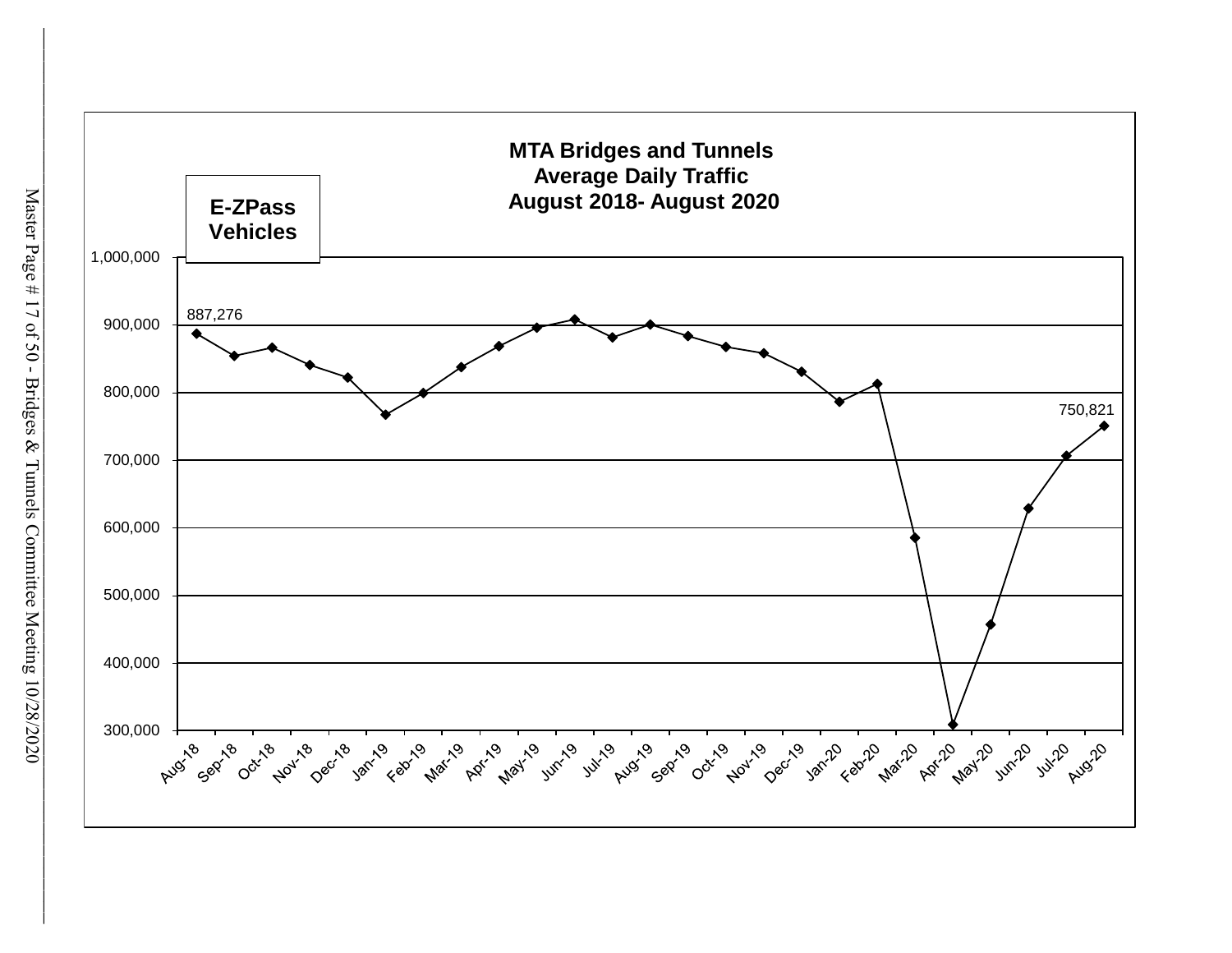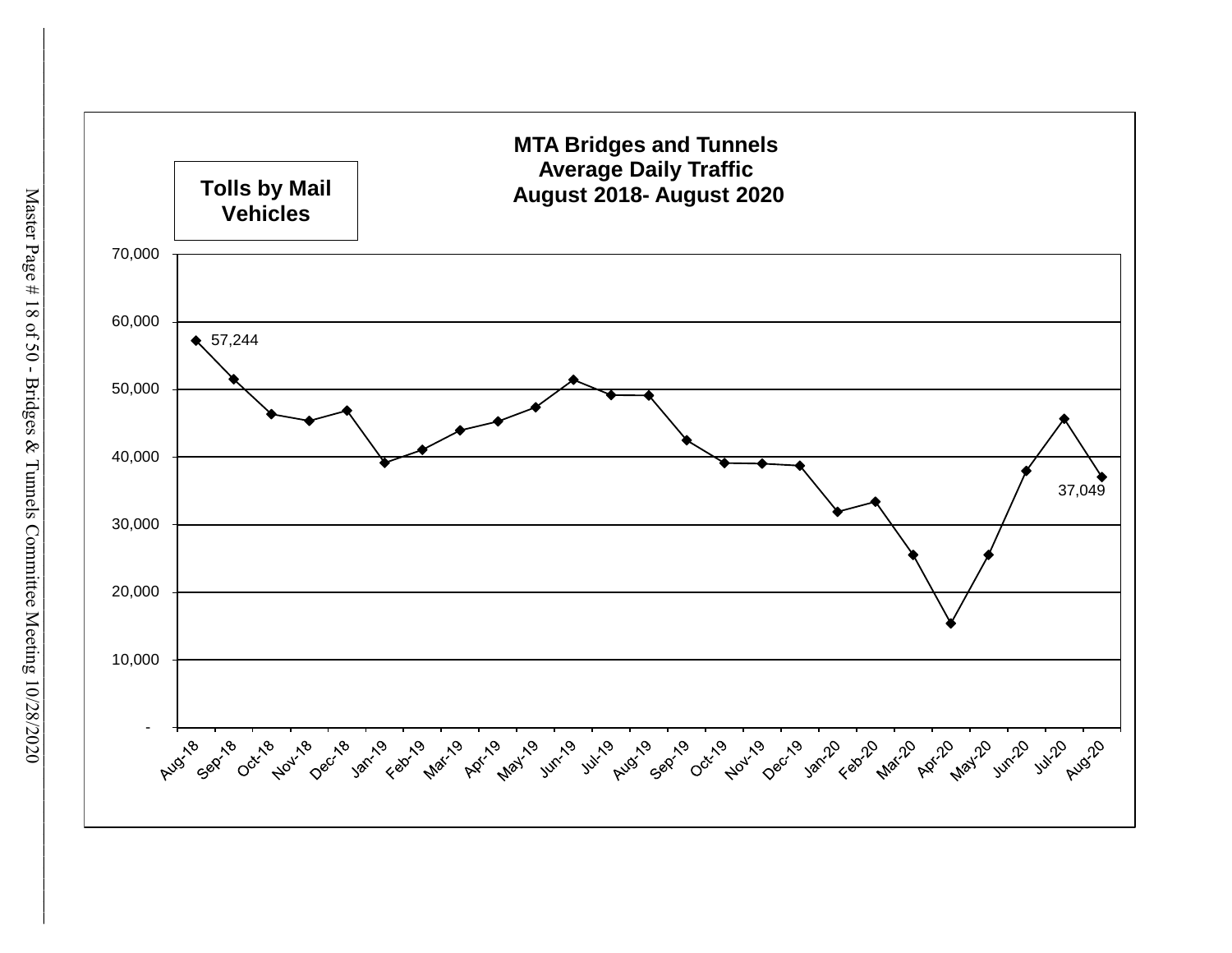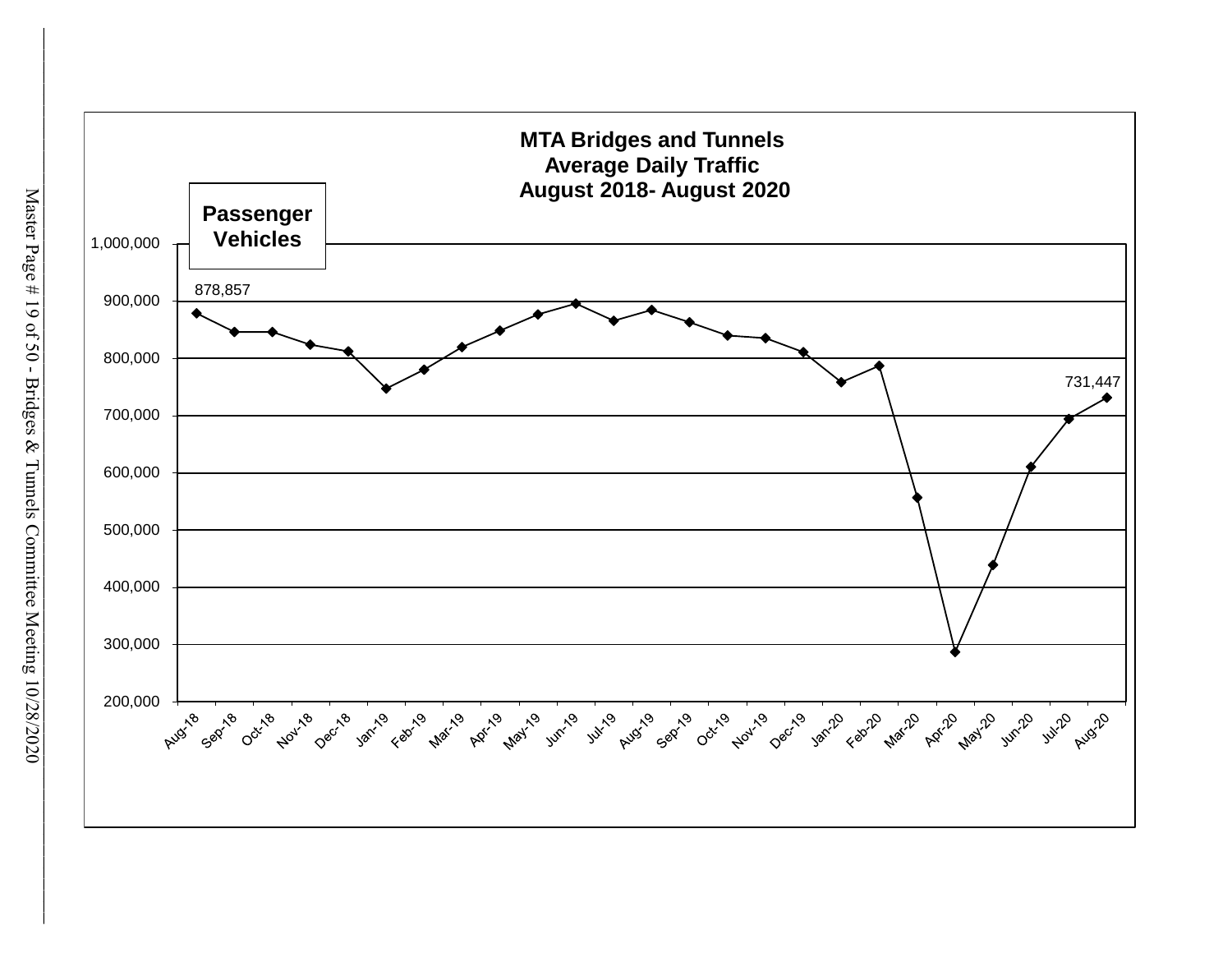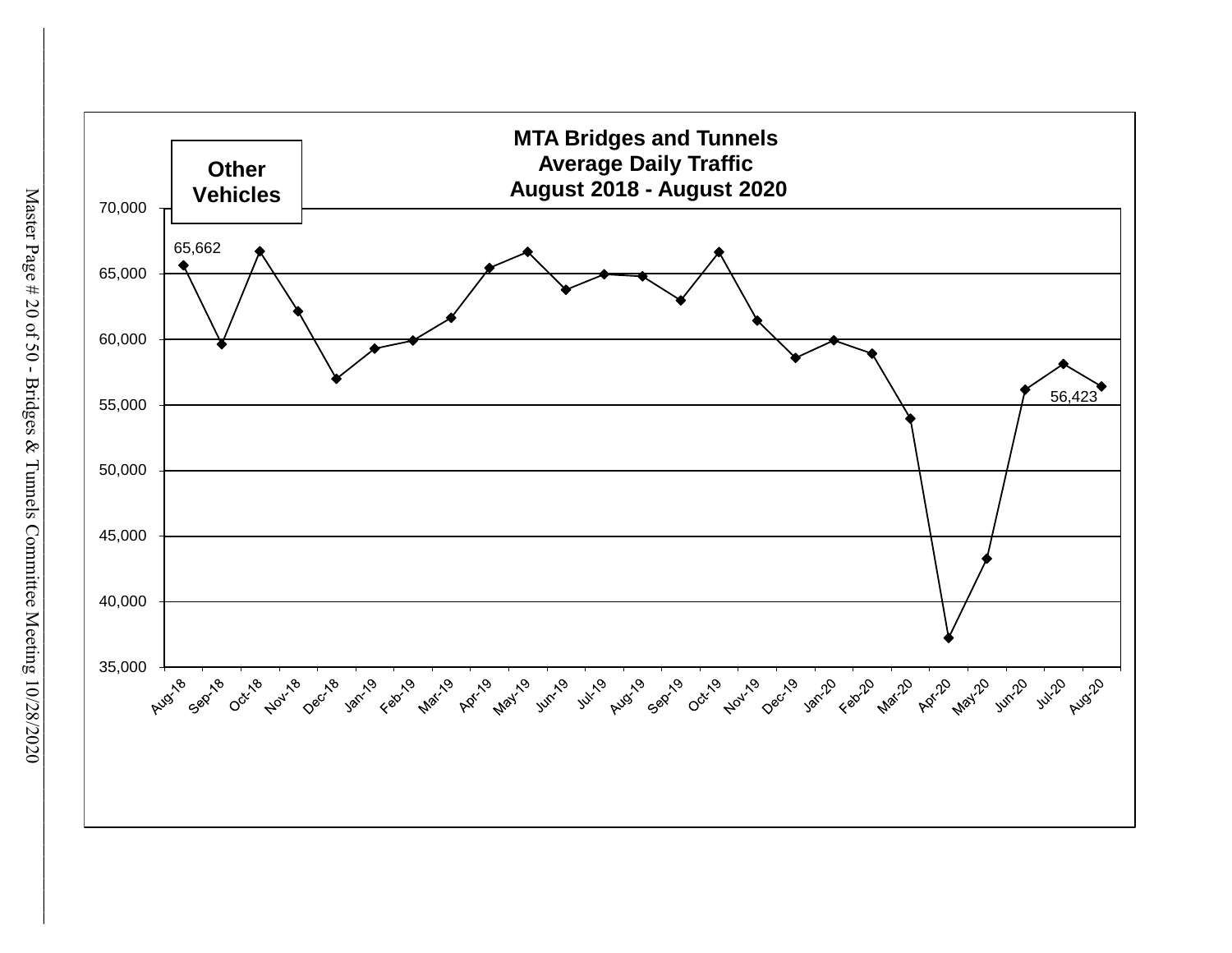| Corridor                  |  | <b>Toll Media</b>                | Aug $(1)$            | 3 Months(2)<br>(Jun-Aug) | 6 Months(3)<br>(Mar-Aug) | 9 Months(4)<br>(Dec-Aug) | 12 Months(5)<br>(Sep-Aug) |
|---------------------------|--|----------------------------------|----------------------|--------------------------|--------------------------|--------------------------|---------------------------|
| <b>All Facilities</b>     |  | <b>Total Vehicles</b>            | $-17.0%$             | $-22.2%$                 | $-34.9%$                 | $-23.9%$                 | $-17.8%$                  |
|                           |  | E-ZPass                          | $-16.6%$             | $-22.4%$                 | $-34.9%$                 | $-23.4%$                 | $-17.1%$                  |
|                           |  | <b>Tolls by Mail</b>             | $-24.6%$             | $-19.3%$                 | $-34.5%$                 | $-29.6%$                 | $-26.0%$                  |
| <b>RFK Bridge</b>         |  | <b>Total Vehicles</b>            | $-19.4%$             | $-23.4%$                 | $-36.7%$                 | $-25.2%$                 | $-18.7%$                  |
|                           |  | E-ZPass                          | $-19.2%$             | $-23.9%$                 | $-36.8%$                 | $-24.6%$                 | $-18.0%$                  |
|                           |  | Tolls by Mail                    | $-23.3%$             | $-16.3%$                 | $-34.3%$                 | $-30.2%$                 | $-27.2%$                  |
| Queens Midtown Tunnel     |  | <b>Total Vehicles</b>            | $-23.8%$             | $-31.0%$                 | $-45.2%$                 | $-30.9%$                 | $-22.7%$                  |
| Hugh L. Carey Tunnel      |  | E-ZPass                          | $-24.0%$             | $-31.6%$                 | $-45.5%$                 | $-30.6%$                 | $-22.2%$                  |
|                           |  | <b>Tolls by Mail</b>             | $-17.5%$             | $-16.7%$                 | $-37.6%$                 | $-33.0%$                 | $-29.3%$                  |
| Bronx-Whitestone Bridge   |  | <b>Total Vehicles</b>            | $-16.3%$             | $-21.0%$                 | $-32.8%$                 | $-23.9%$                 | $-16.7%$                  |
| <b>Throgs Neck Bridge</b> |  | E-ZPass                          | $-15.5%$             | $-20.9%$                 | $-32.6%$                 | $-23.3%$                 | $-15.8%$                  |
|                           |  | Tolls by Mail                    | $-28.0%$             | $-22.7%$                 | $-35.6%$                 | $-29.6%$                 | $-26.3%$                  |
| Verrazano-Narrows Bridge  |  | <b>Total Vehicles</b>            | $-12.0%$             | $-16.5%$                 | $-28.1%$                 | $-18.9%$                 | $-14.1%$                  |
|                           |  | E-ZPass                          | $-11.5%$             | $-16.4%$                 | $-28.0%$                 | $-18.4%$                 | $-13.5%$                  |
|                           |  | <b>Tolls by Mail</b>             | $-23.8%$             | $-17.0%$                 | $-29.6%$                 | $-25.0%$                 | $-21.8%$                  |
|                           |  |                                  |                      |                          |                          |                          |                           |
| Henry Hudson Bridge       |  | <b>Total Vehicles</b><br>E-ZPass | $-23.5%$<br>$-22.9%$ | $-32.9%$<br>$-32.8%$     | $-47.8%$<br>$-47.7%$     | $-32.9%$<br>$-32.2%$     | $-24.3%$<br>$-23.6%$      |
|                           |  | <b>Tolls By Mail</b>             | $-34.0%$             | $-33.2%$                 | $-50.0%$                 | $-41.2%$                 | $-34.3%$                  |
|                           |  |                                  |                      |                          |                          |                          |                           |
| Marine Parkway Bridge     |  | <b>Total Vehicles</b>            | $-6.5%$              | $-10.3%$                 | $-21.5%$                 | $-15.2%$                 | $-11.4%$                  |
| Cross Bay Bridge          |  | E-ZPass                          | $-6.4%$              | $-10.7%$                 | $-21.8%$                 | $-15.0%$                 | $-11.0%$                  |
|                           |  | <b>Tolls by Mail</b>             | $-8.1%$              | $-2.8%$                  | $-15.2%$                 | $-13.4%$                 | $-13.8%$                  |

# **MTA Bridges and Tunnels Percent Change in Average Daily Traffic by Toll Media**

(1) August 2020 vs. August 2019

(2) June 2020 to August 2020 vs. June 2019 to August 2019

(3) March 2020 to August 2020 vs. March 2019 to August 2019

(4) December 2019 to August 2020 vs. December 2018 to August 2020

(5) September 2019 to August 2020 vs. Septembe 2018 to August 2019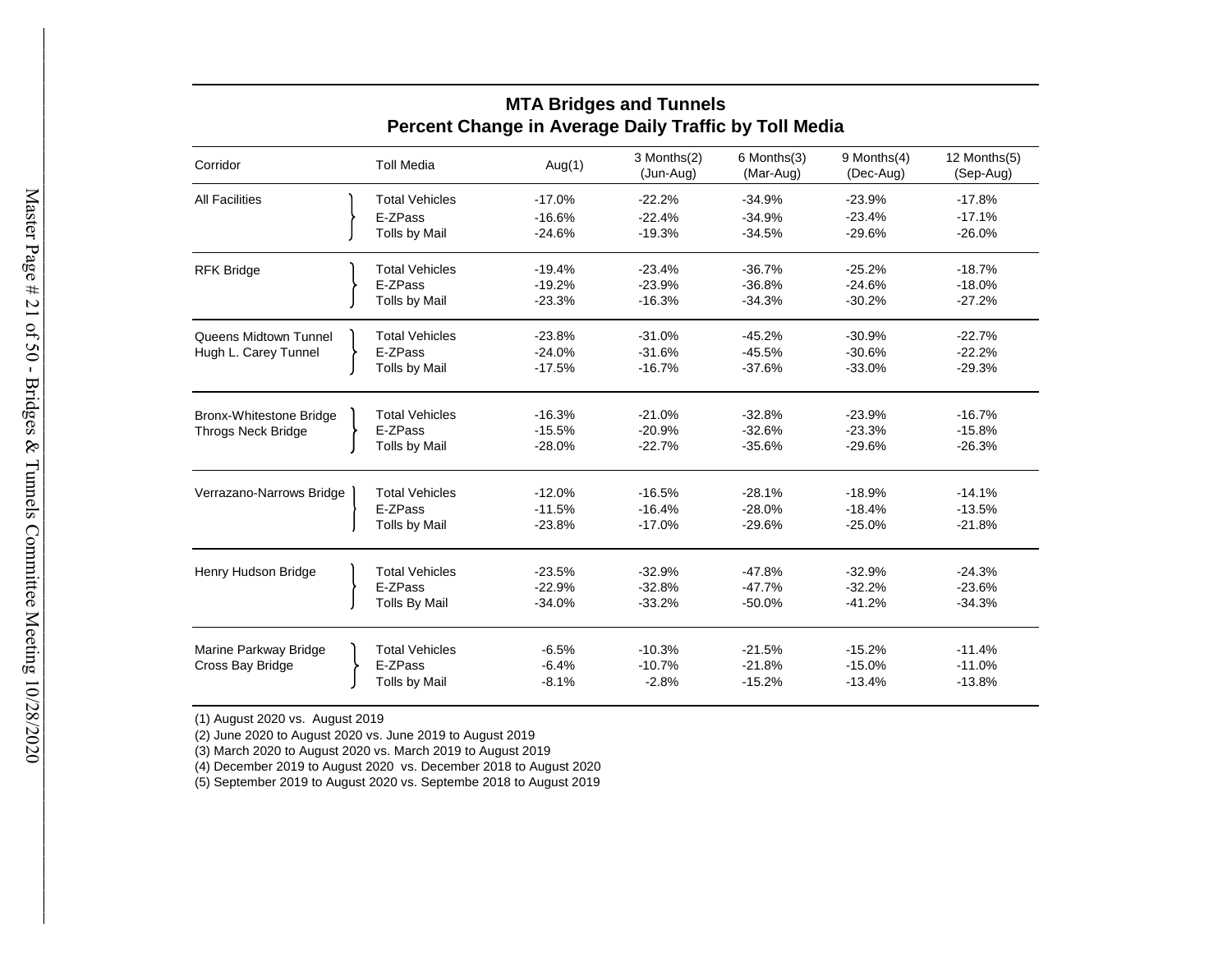| Corridor                  | <b>Toll Media</b>     | Aug $(1)$ | 3 Months(2)<br>(Jun-Aug) | 6 Months(3)<br>(Mar-Aug) | 9 Months(4)<br>(Dec-Aug) | 12 Months(5)<br>(Sep-Aug) |
|---------------------------|-----------------------|-----------|--------------------------|--------------------------|--------------------------|---------------------------|
| <b>All Facilities</b>     | <b>Total Vehicles</b> | $-17.0%$  | $-22.2%$                 | $-34.9%$                 | $-23.9%$                 | $-17.8%$                  |
|                           | Passenger             | $-17.3%$  | $-23.0%$                 | $-35.9%$                 | $-24.7%$                 | $-18.3%$                  |
|                           | Other                 | $-12.9%$  | $-11.8%$                 | $-21.1%$                 | $-14.4%$                 | $-10.4%$                  |
| <b>RFK Bridge</b>         | <b>Total Vehicles</b> | $-19.4%$  | $-23.4%$                 | $-36.7%$                 | $-25.2%$                 | $-18.7%$                  |
|                           | Passenger             | $-19.6%$  | $-24.1%$                 | $-37.7%$                 | $-25.9%$                 | $-19.2%$                  |
|                           | Other                 | $-17.0%$  | $-15.8%$                 | $-24.9%$                 | $-17.3%$                 | $-13.1%$                  |
| Queens Midtown Tunnel     | <b>Total Vehicles</b> | $-23.8%$  | $-31.0%$                 | $-45.2%$                 | $-30.9%$                 | $-22.7%$                  |
| Hugh L. Carey Tunnel      | Passenger             | $-24.0%$  | $-31.8%$                 | $-46.0%$                 | $-31.5%$                 | $-23.1%$                  |
|                           | Other                 | $-21.5%$  | $-20.6%$                 | $-34.1%$                 | $-23.2%$                 | $-16.6%$                  |
| Bronx-Whitestone Bridge   | <b>Total Vehicles</b> | $-16.3%$  | $-21.0%$                 | $-32.8%$                 | $-23.9%$                 | $-16.7%$                  |
| <b>Throgs Neck Bridge</b> | Passenger             | $-17.1%$  | $-22.4%$                 | $-34.5%$                 | $-24.6%$                 | $-17.7%$                  |
|                           | Other                 | $-7.7%$   | $-5.5%$                  | $-13.3%$                 | $-13.8%$                 | $-6.7%$                   |
| Verrazano-Narrows Bridge  | <b>Total Vehicles</b> | $-12.0%$  | $-16.5%$                 | $-28.1%$                 | $-18.9%$                 | $-14.1%$                  |
|                           | Passenger             | $-12.2%$  | $-17.0%$                 | $-28.8%$                 | $-19.5%$                 | $-14.5%$                  |
|                           | Other                 | $-9.4%$   | $-9.2%$                  | $-17.6%$                 | $-11.1%$                 | $-7.5%$                   |
| Henry Hudson Bridge       | <b>Total Vehicles</b> | $-23.5%$  | $-32.9%$                 | $-47.8%$                 | $-32.9%$                 | $-24.3%$                  |
|                           | Passenger             | $-23.4%$  | $-32.8%$                 | $-47.7%$                 | $-32.9%$                 | $-24.3%$                  |
|                           | Other                 | $-36.2%$  | $-40.9%$                 | $-53.5%$                 | $-33.2%$                 | $-22.3%$                  |
| Marine Parkway Bridge     | <b>Total Vehicles</b> | $-6.5%$   | $-10.3%$                 | $-21.5%$                 | $-15.2%$                 | $-11.4%$                  |
| Cross Bay Bridge          | Passenger             | $-6.0%$   | $-10.0%$                 | $-21.1%$                 | $-14.8%$                 | $-11.0%$                  |
|                           | Other                 | $-17.7%$  | $-17.4%$                 | $-28.6%$                 | $-21.3%$                 | $-17.3%$                  |

**MTA Bridges and Tunnels Percent Change in Average Daily Traffic by Vehicle Type**

(1) August 2020 vs. August 2019

(2) June 2020 to August 2020 vs. June 2019 to August 2019

(3) March 2020 to August 2020 vs. March 2019 to August 2019

(4) December 2019 to August 2020 vs. December 2018 to August 2020

(5) September 2019 to August 2020 vs. Septembe 2018 to August 2019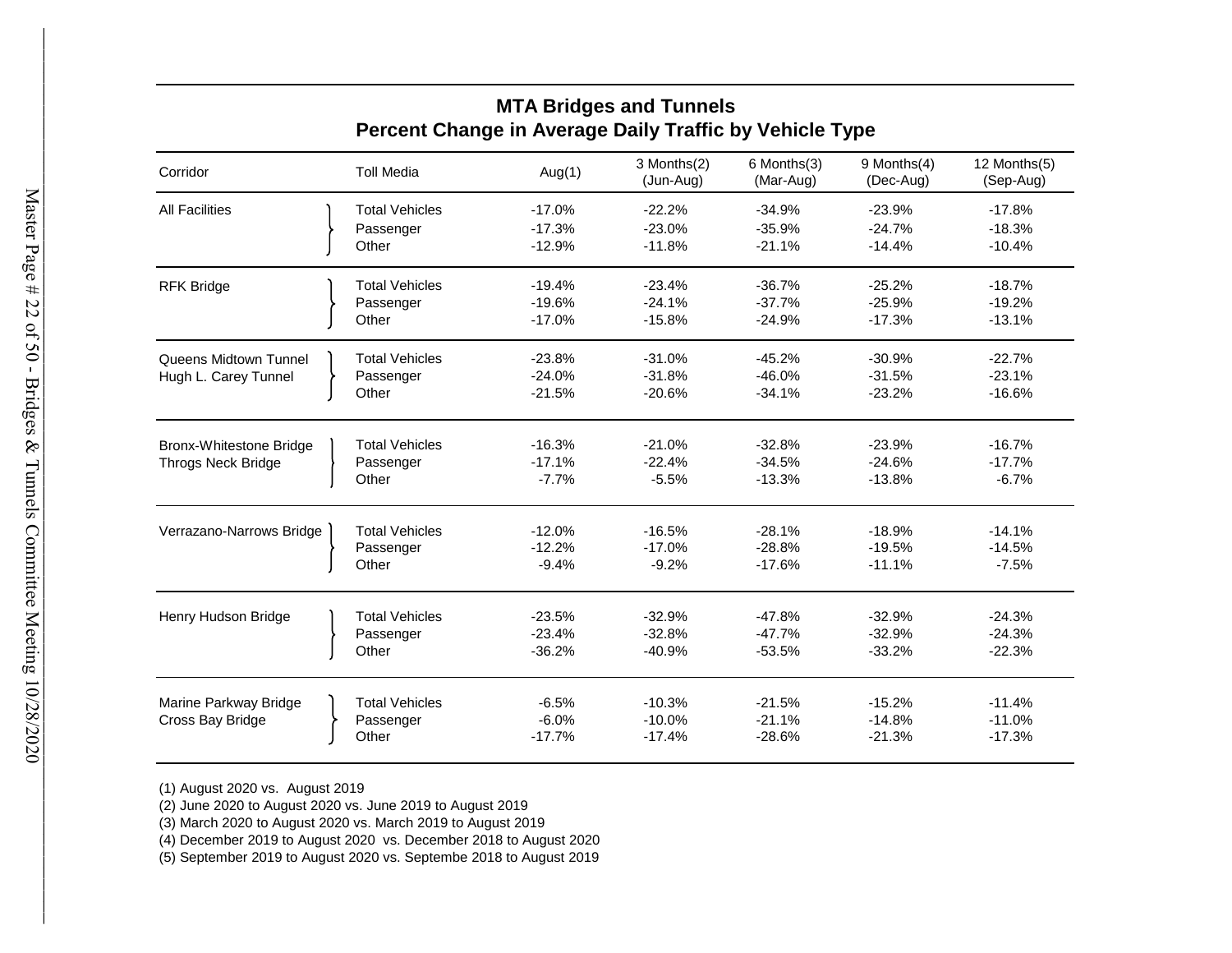# *Supplemental Data Page for the Report on Operations*

|  |  | Traffic & Average Gas Price |  |  |
|--|--|-----------------------------|--|--|
|--|--|-----------------------------|--|--|

|                 | Traffic & Average Gas Price <sup>(1)</sup> |            | Weather <sup>(2)</sup> |                    |                          |                      |  |  |  |  |
|-----------------|--------------------------------------------|------------|------------------------|--------------------|--------------------------|----------------------|--|--|--|--|
|                 |                                            |            | Average                |                    | <b>Snow</b>              | <b>Precipitation</b> |  |  |  |  |
| <u>Month</u>    | <u>Traffic</u>                             | <u>Gas</u> | <b>Temperature</b>     | <b>Rain Inches</b> | <b>Inches</b>            | <b>Days</b>          |  |  |  |  |
| <b>Jul-18</b>   | 28,561,622                                 | \$3.00     | 80                     | 5.3                |                          | 11                   |  |  |  |  |
| Aug-18          | 29,280,095                                 | \$2.99     | 81                     | 6.7                |                          | 14                   |  |  |  |  |
| Sep-18          | 27, 175, 132                               | \$2.98     | 73                     | 5.9                |                          | 13                   |  |  |  |  |
| Oct-18          | 28,301,034                                 | \$2.97     | 60                     | 3.0                |                          | 11                   |  |  |  |  |
| Nov-18          | 26,584,637                                 | \$2.85     | 46                     | 7.1                | 4.7                      | 15                   |  |  |  |  |
| Dec-18          | 26,946,779                                 | \$2.66     | 41                     | 6.9                |                          | 11                   |  |  |  |  |
| <b>Jan-19</b>   | 25,005,762                                 | \$2.51     | 33                     | 3.9                | 0.6                      | 9                    |  |  |  |  |
| Feb-19          | 23,532,562                                 | \$2.48     | 36                     | 3.6                | 3.3                      | 11                   |  |  |  |  |
| Mar-19 $^{(3)}$ | 27,332,093                                 | \$2.63     | 42                     | 3.9                | 10.4                     | $\boldsymbol{9}$     |  |  |  |  |
| Apr-19          | 27,419,476                                 | \$2.84     | 55                     | 4.4                |                          | 17                   |  |  |  |  |
| May-19          | 29,249,471                                 | \$3.00     | 64                     | 6.4                |                          | 18                   |  |  |  |  |
| Jun-19          | 28,792,254                                 | \$2.91     | 73                     | 4.9                |                          | 13                   |  |  |  |  |
| <b>Jul-19</b>   | 28,857,383                                 | \$2.90     | 82                     | 6.1                |                          | 10                   |  |  |  |  |
| Aug-19          | 29,442,733                                 | \$2.84     | 78                     | 3.1                |                          | 9                    |  |  |  |  |
| Sep-19          | 27,785,633                                 | \$2.71     | 72                     | 0.6                |                          | $\mathsf 3$          |  |  |  |  |
| Oct-19          | 28,109,963                                 | \$2.68     | 61                     | 5.6                |                          | 14                   |  |  |  |  |
| <b>Nov-19</b>   | 26,913,543                                 | \$2.68     | 45                     | 1.6                |                          | 9                    |  |  |  |  |
| Dec-19          | 26,955,736                                 | \$2.67     | 39                     | 7.2                | 2.0                      | 14                   |  |  |  |  |
| <b>Jan-20</b>   | 25,368,494                                 | \$2.71     | 39                     | 1.6                | 2.6                      | 9                    |  |  |  |  |
| Feb-20          | 24,540,667                                 | \$2.72     | 40                     | 2.7                | $\overline{\phantom{0}}$ | 12                   |  |  |  |  |
| Mar-20          | 18,934,838                                 | \$2.48     | 48                     | 2.7                |                          | 12                   |  |  |  |  |
| Apr-20          | 9,730,391                                  | \$2.26     | 51                     | 4.5                |                          | 14                   |  |  |  |  |
| May-20          | 14,953,991                                 | \$2.15     | 61                     | 1.2                |                          | 11                   |  |  |  |  |
| <b>Jun-20</b>   | 20,001,850                                 | \$2.21     | 76                     | 1.1                |                          | 8                    |  |  |  |  |
| <b>Jul-20</b>   | 23,322,085                                 | \$2.26     | 83                     | 4.7                |                          | 12                   |  |  |  |  |
| Aug-20          | 24,423,986                                 | \$2.25     | 80                     | 4.9                |                          | 13                   |  |  |  |  |

*Note: Bold numbers are preliminary.*

### *TABLE 2 - Year-over-Year Differences*

#### **Traffic & Gas Monthly Inc/(Dec) Weather Monthly Inc/(Dec)**

|                |          | <b>Average</b> |                    | Snow          | <b>Precipitation</b> |
|----------------|----------|----------------|--------------------|---------------|----------------------|
| <b>Traffic</b> | Gas      | Temperature    | <b>Rain Inches</b> | <b>Inches</b> | <b>Days</b>          |
| 2019 vs. 2018  |          |                |                    |               |                      |
| 162,638        | (S0.15)  | (3)            | (3.6)              |               | (5)                  |
| 610,501        | (\$0.27) | (1)            | (5.3)              |               | (10)                 |
| (191,071)      | (\$0.29) |                | 2.6                |               | 3                    |
| 328.906        | (\$0.17) | (1)            | (5.5)              | (5)           | (6)                  |
| 8.957          | \$0.01   | (2)            | 0.3                | 2             | 3                    |
| 2020 vs. 2019  |          |                |                    |               |                      |
| 362,732        | \$0.20   | 6              | (2.3)              | 2             | 0                    |
| 1,008,105      | \$0.24   | 4              | (0.9)              | (3)           |                      |
| (8,397,255)    | (S0.15)  | 6              | (1.2)              | (10)          | 3                    |
| (17,689,085)   | (\$0.58) | (4)            | 0.1                |               | (3)                  |
| (14,295,480)   | (\$0.85) | (3)            | (5.2)              |               | (7)                  |
| (8.790.404)    | (\$0.70) | 3              | (3.8)              |               | (5)                  |
| (5,535,298)    | (\$0.64) |                | (1.4)              |               | 2                    |
| (5,018,747)    | (\$0.59) | 2              | 1.8                |               | 4                    |
|                |          |                |                    |               |                      |

1. Average gasoline (all types) price per gallon data are from the U.S. Bureau of Labor Statistics, NY-NJ-CT-PA area.

2. Local weather data are from the National Weather Service, LaGuardia Airport Station.

3. Toll Increase, March 31, 2019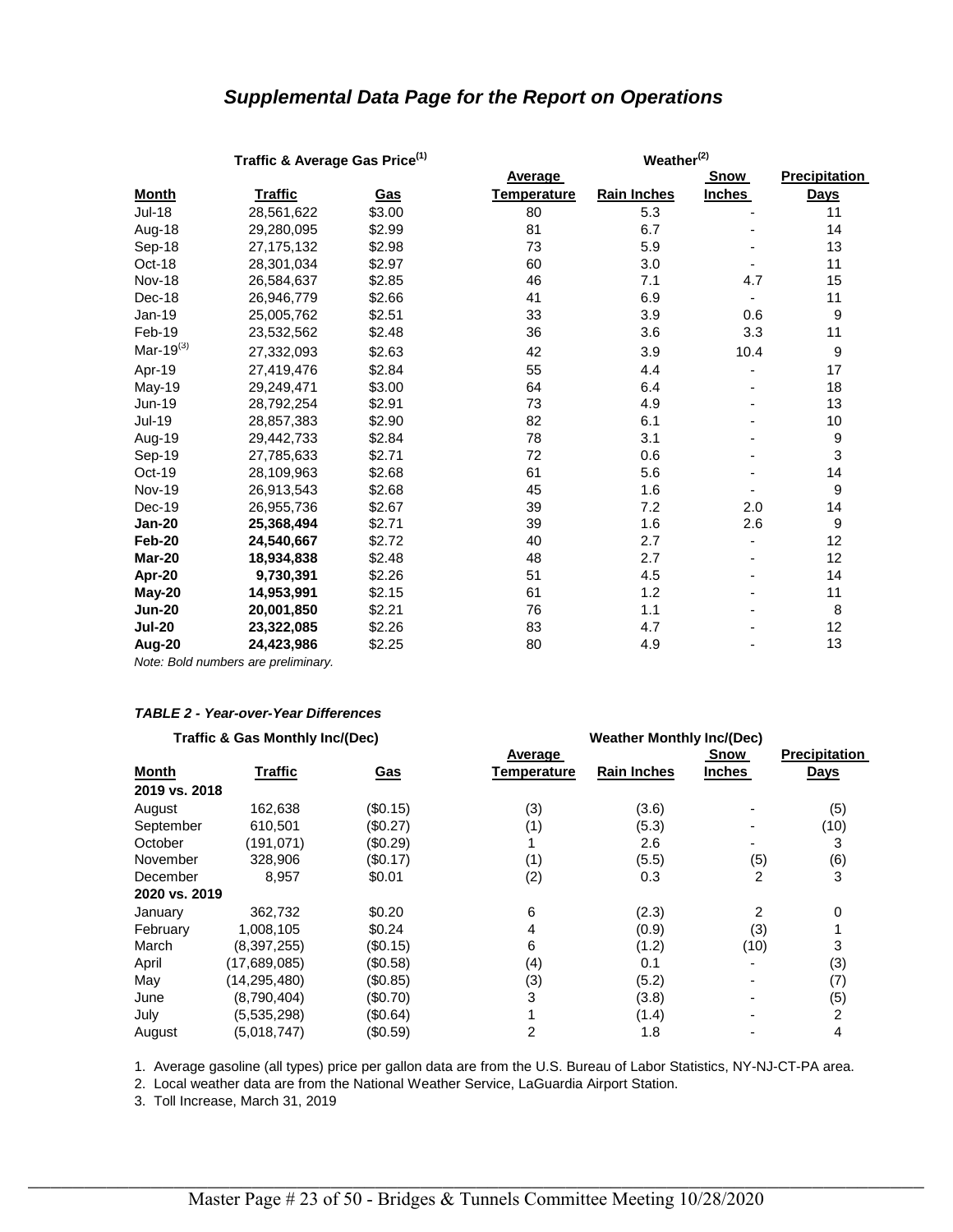

Master Page  $\#\ 24$  of 50 - Bridges & Tunnels Committee Meeting 10/28/2020 Master Page # 24 of 50 -Bridges & Tunnels Committee Meeting 10/28/2020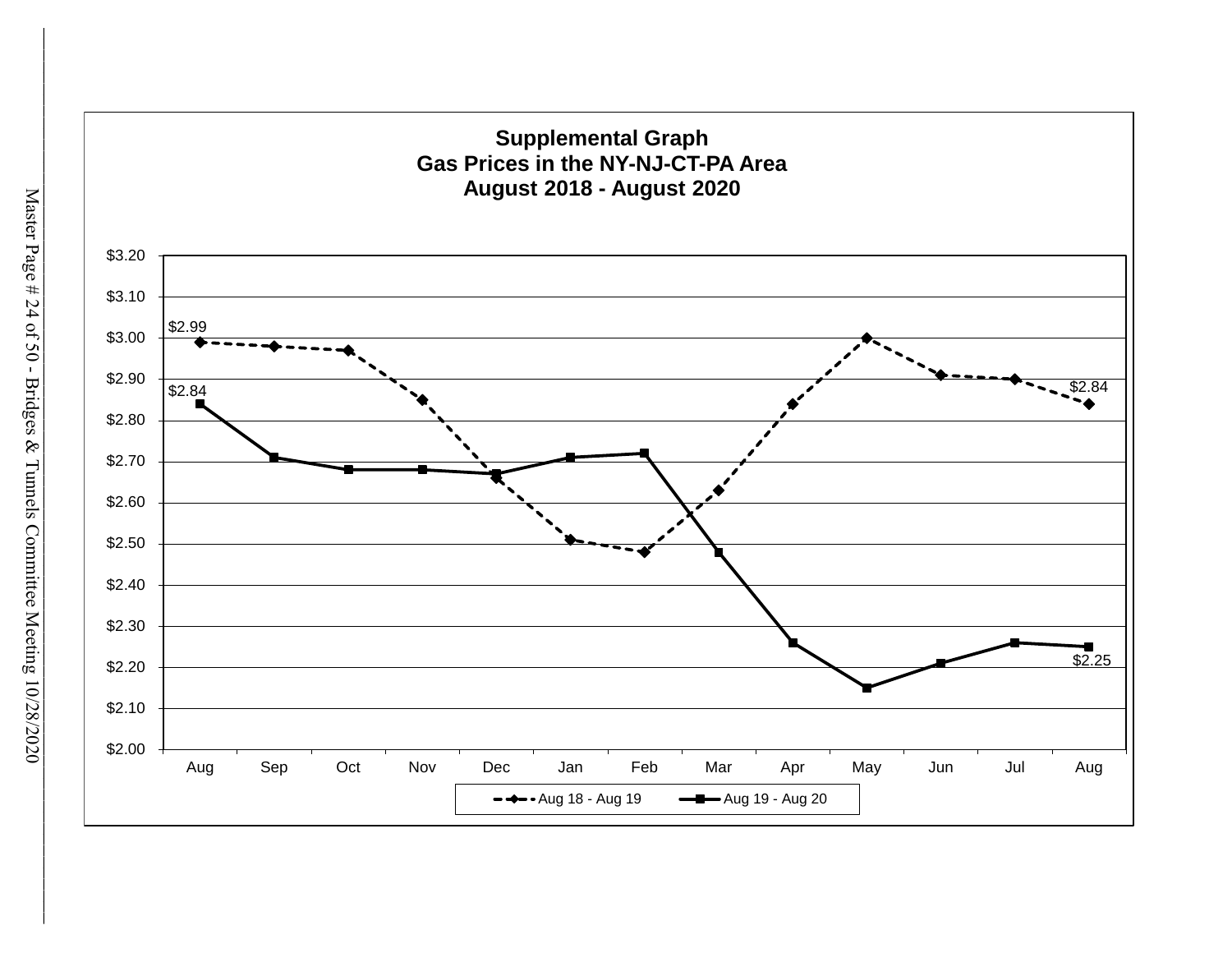

# Safety Report August 2020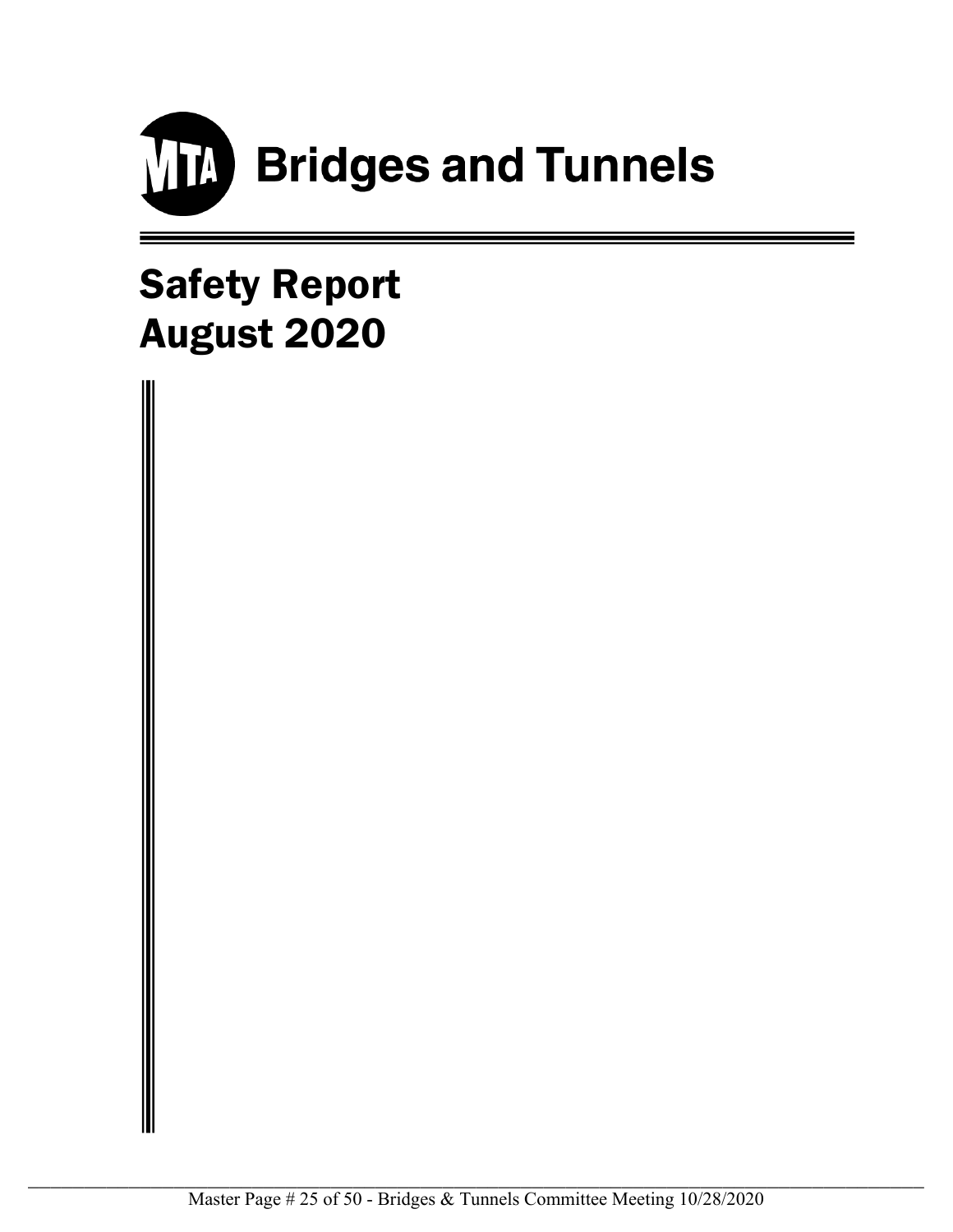

# **Safety Report**

#### **Statistical results for the 12-Month period are shown below.**

| <b>Performance Indicator</b>                                          |                                 |                                        |                                        |  |  |  |  |  |  |  |
|-----------------------------------------------------------------------|---------------------------------|----------------------------------------|----------------------------------------|--|--|--|--|--|--|--|
|                                                                       |                                 | <b>12-Month Average</b>                |                                        |  |  |  |  |  |  |  |
| <b>Performance Indicator</b>                                          | September 2017 -<br>August 2018 | September 2018 -<br><b>August 2019</b> | September 2019 -<br><b>August 2020</b> |  |  |  |  |  |  |  |
| <b>Customer Collisions Rate per Million Vehicles</b>                  | 6.68                            | 6.43                                   | 4.96                                   |  |  |  |  |  |  |  |
| <b>Customer Injury Collisions Rate per Million</b><br><b>Vehicles</b> | 1.03                            | 0.89                                   | 0.81                                   |  |  |  |  |  |  |  |
| <b>Employee Accident Reports</b>                                      | 251                             | 221                                    | 172                                    |  |  |  |  |  |  |  |
| <b>Employee Lost Time Injuries Rate per</b><br>200,000 Hours Worked   | 8.8                             | 5.8                                    | 4.5                                    |  |  |  |  |  |  |  |
| <b>Construction Injuries per 200,000 Hours</b><br>Worked              | 1.11                            | 1.83                                   | 2.78                                   |  |  |  |  |  |  |  |

| <b>Leading Indicators</b>                        |        |                 |               |                     |  |  |  |  |  |  |  |
|--------------------------------------------------|--------|-----------------|---------------|---------------------|--|--|--|--|--|--|--|
| <b>Roadway Safety</b>                            |        | 2019            | 2020          |                     |  |  |  |  |  |  |  |
|                                                  | August | <b>Year End</b> | August        | <b>Year to Date</b> |  |  |  |  |  |  |  |
| <b>Workforce Development (# of Participants)</b> | 30     | 429             | 110           | 179                 |  |  |  |  |  |  |  |
| Fleet Preventative Maintenance Insp.             | 80     | 1608            | 123           | 955                 |  |  |  |  |  |  |  |
| <b>Safety Taskforce Inspections</b>              | Ω      | 13              | O             | O                   |  |  |  |  |  |  |  |
| <b>Construction Safety</b>                       | August | <b>August</b>   | <b>August</b> | <b>Year to Date</b> |  |  |  |  |  |  |  |
| <b>Construction Safety Inspections</b>           | 180    | 2381            | 137           | 1158                |  |  |  |  |  |  |  |
| <b>Fire Safety</b>                               | August | <b>Year End</b> | August        | <b>Year to Date</b> |  |  |  |  |  |  |  |
| <b>Fire Code Audits Completed</b>                |        | 15              | 2             | 10                  |  |  |  |  |  |  |  |
| <b>FDNY Liaison Visits</b>                       |        | 32              |               | 5                   |  |  |  |  |  |  |  |

#### **Definitions:**

**Workforce Development** provides for focused safety and skills training to all operations, maintenance and staff personnel. Classes feature OSHA 10 and 30 Classes, operations mandatory safety and skills instruction and retraining and specialty training (TIMS, CDL, FDNY instruction, Wrecker Driver Instruction and Roadway Safety Rules).

**Fleet Preventative Maintenance Inspections** are conducted at each location to improve the customer and worker safety environment. Inspections identify potential hazardous roadway or facility conditions and prescribe corrective actions to eliminate hazards.

**Safety Taskforce Inspections** are conducted by the joint Labor and Management Committee at each facility throughout the year on a rotating basis. The inspections consist of reviewing past accident and incident experiences/reports and facility safety reports. The Taskforce meets with location management and union representatives and makes a complete tour of the facility. The Taskforce is comprised of representatives of the Safety and Operations groups and has representation from each of the represented unions.

**Construction Safety Inspections** are conducted by an independent safety monitor to ensure that the necessary components for a safe construction are present. Inspections include review of safety organization, job hazard analysis, safe work plans for specific high risk activities, personal protective equipment, fire protection, industrial hygiene, and training.

**Fire Code Audits** are required by the NYS Uniform Fire Prevention Code. They are conducted by the Safety and Health Department at each building and facility throughout the Agency. They feature a review of fire prevention activities and the condition of fire fighting and suppression equipment.

**FDNY Liaison Visits** are conducted on a regular basis (typically twice a year) whereby local fire companies visit and tour the facilities to become familiar with the structures and buildings and the fire equipment provided. This facilitates the development of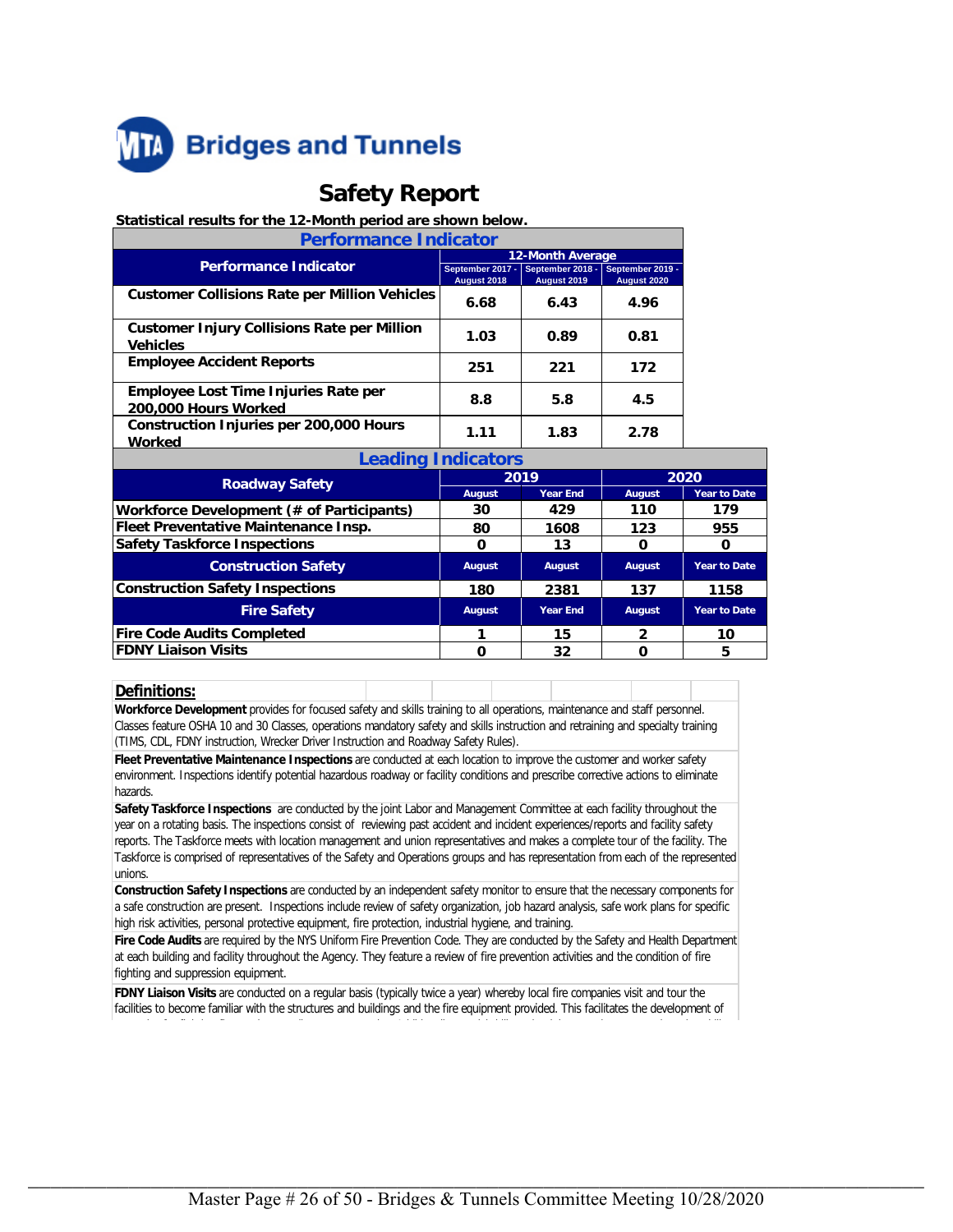

# **Collision Rates – All Facilities Year over Year Comparison of Monthly Data**



**Total Collisions per Million Vehicles**

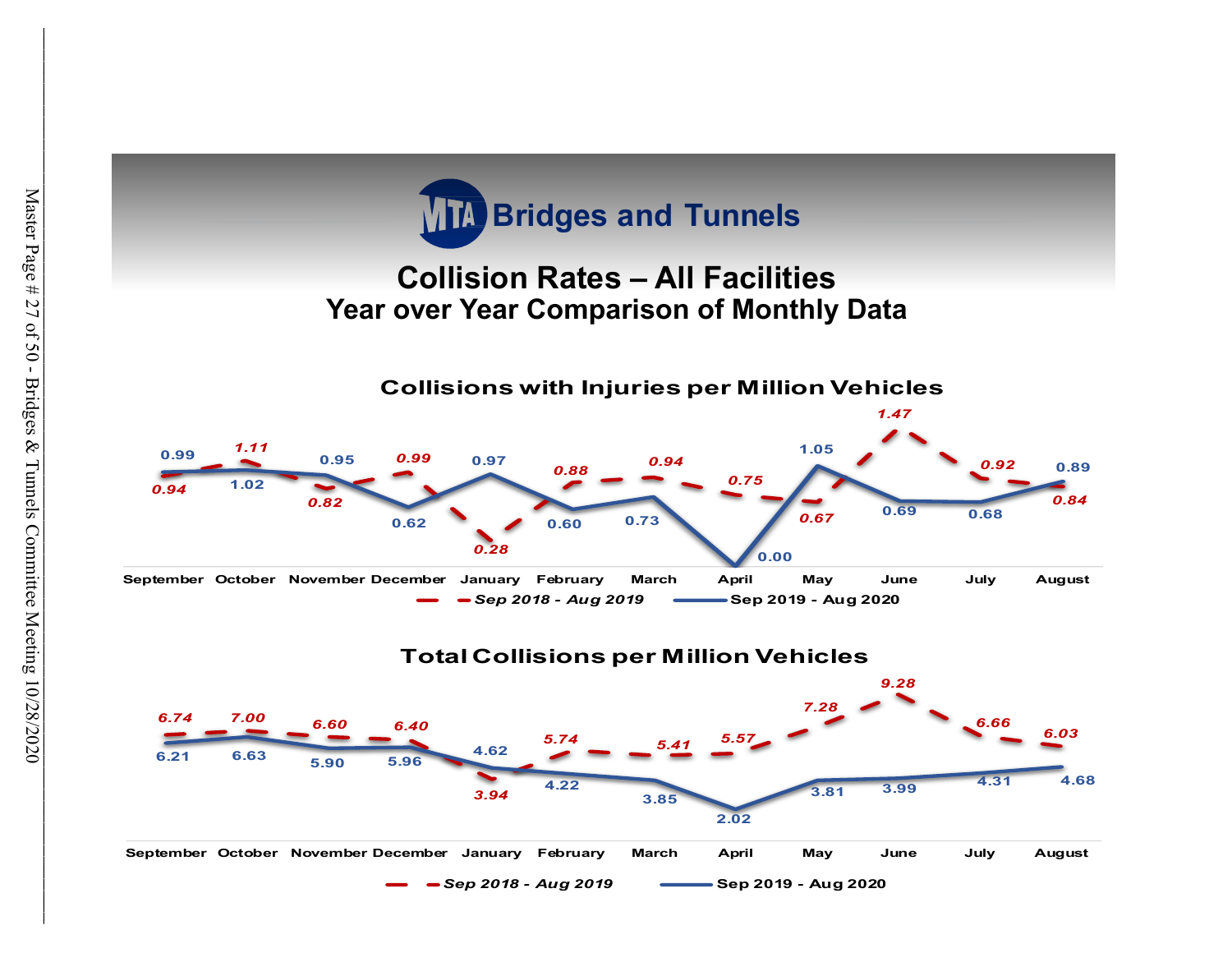

# **Collision Rates by Facility Year over Year Comparison of 12-Month Averages**

**Collisions with Injuries per Million Vehicles**



**Sep 2018 - Aug 2019 Sep 2019 - Aug 2020**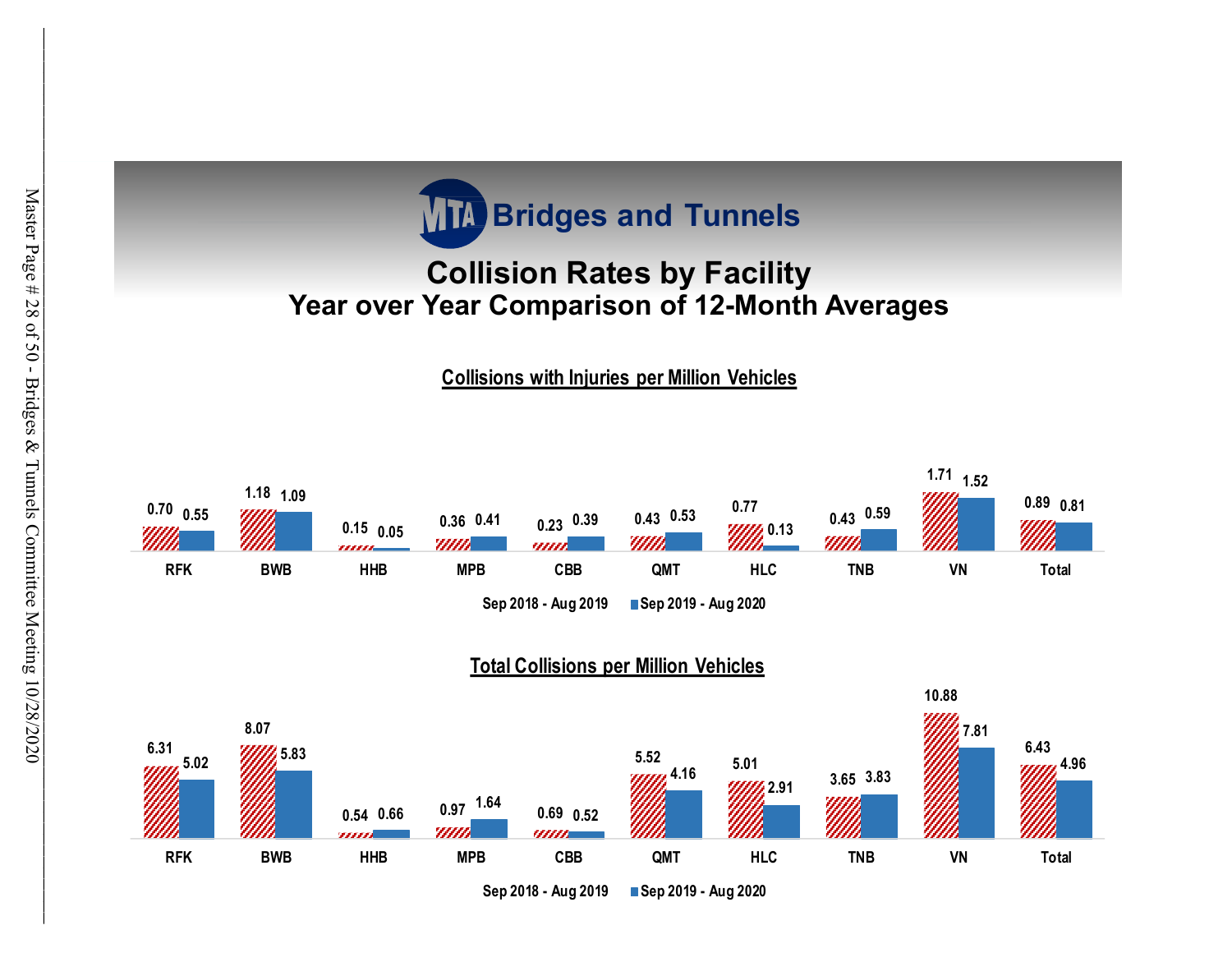

# **Collision Rates by Facility Total Collisions per Million Vehicles: Aug 2019 – Aug 2020**

|              | 19-Jul | 19-Aug | 19-Sep | <b>19-Oct</b> | 19-Nov | 19-Dec | $20$ -Jan | $20$ -Feb | 20-Mar | 20-Apr | $ 20-May$ | 20-Jun | $20 -$ Jul | 20-Aug |
|--------------|--------|--------|--------|---------------|--------|--------|-----------|-----------|--------|--------|-----------|--------|------------|--------|
| <b>RFK</b>   | 5.33   | 7.08   | 7.20   | 6.32          | 6.19   | 8.38   | 3.92      | 3.83      | 3.15   | 1.59   | 4.36      | 3.19   | 3.89       | 3.98   |
| <b>BWB</b>   | 8.59   | 5.94   | 9.77   | 11.51         | 8.12   | 5.89   | 5.10      | 5.89      | 3.41   | 0.66   | 2.63      | 2.36   | 3.94       | 3.63   |
| <b>TNB</b>   | 5.37   | 4.48   | 5.32   | 4.24          | 4.16   | 2.82   | 5.46      | 3.42      | 2.33   | 1.33   | 4.35      | 2.75   | 4.30       | 3.63   |
| <b>VNB</b>   | 11.46  | 9.87   | 8.83   | 10.82         | 8.75   | 9.09   | 6.48      | 5.97      | 7.67   | 3.12   | 4.25      | 7.89   | 6.86       | 9.79   |
| <b>QMT</b>   | 4.68   | 4.84   | 3.52   | 4.46          | 4.81   | 5.66   | 3.84      | 4.29      | 2.52   | 3.42   | 8.83      | 1.46   | 5.39       | 2.17   |
| <b>HLC</b>   | 6.22   | 3.67   | 1.82   | 1.18          | 3.68   | 3.05   | 5.96      | 3.30      | 0.93   | 2.41   | 2.82      | 5.31   | 2.21       | 2.07   |
| <b>HHB</b>   | 0.46   | 1.32   | 0.46   | 0.44          | 0.91   | 0.47   | 0.50      | 1.03      | 1.56   | 2.20   | 0.00      | 0.82   | 0.00       | 0.57   |
| <b>MPB</b>   | 2.21   | 0.00   | 0.00   | 0.00          | 3.17   | 3.14   | 0.00      | 0.00      | 2.11   | 3.27   | 0.00      | 3.09   | 2.41       | 2.53   |
| <b>CBB</b>   | 0.00   | 1.23   | 1.38   | 0.00          | 0.00   | 0.00   | 1.53      | 0.00      | 0.00   | 0.00   | 1.88      | 0.00   | 1.23       | 0.00   |
| <b>Total</b> | 6.66   | 6.03   | 6.21   | 6.63          | 5.90   | 5.96   | 4.62      | 4.22      | 3.85   | 2.02   | 3.81      | 3.99   | 4.31       | 4.68   |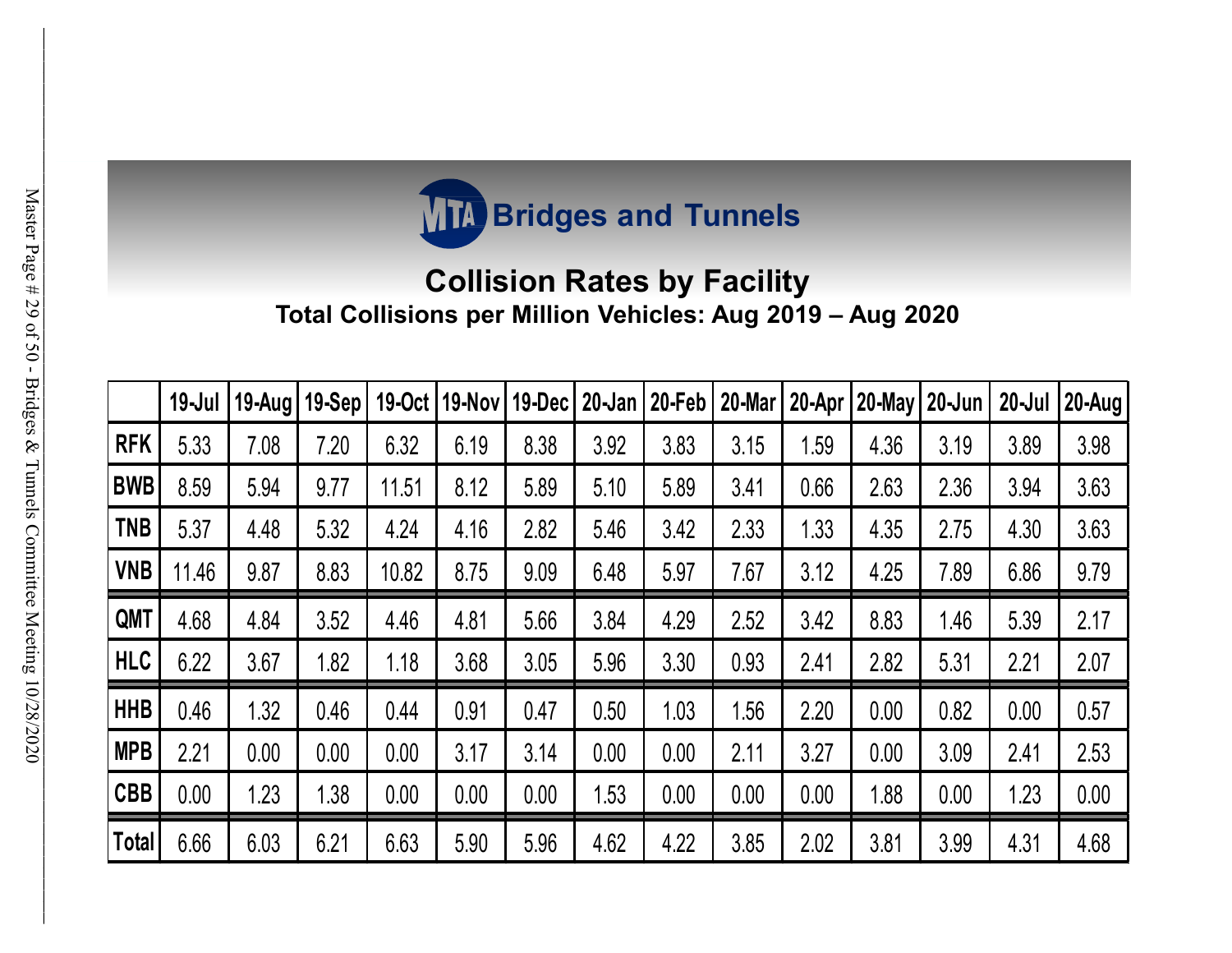

# Financial Report September 2020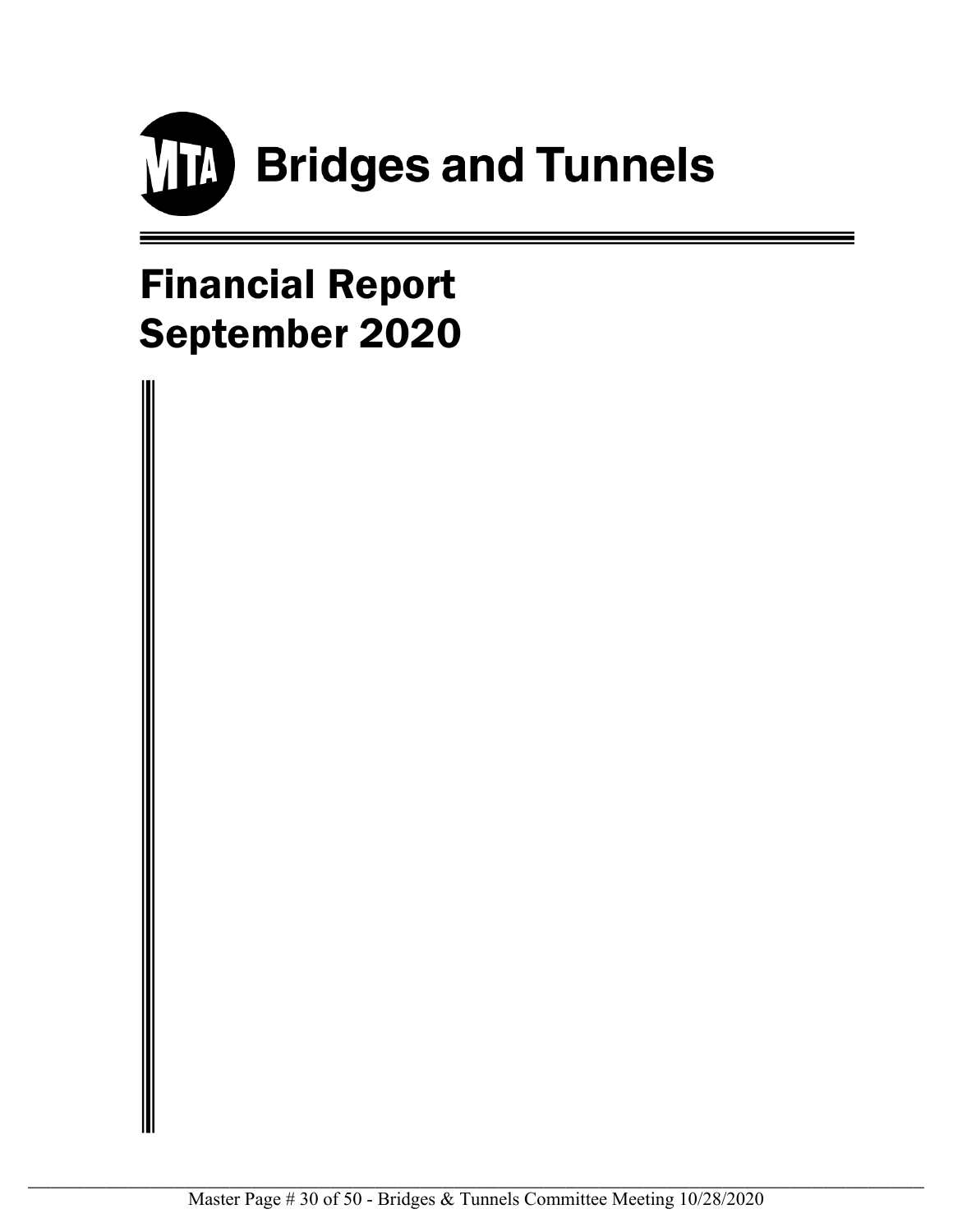# **MTA BRIDGES & TUNNELS**

**STATEMENT OF NET POSITION**

**As of September 30, 2020**

(in thousands)

# **ASSETS AND DEFERRED OUTFLOWS OF RESOURCES**

# **CURRENT ASSETS:**

| Cash-Unrestricted                         | 371,369    |
|-------------------------------------------|------------|
| Investments:                              |            |
| Unrestricted                              | 141,095    |
| Restricted                                | 1,524,831  |
| Accrued interest receivable               | 387        |
| Accounts receivable                       | 344,516    |
| Less allowance for uncollectible accounts | $-241.295$ |
| Tolls due from other agencies             | 30,463     |
| Prepaid expenses                          | 6,447      |
| Total current assets                      | 2,177,813  |

# **NONCURRENT ASSETS:**

| Investments:                                                            |           |
|-------------------------------------------------------------------------|-----------|
| Unrestricted                                                            |           |
| Restricted                                                              |           |
| Facilities, less acc.dep of \$1,913,435                                 | 7,046,268 |
| Capital lease 2 Broadway net acc. dep.                                  | 35,807    |
| Derivative Hedge Assets                                                 | 3,519     |
| <b>Security Deposits</b>                                                |           |
| Total noncurrent assets                                                 | 7,085,595 |
| <b>TOTAL ASSETS:</b>                                                    | 9,263,408 |
| DEFERRED OUTFLOWS OF RESOURCES:                                         |           |
| Deferred outflows of resources related to pension                       | 41,688    |
| Deferred outflow of resources related to other post-employment benefits | 64,950    |
| Accumulated decreases in fair value of derivative instruments           | 231,787   |
| Defeasance costs                                                        | 205,015   |
| TOTAL DEFERRED OUTFLOWS OF RESOURCES:                                   | 543,440   |
| TOTAL ASSETS AND DEFERRED OUTFLOWS                                      |           |
| OF RESOURCES                                                            | 9,806,848 |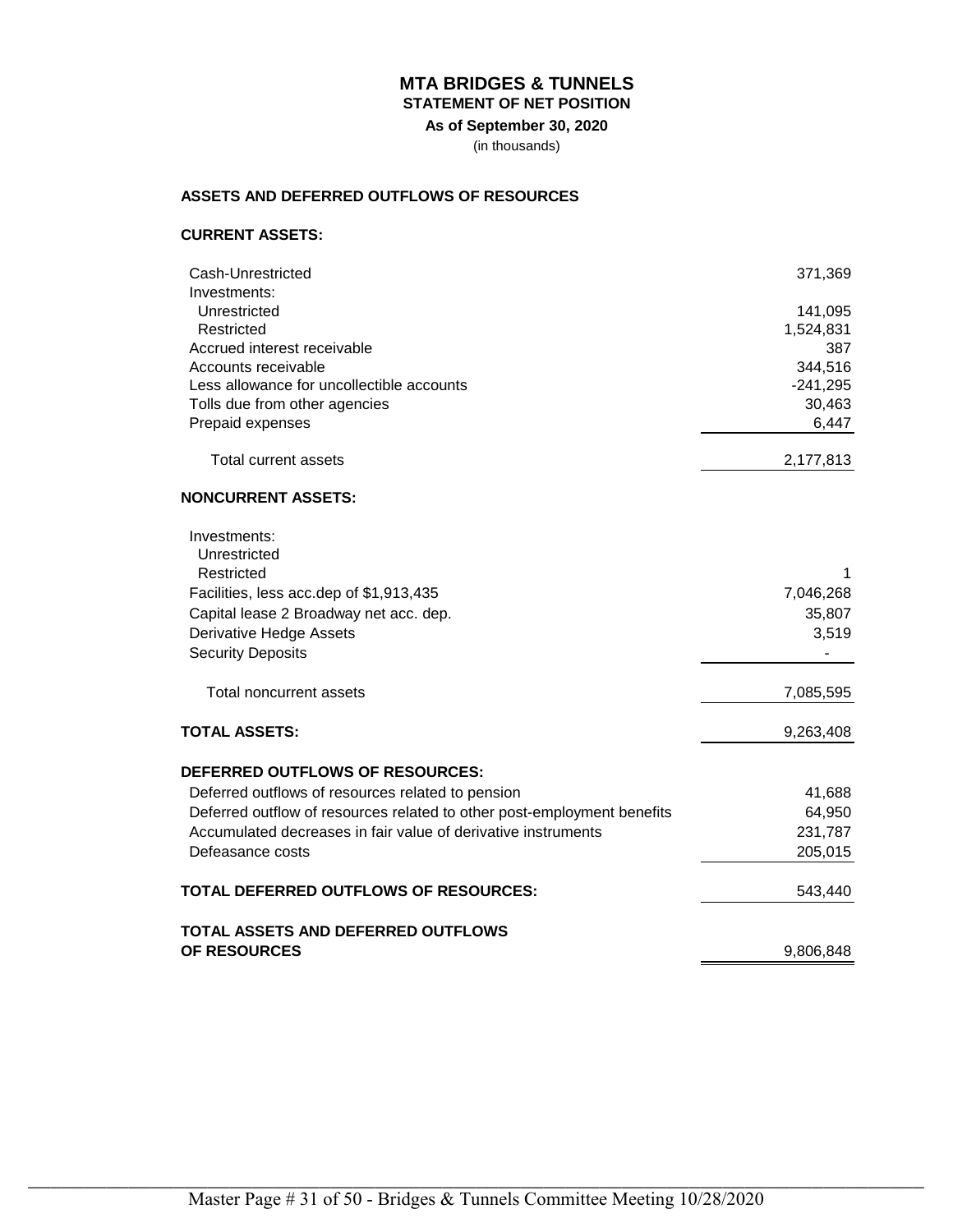### **MTA BRIDGES & TUNNELS STATEMENT OF NET POSITION**

**As of September 30, 2020**

(in thousands)

#### **LIABILITIES AND INFLOWS OF RESOURCES**

### **CURRENT LIABILITIES:**

| Current portion-long term debt                                         | 304,685      |
|------------------------------------------------------------------------|--------------|
| Interest Payable                                                       | 133,841      |
| <b>Accounts Payable</b>                                                | 184,820      |
| <b>Accrued Pension Payable</b>                                         | 9,084        |
| Payable to MTA-CAP                                                     | 391,606      |
| Due to MTA-Operating Expenses                                          | 5,044        |
| Due to NYCTA-Operating Expenses                                        | 74           |
| <b>Accrued salaries</b>                                                | 20,758       |
| <b>Accrued Vac &amp; Sick Benefits</b>                                 | 20,458       |
| Current portion of estimated liability arising from injury             | 1,984        |
| Due to New York City Transit Authority                                 | 29,419       |
| Due to Metropolitan Transportation Authority                           | 46,890       |
| <b>Unearned Toll Revenue</b>                                           | 186,342      |
| Tolls due to other agencies                                            | 60,424       |
| E-ZPass Airport Toll Liability                                         | 5,928        |
| <b>Total current liabilities</b>                                       | 1,401,359    |
| <b>NONCURRENT LIABILITIES:</b>                                         |              |
| Long term debt                                                         | 9,556,589    |
| Post Employment Benefits Other than Pensions                           | 801,555      |
| Estimated liability arising from injury                                | 56,994       |
| Capital lease obligations                                              | 57,828       |
| Derivative Hedge Liabilities                                           | 221,139      |
| Due (to)/from MTA - change in fair value of derivative                 | 14,167       |
| <b>Net Pension Liability</b>                                           | 226,285      |
| <b>Total noncurrent liabilities</b>                                    | 10,934,557   |
| <b>DEFERRED INFLOW OF RESOURCES</b>                                    |              |
| Deferred Inflow of resources related to Pension                        | 109,409      |
| Deferred Inflow of resources related to other post-employment benefits | 0            |
| TOTAL LIABILITIES AND DEFERRED INFLOWS OF RESOURCES                    | 12,445,325   |
| <b>NET POSITION</b>                                                    | $-2,638,477$ |
| TOTAL LIABILITIES, DEFERRED INFLOWS OF RESOURCES & NET                 | 9,806,848    |

\*The negative Net Position consists of various fund balances such as surplus monies and purchase of assets on behalf of MTA and NYCTA. The negative balance occurs because the assets are transferred to MTA and NYCTA during the year, and taken off the B&T Statement of Net Position; while the debt to purchase these assets remains as a liability on the Statement of Net Position of B&T.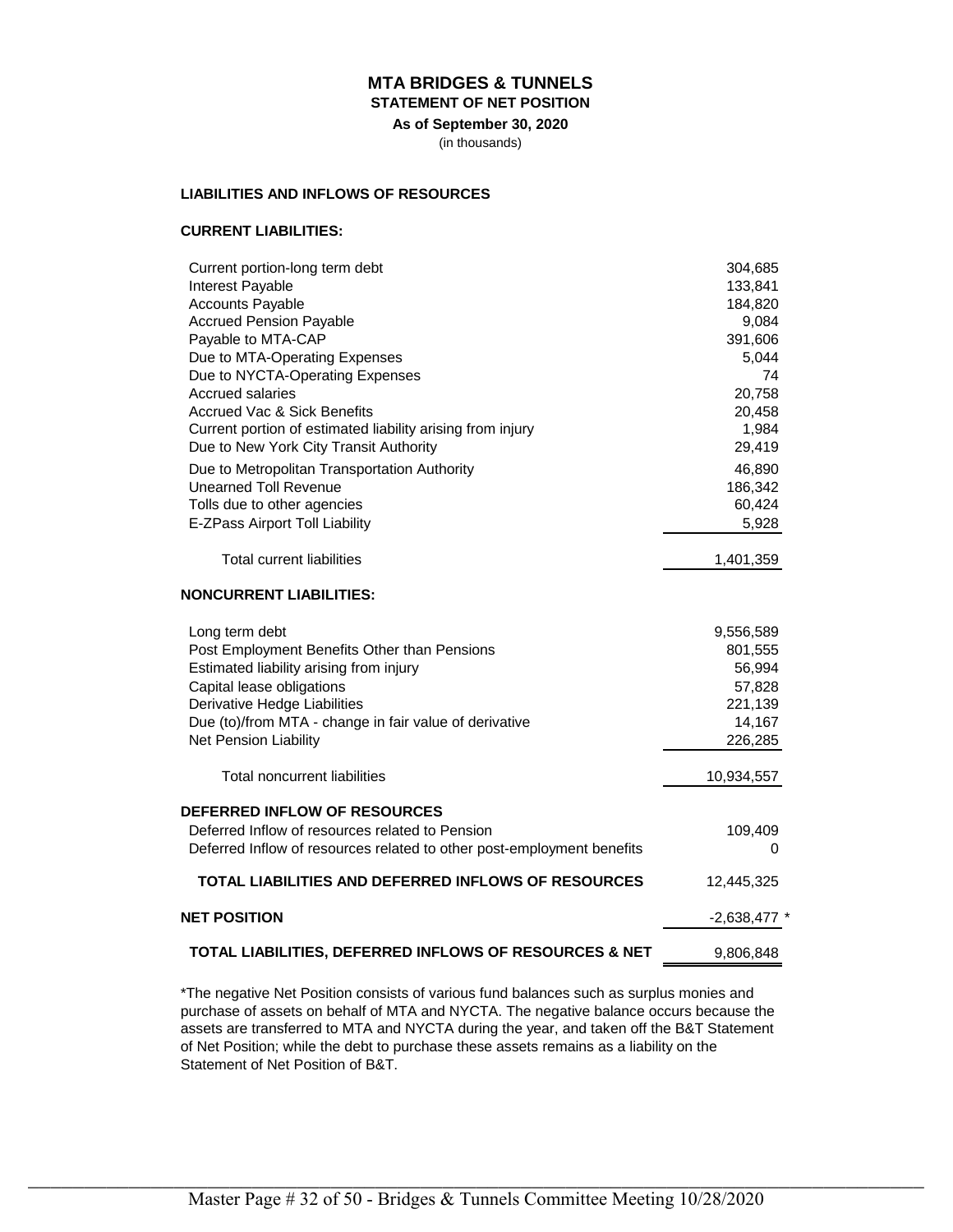#### **ACCRUAL STATEMENT of OPERATIONS by CATEGORY MTA BRIDGES AND TUNNELS SEPTEMBER 2020 JULY FINANCIAL PLAN - 2020 MID-YEAR FORECAST**

(\$ in millions)

|                                                   |                    | Nonreimbursable    |                            |                          |                  | Reimbursable     |                            | <b>Total</b> |                    |                    |                            |                |
|---------------------------------------------------|--------------------|--------------------|----------------------------|--------------------------|------------------|------------------|----------------------------|--------------|--------------------|--------------------|----------------------------|----------------|
|                                                   |                    |                    | Favorable<br>(Unfavorable) |                          |                  |                  | Favorable<br>(Unfavorable) |              |                    |                    | Favorable<br>(Unfavorable) |                |
|                                                   | Mid-Year           |                    |                            |                          | Mid-Year         |                  |                            |              | Mid-Year           |                    |                            |                |
|                                                   | <b>Forecast</b>    | Actual             | Variance                   | Percent                  | Forecast         | Actual           | Variance                   | Percent      | Forecast           | Actual             | Variance                   | Percent        |
| Revenue                                           |                    |                    |                            |                          |                  |                  |                            |              |                    |                    |                            |                |
| Farebox Revenue                                   | \$0.000            | \$0.000            | \$0.000                    |                          | \$0.000          | \$0.000          | \$0.000                    |              | \$0.000            | \$0.000            | \$0.000                    |                |
| Vehicle Toll Revenue                              | 116.579            | 155.076            | 38.497                     | 33.0                     | 0.000            | 0.000            | 0.000                      |              | 116.579            | 155.076            | 38.497                     | 33.0           |
| Other Operating Revenue                           | 0.929              | 2.074              | 1.145                      |                          | 0.000            | 0.000            | 0.000                      |              | 0.929              | 2.074              | 1.145                      |                |
| Capital & Other Reimbursements                    | 0.000              | 0.000              | 0.000                      |                          | 1.965            | 0.797            | (1.168)                    | (59.4)       | 1.965              | 0.797              | (1.168)                    | (59.4)         |
| Investment Income<br>Total Revenue                | 0.067<br>\$117.575 | 0.007<br>\$157.157 | (0.060)<br>\$39.582        | (89.6)<br>33.7           | 0.000<br>\$1.965 | 0.000<br>\$0.797 | 0.000<br>(\$1.168)         | (59.4)       | 0.067<br>\$119.540 | 0.007<br>\$157.954 | (0.060)<br>\$38.414        | (89.6)<br>32.1 |
|                                                   |                    |                    |                            |                          |                  |                  |                            |              |                    |                    |                            |                |
| Expenses                                          |                    |                    |                            |                          |                  |                  |                            |              |                    |                    |                            |                |
| Labor:                                            |                    |                    |                            |                          |                  |                  |                            |              |                    |                    |                            |                |
| Payroll                                           | \$11.835           | \$9.396            | \$2.440                    | 20.6                     | \$0.772          | \$0.345          | \$0.426                    | 55.2         | 12.607             | \$9.741            | \$2.866                    | 22.7           |
| Overtime                                          | 2.338<br>2.668     | 0.727              | 1.611<br>0.799             | 68.9                     | 0.124            | (0.006)<br>0.372 | 0.130<br>(0.206)           |              | 2.462<br>2.834     | 0.721<br>2.241     | 1.741<br>0.593             | 70.7           |
| Health and Welfare<br><b>OPEB Current Payment</b> | 2.013              | 1.869<br>1.996     | 0.017                      | 30.0                     | 0.165<br>0.000   | 0.000            | 0.000                      |              | 2.013              | 1.996              | 0.017                      | 20.9           |
| Pensions                                          | 2.852              | 2.524              | 0.328                      | 0.8<br>11.5              |                  |                  |                            |              | 3.040              | 3.037              | 0.004                      | 0.8            |
| <b>Other Fringe Benefits</b>                      | 1.847              | 1.037              | 0.810                      | 43.9                     | 0.188<br>0.092   | 0.512<br>0.202   | (0.324)<br>(0.110)         |              | 1.939              | 1.239              | 0.700                      | 0.1<br>36.1    |
| Reimbursable Overhead                             | (0.623)            | 0.629              | (1.252)                    |                          | 0.623            | (0.629)          | 1.252                      |              | 0.000              | 0.000              | 0.000                      |                |
| <b>Total Labor Expenses</b>                       | \$22.930           | \$18.178           | \$4.752                    | 20.7                     | \$1.965          | \$0.797          | \$1.168                    | 59.4         | \$24.895           | \$18.975           | \$5.920                    | 23.8           |
|                                                   |                    |                    |                            |                          |                  |                  |                            |              |                    |                    |                            |                |
| Non-Labor:                                        |                    |                    |                            |                          |                  |                  |                            |              |                    |                    |                            |                |
| Electric Power                                    | \$0.550            | \$0.383            | \$0.166                    | 30.2                     | \$0.000          | \$0.000          | \$0.000                    |              | \$0.550            | \$0.383            | \$0.166                    | 30.2           |
| Fuel                                              | 0.116              | 0.099              | 0.017                      | 14.7                     | 0.000            | 0.000            | 0.000                      |              | 0.116              | 0.099              | 0.017                      | 14.7           |
| Insurance                                         | 0.943              | 0.842              | 0.101                      | 10.7                     | 0.000            | 0.000            | 0.000                      |              | 0.943              | 0.842              | 0.101                      | 10.7           |
| Claims                                            | 0.000              | 0.000              | 0.000                      | $\blacksquare$           | 0.000            | 0.000            | 0.000                      |              | 0.000              | 0.000              | 0.000                      |                |
| <b>Paratransit Service Contracts</b>              | 0.000              | 0.000              | 0.000                      |                          | 0.000            | 0.000            | 0.000                      |              | 0.000              | 0.000              | 0.000                      |                |
| Maintenance and Other Operating Contracts         | 19.231             | 16.799             | 2.432                      | 12.6                     | 0.000            | 0.000            | 0.000                      |              | 19.231             | 16.799             | 2.432                      | 12.6           |
| <b>Professional Service Contracts</b>             | 3.682              | 2.817              | 0.865                      | 23.5                     | 0.000            | 0.000            | 0.000                      |              | 3.682              | 2.817              | 0.865                      | 23.5           |
| Materials & Supplies                              | 0.711              | 0.231              | 0.480                      | 67.5                     | 0.000            | 0.000            | 0.000                      |              | 0.711              | 0.231              | 0.480                      | 67.5           |
| <b>Other Business Expenses</b>                    | 3.236              | 3.079              | 0.156                      | 4.8                      | 0.000            | 0.000            | 0.000                      |              | 3.236              | 3.079              | 0.156                      | 4.8            |
| <b>Total Non-Labor Expenses</b>                   | \$28.470           | \$24.251           | \$4.219                    | 14.8                     | \$0.000          | \$0.000          | \$0.000                    |              | \$28.470           | \$24.251           | \$4.219                    | 14.8           |
| <b>Other Expense Adjustments:</b>                 |                    |                    |                            |                          |                  |                  |                            |              |                    |                    |                            |                |
| Other                                             | 0.000              | 0.000              | 0.000                      |                          | 0.000            | 0.000            | 0.000                      |              | 0.000              | 0.000              | 0.000                      |                |
| <b>Total Other Expense Adjustments</b>            | \$0.000            | \$0.000            | \$0.000                    | $\blacksquare$           | \$0.000          | \$0.000          | \$0.000                    |              | \$0.000            | \$0.000            | \$0.000                    | $\blacksquare$ |
| Total Expenses before Non-Cash Liability Adjs.    | \$51.400           | \$42.429           | \$8.971                    | 17.5                     | \$1.965          | \$0.797          | \$1.168                    | 59.4         | \$53.365           | \$43.226           | \$10.139                   | 19.0           |
| Depreciation                                      | \$13.015           | \$14.688           | (\$1.674)                  | (12.9)                   | \$0.000          | \$0.000          | \$0.000                    |              | 13.015             | \$14.688           | (\$1.674)                  | (12.9)         |
| <b>OPEB Obligation</b>                            | 0.000              | 0.000              | 0.000                      |                          | 0.000            | 0.000            | 0.000                      |              | 0.000              | 0.000              | 0.000                      |                |
| GASB 75 OPEB Expense Adjustment                   | 0.000              | 0.000              | 0.000                      | $\blacksquare$           | 0.000            | 0.000            | 0.000                      |              | 0.000              | 0.000              | 0.000                      |                |
| GASB 68 Pension Adjustment                        | 0.000              | 0.000              | 0.000                      | $\overline{\phantom{a}}$ | 0.000            | 0.000            | 0.000                      |              | 0.000              | 0.000              | 0.000                      |                |
| <b>Environmental Remediation</b>                  | 0.000              | 0.000              | 0.000                      | $\blacksquare$           | 0.000            | 0.000            | 0.000                      |              | 0.000              | 0.000              | 0.000                      |                |
| Total Expenses after Non-Cash Liability Adjs.     | \$64.415           | \$57.117           | \$7.297                    | 11.3                     | \$1.965          | \$0.797          | \$1.168                    | 59.4         | \$66.379           | \$57.914           | \$8.466                    | 12.8           |
| Less: Depreciation                                | \$13.015           | \$14.688           | (\$1.674)                  | (12.9)                   | \$0.000          | \$0.000          | \$0.000                    |              | \$13.015           | \$14.688           | (\$1.674)                  | (12.9)         |
| Less: OPEB Obligation                             | 0.000              | 0.000              | 0.000                      |                          | 0.000            | 0.000            | 0.000                      |              | 0.000              | 0.000              | 0.000                      |                |
| Less: GASB 75 OPEB Expense Adjustment             | 0.000              | 0.000              | 0.000                      | $\blacksquare$           | 0.000            | 0.000            | 0.000                      |              | 0.000              | 0.000              | 0.000                      |                |
| Less: GASB 68 Pension Adjustment                  | 0.000              | 0.000              | 0.000                      | $\blacksquare$           | 0.000            | 0.000            | 0.000                      |              | 0.000              | 0.000              | 0.000                      |                |
| <b>Total Expenses</b>                             | \$51.400           | \$42.429           | \$8.971                    | 17.5                     | \$1.965          | \$0.797          | \$1.168                    | 59.4         | \$53.365           | \$43.226           | \$10.139                   | 19.0           |
| Net Surplus/(Deficit)                             | \$66.175           | \$114.728          | \$48.553                   | 73.4                     | \$0.000          | \$0.000          | \$0.000                    |              | \$66.175           | \$114.728          | \$48.553                   | 73.4           |
|                                                   |                    |                    |                            |                          |                  |                  |                            |              |                    |                    |                            |                |

Differences are due to rounding.

\*Variance exceeds 100%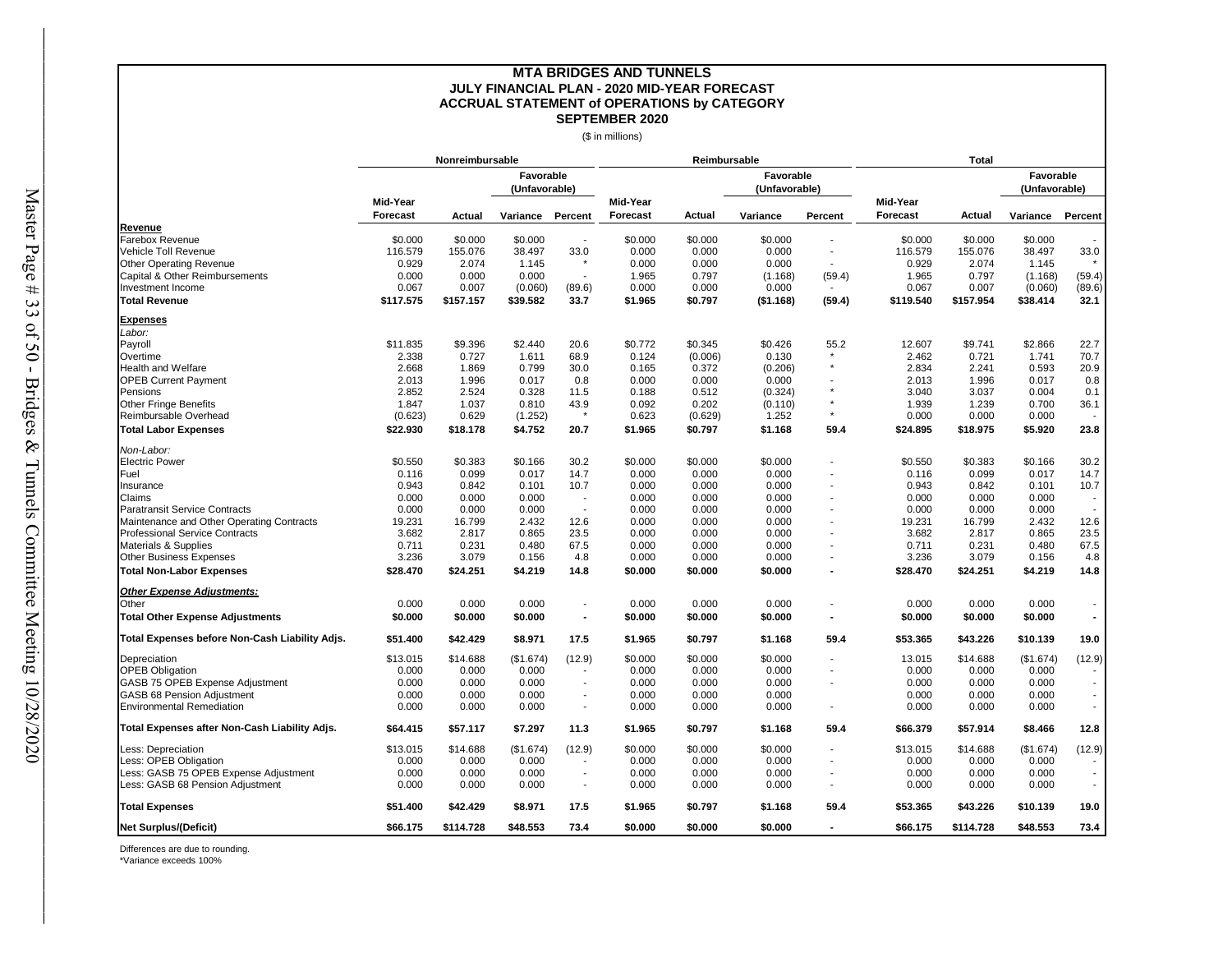#### **SEPTEMBER 2020 MTA BRIDGES AND TUNNELS JULY FINANCIAL PLAN - 2020 MID-YEAR FORECAST ACCRUAL STATEMENT of OPERATIONS by CATEGORY**

(\$ in millions)

|                                                                                                                                | Nonreimbursable      |        |                            |         | Reimbursable         |        |                            |         | Total                             |                                   |                                  |                      |
|--------------------------------------------------------------------------------------------------------------------------------|----------------------|--------|----------------------------|---------|----------------------|--------|----------------------------|---------|-----------------------------------|-----------------------------------|----------------------------------|----------------------|
|                                                                                                                                |                      |        | Favorable<br>(Unfavorable) |         |                      |        | Favorable<br>(Unfavorable) |         |                                   |                                   | Favorable<br>(Unfavorable)       |                      |
|                                                                                                                                | Mid-Year<br>Forecast | Actual | Variance                   | Percent | Mid-Year<br>Forecast | Actual | Variance                   | Percent | Mid-Year<br>Forecast              | Actual                            | Variance                         | Percent              |
| Net Income/(Deficit)                                                                                                           |                      |        |                            |         |                      |        |                            |         | \$66.175                          | \$114.728                         | \$48.553                         | 73.4                 |
| Less: Capitalized Assets<br>Reserves<br><b>GASB Reserves</b>                                                                   |                      |        |                            |         |                      |        |                            |         | 3.175<br>0.000<br>0.000           | 5.569<br>0.000<br>0.000           | (2.394)<br>0.000<br>0.000        | (75.4)               |
| <b>Adjusted Net Income/(Deficit)</b>                                                                                           |                      |        |                            |         |                      |        |                            |         | \$63.000                          | \$109.160                         | \$46.159                         | 73.3                 |
| Less: Debt Service<br>Less: Contribution to the Capital Program                                                                |                      |        |                            |         |                      |        |                            |         | 59.260<br>4.719                   | 56.146<br>4.719                   | 3.114<br>0.000                   | 5.3<br>0.0           |
| <b>Income Available for Distribution</b>                                                                                       |                      |        |                            |         |                      |        |                            |         | (\$0.978)                         | \$48.295                          | \$49.273                         | $\star$              |
| Distributable To:<br><b>MTA</b><br>- Investment Income<br><b>MTA</b><br>- Distributable Income<br>NYCTR - Distributable Income |                      |        |                            |         |                      |        |                            |         | 0.067<br>4.620<br>(5.665)         | 0.007<br>28.788<br>19.500         | (0.060)<br>24.168<br>25.165      | (89.6)               |
| <b>Total Distributable Income</b>                                                                                              |                      |        |                            |         |                      |        |                            |         | (\$0.978)                         | \$48.295                          | \$49.273                         |                      |
| <b>Support to Mass Transit:</b><br><b>Total Revenues</b><br>Less: Total Operating Expenses<br>Net Operating Income/(Deficit)   |                      |        |                            |         |                      |        |                            |         | 119.540<br>53.365<br>\$66.175     | 157.954<br>43.226<br>\$114.728    | 38.414<br>10.139<br>\$48.553     | 32.1<br>19.0<br>73.4 |
| Deductions from Net Operating Income:<br><b>Capitalized Assets</b>                                                             |                      |        |                            |         |                      |        |                            |         | 3.175                             | 5.569                             | (2.394)                          | (75.4)               |
| Reserves<br><b>B&amp;T Debt Service</b><br>Contribution to the Capital Program<br><b>GASB Reserves</b>                         |                      |        |                            |         |                      |        |                            |         | 0.000<br>26.972<br>4.719<br>0.000 | 0.000<br>26.402<br>4.719<br>0.000 | 0.000<br>0.570<br>0.000<br>0.000 | 2.1<br>0.0           |
| <b>Total Deductions From Operating Income</b>                                                                                  |                      |        |                            |         |                      |        |                            |         | \$34.865                          | \$36.689                          | (\$1.824)                        | (5.2)                |
| <b>Total Support to Mass Transit</b>                                                                                           |                      |        |                            |         |                      |        |                            |         | \$31.310                          | \$78.039                          | \$46.729                         | $\star$              |

Note (a): Results are based on the preliminary close of the general ledger and are subject to review and adjustment. Please note that the current months' actuals do not include post-close adjustments, which will be capture *subsequent month's YTD results.*

*Note (b) : For monthly reporting purposes only, the 12-month allocation reflects the utilization impact of an adjustment to toll revenue projections captured in Volume 1 of the 2020 July Financial Plan.* \*Variance exceeds 100%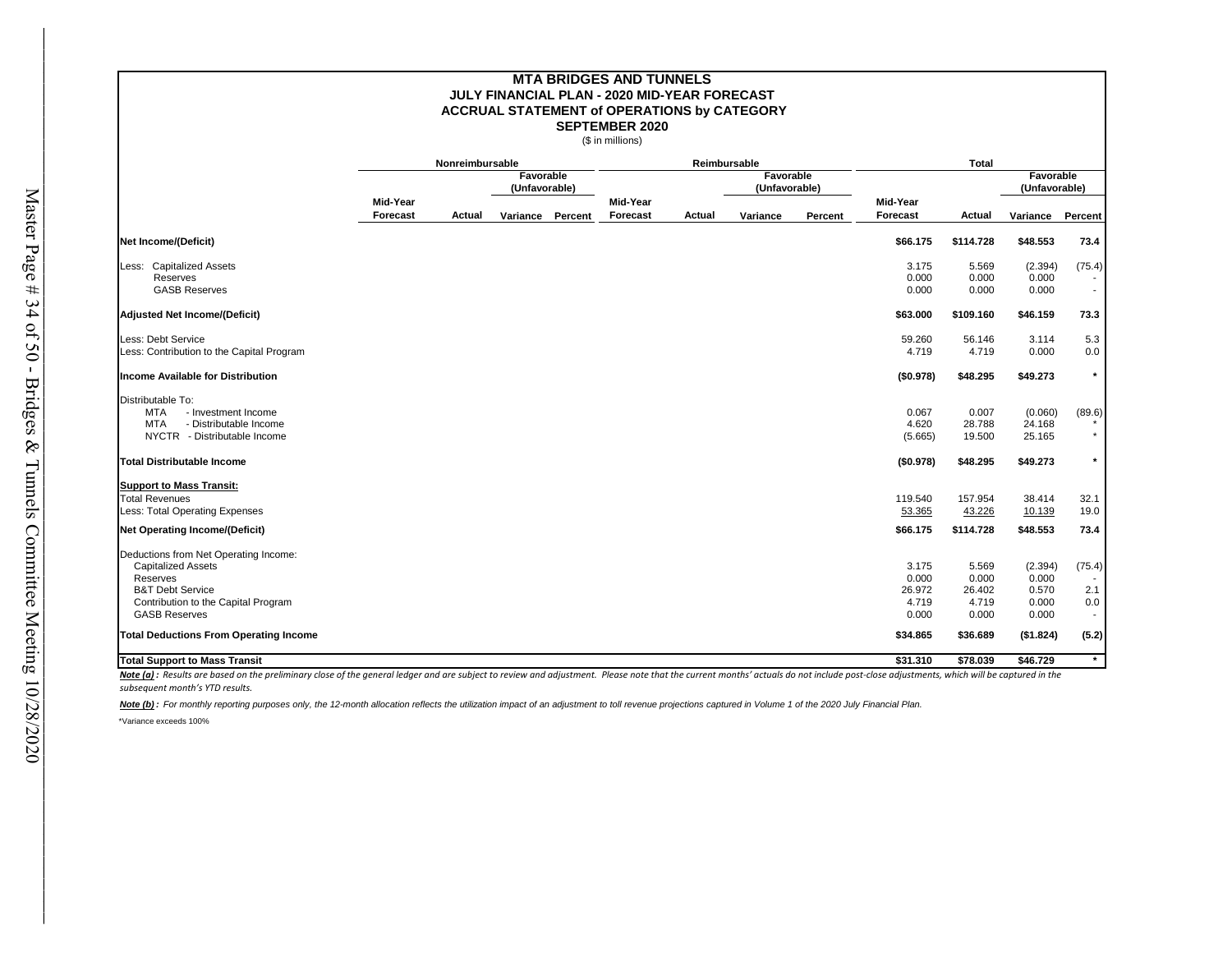#### **MTA BRIDGES AND TUNNELS SEPTEMBER Year-To-Date ACCRUAL STATEMENT of OPERATIONS by CATEGORY JULY FINANCIAL PLAN - 2020 MID-YEAR FORECAST**

(\$ in millions)

|                                                |                 | Nonreimbursable |                            |                          |          | Reimbursable |                            |                          | <b>Total</b> |             |                            |                |  |
|------------------------------------------------|-----------------|-----------------|----------------------------|--------------------------|----------|--------------|----------------------------|--------------------------|--------------|-------------|----------------------------|----------------|--|
|                                                |                 |                 | Favorable<br>(Unfavorable) |                          |          |              | Favorable<br>(Unfavorable) |                          |              |             | Favorable<br>(Unfavorable) |                |  |
|                                                | Mid-Year        |                 |                            |                          | Mid-Year |              |                            |                          | Mid-Year     |             |                            |                |  |
| Revenue                                        | <b>Forecast</b> | Actual          | Variance                   | Percent                  | Forecast | Actual       | Variance                   | Percent                  | Forecast     | Actual      | Variance                   | Percent        |  |
| Farebox Revenue                                | \$0.000         | \$0.000         | \$0.000                    | $\overline{\phantom{a}}$ | \$0.000  | \$0.000      | \$0.000                    | $\overline{\phantom{a}}$ | \$0.000      | \$0.000     | \$0.000                    |                |  |
| Vehicle Toll Revenue                           | 1,055.231       | 1,190.545       | 135.314                    | 12.8                     | 0.000    | 0.000        | 0.000                      | $\blacksquare$           | 1,055.231    | 1,190.545   | 135.314                    | 12.8           |  |
| <b>Other Operating Revenue</b>                 | 12.131          | 14.435          | 2.303                      | 19.0                     | 0.000    | 0.000        | 0.000                      |                          | 12.131       | 14.435      | 2.303                      | 19.0           |  |
| Capital & Other Reimbursements                 | 0.000           | 0.000           | 0.000                      | $\sim$                   | 16.271   | 15.028       | (1.242)                    | (7.6)                    | 16.274       | 15.028      | (1.246)                    | (7.7)          |  |
| Investment Income                              | 0.924           | 0.740           | (0.184)                    | (19.9)                   | 0.000    | 0.000        | 0.000                      |                          | 0.924        | 0.740       | (0.184)                    | (19.9)         |  |
| <b>Total Revenue</b>                           | \$1,068.286     | \$1,205.720     | \$137.434                  | 12.9                     | \$16.271 | \$15.028     | (\$1.242)                  | (7.6)                    | \$1,084.561  | \$1,220.749 | \$136.188                  | 12.6           |  |
| <b>Expenses</b>                                |                 |                 |                            |                          |          |              |                            |                          |              |             |                            |                |  |
| Labor:                                         |                 |                 |                            |                          |          |              |                            |                          |              |             |                            |                |  |
| Payroll                                        | \$93.141        | \$84.582        | \$8.559                    | 9.2                      | 5.904    | \$5.538      | \$0.366                    | 6.2                      | 99.045       | \$90.120    | \$8.925                    | 9.0            |  |
| Overtime                                       | 16.271          | 12.057          | 4.213                      | 25.9                     | 0.455    | 0.181        | 0.274                      | 60.1                     | 16.726       | 12.239      | 4.487                      | 26.8           |  |
| Health and Welfare                             | 21.624          | 18.488          | 3.136                      | 14.5                     | 1.337    | 2.918        | (1.581)                    |                          | 22.961       | 21.406      | 1.556                      | 6.8            |  |
| <b>OPEB Current Payment</b>                    | 18.047          | 17.781          | 0.266                      | 1.5                      | 0.000    | 0.000        | 0.000                      |                          | 18.047       | 17.781      | 0.266                      | 1.5            |  |
| Pensions                                       | 30.064          | 27.759          | 2.305                      | 7.7                      | 1.726    | 4.023        | (2.297)                    | $\star$                  | 31.790       | 31.782      | 0.008                      | 0.0            |  |
| <b>Other Fringe Benefits</b>                   | 14.153          | 11.266          | 2.886                      | 20.4                     | 0.733    | 1.587        | (0.854)                    | $^\star$                 | 14.885       | 12.853      | 2.032                      | 13.7           |  |
| Reimbursable Overhead                          | (6.116)         | (0.781)         | (5.335)                    | (87.2)                   | 6.116    | 0.781        | 5.335                      | 87.2                     | 0.000        | 0.000       | 0.000                      |                |  |
| <b>Total Labor Expenses</b>                    | \$187.183       | \$171.152       | \$16.031                   | 8.6                      | \$16.271 | \$15.028     | \$1.242                    | 7.6                      | \$203.454    | \$186.181   | \$17.273                   | 8.5            |  |
| Non-Labor:                                     |                 |                 |                            |                          |          |              |                            |                          |              |             |                            |                |  |
| <b>Electric Power</b>                          | \$3.588         | \$3.003         | \$0.585                    | 16.3                     | 0.000    | \$0.000      | \$0.000                    | $\blacksquare$           | \$3.588      | \$3.003     | \$0.585                    | 16.3           |  |
| Fuel                                           | 1.112           | 0.940           | 0.172                      | 15.5                     | 0.000    | 0.000        | 0.000                      |                          | 1.112        | 0.940       | 0.172                      | 15.5           |  |
| Insurance                                      | 8.131           | 7.879           | 0.253                      | 3.1                      | 0.000    | 0.000        | 0.000                      |                          | 8.131        | 7.879       | 0.253                      | 3.1            |  |
| Claims                                         | 0.000           | 0.000           | 0.000                      |                          | 0.000    | 0.000        | 0.000                      |                          | 0.000        | 0.000       | 0.000                      |                |  |
| <b>Paratransit Service Contracts</b>           | 0.000           | 0.000           | 0.000                      |                          | 0.000    | 0.000        | 0.000                      | $\blacksquare$           | 0.000        | 0.000       | 0.000                      |                |  |
| Maintenance and Other Operating Contracts      | 102.288         | 92.661          | 9.627                      | 9.4                      | 0.000    | 0.000        | 0.000                      | $\blacksquare$           | 102.288      | 92.661      | 9.627                      | 9.4            |  |
| <b>Professional Service Contracts</b>          | 24.757          | 19.292          | 5.465                      | 22.1                     | 0.000    | 0.000        | 0.000                      | $\sim$                   | 24.757       | 19.292      | 5.465                      | 22.1           |  |
| Materials & Supplies                           | 2.032           | 1.390           | 0.643                      | 31.6                     | 0.000    | 0.000        | 0.000                      |                          | 2.032        | 1.390       | 0.643                      | 31.6           |  |
| <b>Other Business Expenses</b>                 | 27.719          | 26.954          | 0.766                      | 2.8                      | 0.000    | 0.000        | 0.000                      | $\overline{\phantom{a}}$ | 27.719       | 26.954      | 0.766                      | 2.8            |  |
| <b>Total Non-Labor Expenses</b>                | \$169.627       | \$152.117       | \$17.510                   | 10.3                     | \$0.000  | \$0.000      | \$0.000                    | $\blacksquare$           | \$169.627    | \$152.117   | \$17.510                   | 10.3           |  |
| <b>Other Expense Adjustments</b>               |                 |                 |                            |                          |          |              |                            |                          |              |             |                            |                |  |
| Other                                          | 0.000           | 0.000           | 0.000                      |                          | 0.000    | 0.000        | 0.000                      | $\sim$                   | 0.000        | 0.000       | 0.000                      |                |  |
| <b>Total Other Expense Adjustments</b>         | \$0.000         | \$0.000         | \$0.000                    |                          | \$0.000  | \$0.000      | \$0.000                    | $\sim$                   | \$0.000      | \$0.000     | \$0.000                    |                |  |
| Total Expenses before Non-Cash Liability Adjs. | \$356.810       | \$323.269       | \$33.541                   | 9.4                      | \$16.271 | \$15.028     | \$1.242                    | 7.6                      | \$373.081    | \$338.298   | \$34.783                   | 9.3            |  |
| Depreciation                                   | \$125.877       | \$129.573       | (\$3.696)                  | (2.9)                    | 0.000    | \$0.000      | \$0.000                    | $\sim$                   | 125.877      | \$129.573   | (\$3.696)                  | (2.9)          |  |
| <b>OPEB Obligation</b>                         | 0.000           | 0.000           | 0.000                      |                          | 0.000    | 0.000        | 0.000                      | $\overline{\phantom{a}}$ | 0.000        | 0.000       | 0.000                      |                |  |
| GASB 75 OPEB Expense Adjustment                | 0.000           | 0.000           | 0.000                      |                          | 0.000    | 0.000        | 0.000                      | $\blacksquare$           | 0.000        | 0.000       | 0.000                      |                |  |
| GASB 68 Pension Adjustment                     | 0.000           | 0.000           | 0.000                      |                          | 0.000    | 0.000        | 0.000                      |                          | 0.000        | 0.000       | 0.000                      |                |  |
| <b>Environmental Remediation</b>               | 0.000           | 0.000           | 0.000                      |                          | 0.000    | 0.000        | 0.000                      | $\sim$                   | 0.000        | 0.000       | 0.000                      | $\blacksquare$ |  |
| Total Expenses after Non-Cash Liability Adjs.  | \$482.687       | \$452.843       | \$29.845                   | 6.2                      | \$16.271 | \$15.028     | \$1.242                    | 7.6                      | \$498.958    | \$467.871   | \$31.087                   | 6.2            |  |
| ess: Depreciation                              | \$125.877       | \$129.573       | (\$3.696)                  | (2.9)                    | \$0.000  | \$0.000      | \$0.000                    | $\overline{\phantom{a}}$ | \$125.877    | \$129.573   | (\$3.696)                  | (2.9)          |  |
| Less: OPEB Obligation                          | 0.000           | 0.000           | 0.000                      |                          | 0.000    | 0.000        | 0.000                      | $\overline{\phantom{a}}$ | 0.000        | 0.000       | 0.000                      |                |  |
| ess: GASB 75 OPEB Expense Adjustment           | 0.000           | 0.000           | 0.000                      |                          | 0.000    | 0.000        | 0.000                      | $\overline{\phantom{a}}$ | 0.000        | 0.000       | 0.000                      |                |  |
| Less: GASB 68 Pension Adjustment               | 0.000           | 0.000           | 0.000                      |                          | 0.000    | 0.000        | 0.000                      | $\overline{\phantom{a}}$ | 0.000        | 0.000       | 0.000                      |                |  |
| <b>Total Expenses</b>                          | \$356.810       | \$323.269       | \$33.541                   | 9.4                      | \$16.271 | \$15.028     | \$1.242                    | 7.6                      | \$373.081    | \$338.298   | \$34.783                   | 9.3            |  |
| Net Surplus/(Deficit)                          | \$711.476       | \$882.451       | \$170.975                  | 24.0                     | \$0.000  | \$0.000      | \$0.000                    | $\blacksquare$           | \$711.480    | \$882.451   | \$170.971                  | 24.0           |  |

Differences are due to rounding.

\*Variance exceeds 100%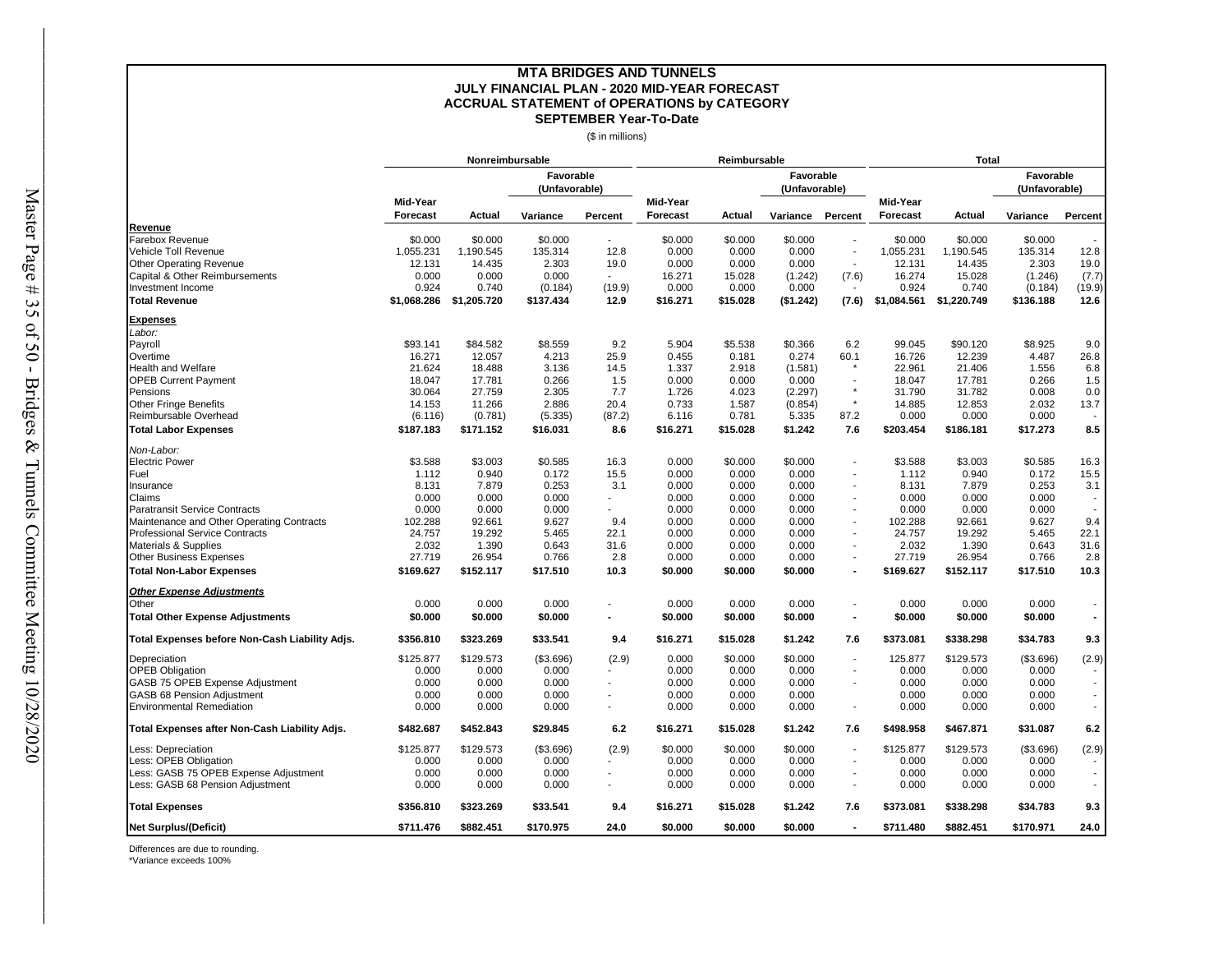#### **SEPTEMBER Year-To-Date ACCRUAL STATEMENT of OPERATIONS by CATEGORY MTA BRIDGES AND TUNNELS JULY FINANCIAL PLAN - 2020 MID-YEAR FORECAST**

(\$ in millions)

|                                                                                                                                                                              |                            | Nonreimbursable |          |                            |          | Reimbursable |          |         |                                               | <b>Total</b>                                  |                                             |                                    |
|------------------------------------------------------------------------------------------------------------------------------------------------------------------------------|----------------------------|-----------------|----------|----------------------------|----------|--------------|----------|---------|-----------------------------------------------|-----------------------------------------------|---------------------------------------------|------------------------------------|
|                                                                                                                                                                              | Favorable<br>(Unfavorable) |                 |          | Favorable<br>(Unfavorable) |          |              |          |         | Favorable<br>(Unfavorable)                    |                                               |                                             |                                    |
|                                                                                                                                                                              | Mid-Year                   |                 |          |                            | Mid-Year |              |          |         | Mid-Year                                      |                                               |                                             |                                    |
|                                                                                                                                                                              | Forecast                   | Actual          | Variance | Percent                    | Forecast | Actual       | Variance | Percent | Forecast                                      | Actual                                        | Variance                                    | Percent                            |
| Net Income/(Deficit)                                                                                                                                                         |                            |                 |          |                            |          |              |          |         | \$711.480                                     | \$882.451                                     | \$170.971                                   | 24.0                               |
| Less: Capitalized Assets<br>Reserves<br><b>GASB Reserves</b>                                                                                                                 |                            |                 |          |                            |          |              |          |         | 17.549<br>0.000<br>0.000                      | 20.812<br>0.000<br>0.000                      | (\$3.263)<br>0.000<br>0.000                 | (18.6)<br>$\overline{\phantom{a}}$ |
| <b>Adjusted Net Income/(Deficit)</b>                                                                                                                                         |                            |                 |          |                            |          |              |          |         | \$693.931                                     | \$861.639                                     | \$167.708                                   | 24.2                               |
| Less: Debt Service<br>Less: Contribution to the Capital Program                                                                                                              |                            |                 |          |                            |          |              |          |         | 506.647<br>42.467                             | 497.333<br>42.467                             | 9.314<br>0.000                              | 1.8<br>0.0                         |
| <b>Income Available for Distribution</b>                                                                                                                                     |                            |                 |          |                            |          |              |          |         | \$144.817                                     | \$321.839                                     | \$177.022                                   | $\star$                            |
| Distributable To:<br><b>MTA</b><br>- Investment Income<br><b>MTA</b><br>- Distributable Income<br>NYCTR - Distributable Income                                               |                            |                 |          |                            |          |              |          |         | 0.924<br>115.301<br>28.591                    | 0.740<br>202.409<br>118.689                   | (0.184)<br>87.108<br>90.098                 | (19.9)<br>75.5                     |
| <b>Total Distributable Income</b>                                                                                                                                            |                            |                 |          |                            |          |              |          |         | \$144.817                                     | \$321.839                                     | \$177.022                                   | $\star$                            |
| <b>Support to Mass Transit:</b><br><b>Total Revenues</b><br>Less: Total Operating Expenses                                                                                   |                            |                 |          |                            |          |              |          |         | 1,084.561<br>373.081                          | 1,220.749<br>338.298                          | 136.188<br>34.783                           | 12.6<br>9.3                        |
| <b>Net Operating Income/(Deficit)</b>                                                                                                                                        |                            |                 |          |                            |          |              |          |         | \$711.480                                     | \$882.451                                     | \$170.971                                   | 24.0                               |
| Deductions from Net Operating Income:<br><b>Capitalized Assets</b><br>Reserves<br><b>B&amp;T Debt Service</b><br>Contribution to the Capital Program<br><b>GASB Reserves</b> |                            |                 |          |                            |          |              |          |         | 17.549<br>0.000<br>231.118<br>42.467<br>0.000 | 20.812<br>0.000<br>229.430<br>42.467<br>0.000 | (3.263)<br>0.000<br>1.688<br>0.000<br>0.000 | (18.6)<br>0.7<br>0.0               |
| <b>Total Deductions From Operating Income</b>                                                                                                                                |                            |                 |          |                            |          |              |          |         | \$291.135                                     | \$292.710                                     | (\$1.575)                                   | (0.5)                              |
| <b>Total Support to Mass Transit</b>                                                                                                                                         |                            |                 |          |                            |          |              |          |         | \$420.345                                     | \$589.741                                     | \$169.396                                   | 40.3                               |

Note (a): Results are based on the preliminary close of the general ledger and are subject to review and adjustment. Please note that the current months' actuals do not include post-close adjustments, which will be capture *subsequent month's YTD results.*

*Note (b) : For monthly reporting purposes only, the 12-month allocation reflects the utilization impact of an adjustment to toll revenue projections captured in Volume 1 of the 2020 July Financial Plan.* \*Variance exceeds 100%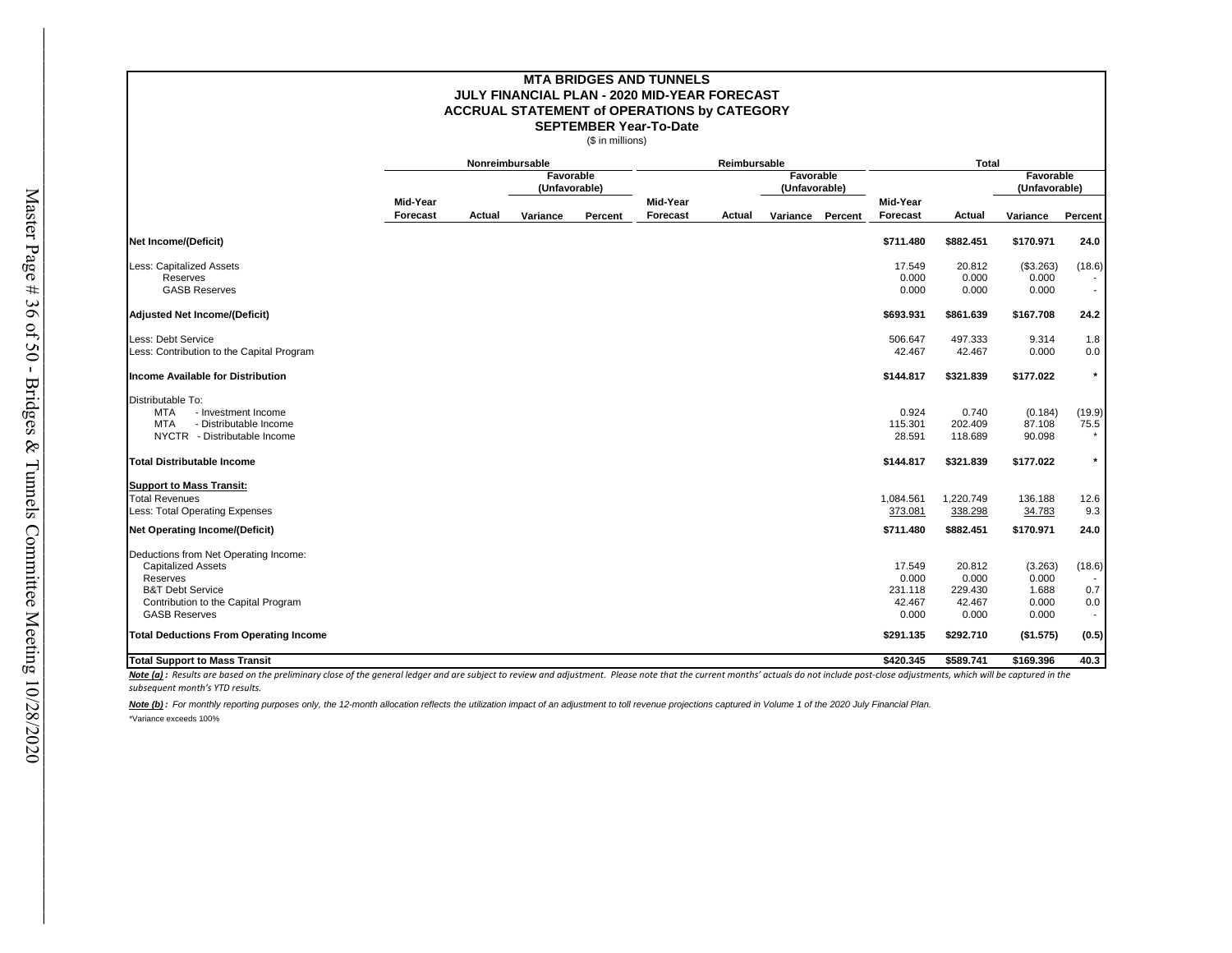# MTA BRIDGES AND TUNNELS<br>JULY FINANCIAL PLAN - 2020 MID-YEAR FORECAST<br>EXPLANATION OF VARIANCES BETWEEN FORECAST AND ACTUAL ACCRUAL BASIS<br>(\$ in millions)

|                                           |                                         |         | September 2020                                                                                                                                                                                                                                                                       | Year-to-Date                            |                          |                                                                                                                                                                                                                                                                                                  |  |  |  |  |
|-------------------------------------------|-----------------------------------------|---------|--------------------------------------------------------------------------------------------------------------------------------------------------------------------------------------------------------------------------------------------------------------------------------------|-----------------------------------------|--------------------------|--------------------------------------------------------------------------------------------------------------------------------------------------------------------------------------------------------------------------------------------------------------------------------------------------|--|--|--|--|
| <b>Generic Revenue</b>                    | Favorable/<br>(Unfavorable)<br>Variance |         | Reason                                                                                                                                                                                                                                                                               | Favorable/<br>(Unfavorable)<br>Variance |                          | Reason                                                                                                                                                                                                                                                                                           |  |  |  |  |
| or Expense Category                       | s.                                      | %       | for Variance                                                                                                                                                                                                                                                                         | s.                                      | $\%$                     | for Variance                                                                                                                                                                                                                                                                                     |  |  |  |  |
| Nonreimbursable                           |                                         |         |                                                                                                                                                                                                                                                                                      |                                         |                          |                                                                                                                                                                                                                                                                                                  |  |  |  |  |
| Vehicle Toll Revenue                      | 38.497                                  |         | 33.0% Traffic volumes exceeded the budget levels that were based on McKinsey projections of<br>COVID-19 pandemic impacts                                                                                                                                                             | 135.314                                 | 12.8%                    | Traffic volumes exceeded the budget levels that were based on McKinsey projections of<br>COVID-19 pandemic impacts                                                                                                                                                                               |  |  |  |  |
| Other Operating Revenue                   | 1.145                                   | $\star$ | Higher revenue primarily due to the timing of income from E-ZPass administrative fees                                                                                                                                                                                                | 2.303                                   | 19.0%                    | Higher revenue due to timing against the YTD forecast allocation.                                                                                                                                                                                                                                |  |  |  |  |
| Investment Income                         | (0.060)                                 | $\star$ | Lower than anticipated short-term investment returns on fund balances                                                                                                                                                                                                                | (0.184)                                 |                          | Lower than anticipated short-term investment returns on fund balances                                                                                                                                                                                                                            |  |  |  |  |
| Payroll                                   | 2.440                                   |         | 20.6% Lower payroll expenses primarily due to vacancies                                                                                                                                                                                                                              | 8.559                                   | 9.2%                     | Lower payroll expenses primarily due to vacancies                                                                                                                                                                                                                                                |  |  |  |  |
| Overtime                                  | 1.611                                   |         | 68.9% See overtime chart                                                                                                                                                                                                                                                             | 4.213                                   | 25.9%                    | See overtime chart                                                                                                                                                                                                                                                                               |  |  |  |  |
| Health and Welfare                        | 0.799                                   |         | 30.0% Lower expenses primarily due to vacancies                                                                                                                                                                                                                                      | 3.136                                   | 14.5%                    | Lower expenses primarily due to vacancies                                                                                                                                                                                                                                                        |  |  |  |  |
| <b>OPEB Current Payment</b>               | 0.017                                   | 0.8%    | Lower expenses primarily due to timing against the forecast allocation                                                                                                                                                                                                               | 0.266                                   | 1.5%                     | Lower expenses primarily due to timing against the YTD forecast allocation                                                                                                                                                                                                                       |  |  |  |  |
| Pensions                                  | 0.328                                   |         | 11.5% Lower non-reimbursable expenses primarily due to higher than allocated capital<br>reimbursement offsets                                                                                                                                                                        | 2.305                                   | 7.7%                     | Lower non-reimbursable expenses primarily due to higher than allocated YTD capital<br>reimbursement offsets                                                                                                                                                                                      |  |  |  |  |
| <b>Other Fringe Benefits</b>              | 0.810                                   |         | 43.9% Lower expenses primarily due to vacancies                                                                                                                                                                                                                                      | 2.886                                   | 20.4%                    | Lower expenses primarily due to vacancies                                                                                                                                                                                                                                                        |  |  |  |  |
| <b>Electric Power</b>                     | 0.166                                   |         | 30.2% Lower electricity expenses primarily due to timing against the monthly forecast                                                                                                                                                                                                | 0.585                                   | 16.3%                    | Lower electricity expenses primarily due to timing against the YTD forecast allocation.                                                                                                                                                                                                          |  |  |  |  |
| Fuel                                      | 0.017                                   |         | 14.7% Lower fuel expenses primarily due to timing against the monthly forecast allocation                                                                                                                                                                                            | 0.172                                   |                          | 15.5% Lower fuel expenses primarily due to timing against the YTD forecast allocation.                                                                                                                                                                                                           |  |  |  |  |
| Insurance                                 | 0.101                                   |         | 10.7% Lower insurance expenses primarily due to timing against the monthly forecast allocation                                                                                                                                                                                       | 0.253                                   |                          | 3.1% Lower insurance expenses primarily due to timing against the YTD forecast allocation.                                                                                                                                                                                                       |  |  |  |  |
| Maintenance and Other Operating Contracts | 2.432                                   |         | 12.6% Lower expenses mainly due to timing against the monthly forecast allocation for major<br>maintenance and painting projects, (\$1.501 Mill), E-Zpass customer service center costs,<br>(\$0.559 Mill) and E-Zpass tags, (\$0.544Mill).                                          | 9.627                                   | 9.4%                     | Lower expenses mainly due to timing against the YTD forecast allocation for E-Zpass<br>customer service center costs, (\$3.461 Mill), major maintenance and painting projects,<br>(\$3.888 Mill), E-Zpass tags, (\$1.505 Mill), and security and surveillance equipment, (0.515<br><b>CILINA</b> |  |  |  |  |
| <b>Professional Service Contracts</b>     | 0.865                                   |         | 23.5% Lower expenses primarily due to timing against the monthly forecast allocation for bond<br>issuance costs, (\$1.001 Mill) and other professional services, (\$0.417 Mill), offset by higher<br>engineering services. (\$0.360 Mill) and other outside services. (\$0.328 Mill) | 5.465                                   | 22.1%                    | Lower expenses primarily due to timing against the YTD forecast allocation for bond<br>issuance costs, (\$3.235 Mill), professional services contracts, (\$1.449 Mill), engineering<br>services. (\$0.254 Mill), and other professional services. (\$0.246 Mill)                                 |  |  |  |  |
| Materials & Supplies                      | 0.480                                   |         | 67.5% Lower expenses across a variety of small equipment and supply categories, due to timing,<br>against the monthly forecast allocation                                                                                                                                            | 0.643                                   | 31.6%                    | Lower expenses across a variety of small equipment and supply categories, due to timing,<br>against the YTD forecast allocation                                                                                                                                                                  |  |  |  |  |
| Other Business Expense                    | 0.156                                   | 4.8%    | Lower expenses primarily due to timing against the forecast allocation for toll collection<br>processing fees.                                                                                                                                                                       | 0.766                                   |                          | 2.8% Lower expenses primarily due to timing against the YTD forecast allocation for toll collection<br>processing fees.                                                                                                                                                                          |  |  |  |  |
| Depreciation                              | (1.674)                                 |         | -12.9% Higher depreciation expense primarily due to timing against the monthly forecast allocation                                                                                                                                                                                   | (3.696)                                 |                          | -2.9% Higher depreciation expense primarily due to timing against the YTD forecast allocation                                                                                                                                                                                                    |  |  |  |  |
| Other Post Employment Benefits            | 0.000                                   |         | No variance                                                                                                                                                                                                                                                                          | 0.000                                   |                          | No variance                                                                                                                                                                                                                                                                                      |  |  |  |  |
| Reimbursable                              |                                         |         |                                                                                                                                                                                                                                                                                      |                                         |                          |                                                                                                                                                                                                                                                                                                  |  |  |  |  |
| Capital and Other Reimbursements          | (1.168)                                 |         | -59.4% Higher capital reimbursements due to timing against the monthly forecast allocation                                                                                                                                                                                           | (1.242)                                 |                          | -7.6% Higher capital reimbursements due to timing against the YTD forecast allocation                                                                                                                                                                                                            |  |  |  |  |
| Payroll                                   | 0.426                                   |         | 55.2% Lower capital reimbursements due to timing against the monthly forecast allocation                                                                                                                                                                                             | 0.366                                   |                          | 6.2% Lower capital reimbursements due to timing against the YTD forecast allocation                                                                                                                                                                                                              |  |  |  |  |
| Overtime                                  | 0.130                                   |         | See overtime tables                                                                                                                                                                                                                                                                  | 0.274                                   |                          | 60.1% See overtime tables                                                                                                                                                                                                                                                                        |  |  |  |  |
| <b>Health and Welfare</b>                 | (0.206)                                 | $\star$ | Higher capital reimbursements due to timing against the monthly forecast allocation                                                                                                                                                                                                  | (1.581)                                 |                          | Higher capital reimbursements due to timing against the YTD forecast allocation                                                                                                                                                                                                                  |  |  |  |  |
| <b>OPEB Current Payment</b>               | 0.000                                   | $\sim$  | No variance                                                                                                                                                                                                                                                                          | 0.000                                   | $\overline{\phantom{a}}$ | No variance                                                                                                                                                                                                                                                                                      |  |  |  |  |
| Pensions                                  | (0.324)                                 | $\star$ | Higher capital reimbursements due to timing against the monthly forecast allocation                                                                                                                                                                                                  | (2.297)                                 |                          | Higher capital reimbursements due to timing against the YTD forecast allocation                                                                                                                                                                                                                  |  |  |  |  |
| <b>Other Fringe Benefits</b>              | (0.110)                                 |         | Higher capital reimbursements due to timing against the monthly forecast allocation                                                                                                                                                                                                  | (0.854)                                 |                          | Higher capital reimbursements due to timing against the YTD forecast allocation                                                                                                                                                                                                                  |  |  |  |  |
| Reimbursable Overhead                     | 1.252                                   |         | Lower capital reimbursements due to timing against the monthly forecast allocation                                                                                                                                                                                                   | 5.335                                   |                          | 87.2% Lower capital reimbursements due to timing against the YTD forecast allocation                                                                                                                                                                                                             |  |  |  |  |

\*Variance exceeds 100%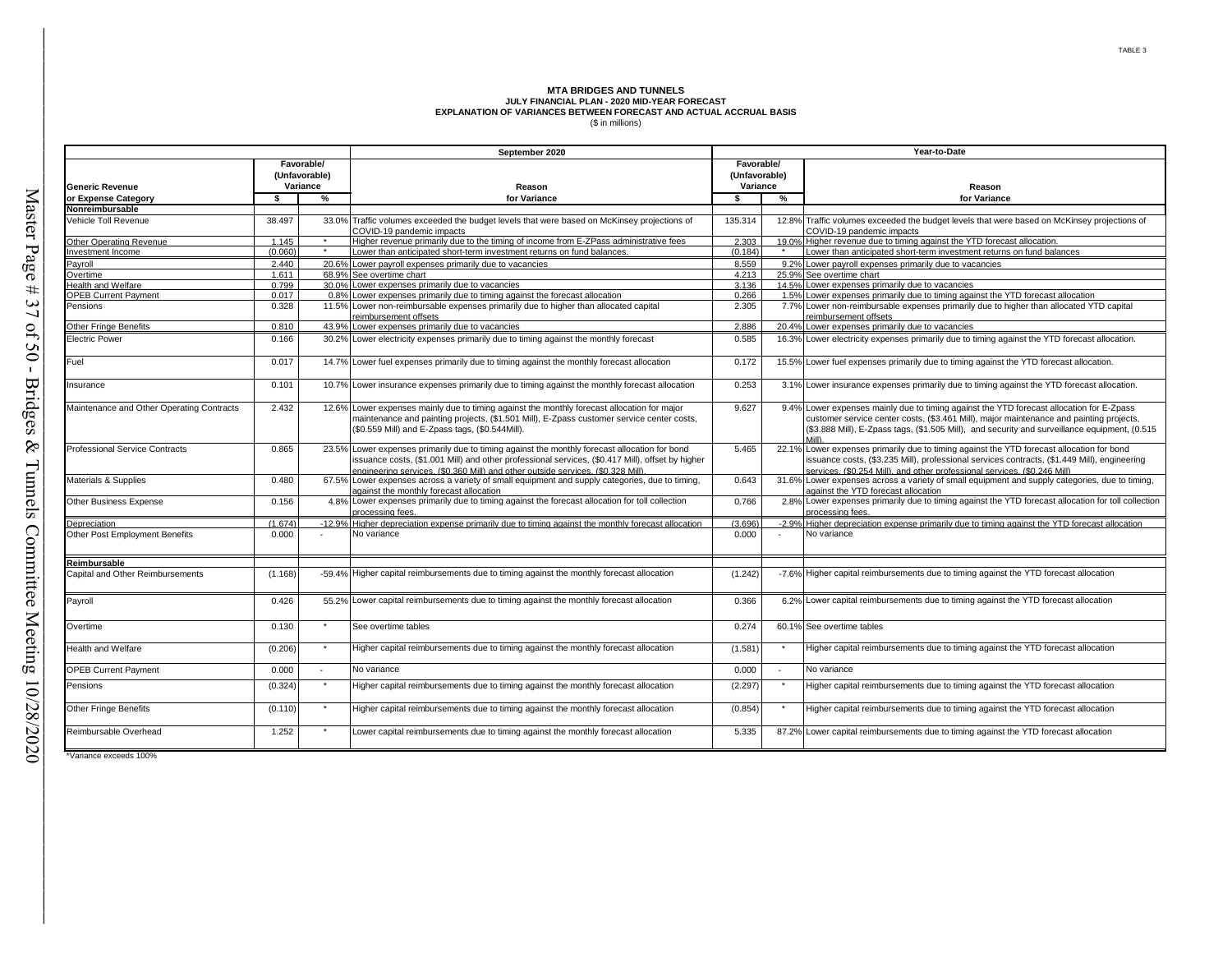# **MTA BRIDGES AND TUNNELS TRAFFIC VOLUME AND REVENUE (millions)**

**Month of Sep Year to date ending Sep 2020**

| <b>Comparison Current Year vs. Prior Year:</b> |  |  |  |  |
|------------------------------------------------|--|--|--|--|
|------------------------------------------------|--|--|--|--|

|                |                   |         |               | <b>Percentage</b> |                        |                            |         |                   |         |               |          | Percentage             |
|----------------|-------------------|---------|---------------|-------------------|------------------------|----------------------------|---------|-------------------|---------|---------------|----------|------------------------|
|                | <b>Prior Year</b> |         | *Current Year |                   | Change                 |                            |         | <b>Prior Year</b> |         | *Current Year |          | Change                 |
| <b>Traffic</b> | <b>Revenue</b>    | Traffic | Revenue       |                   | <b>Traffic Revenue</b> |                            | Traffic | Revenue           | Traffic | Revenue       |          | <b>Traffic Revenue</b> |
| 4.2            | \$30.0            | 3.7     | \$27.0        | $-10.9%$          | $-10.1%$               | Bronx-Whitestone           | 37.2    | \$263.2           | 28.4    | \$205.3       | $-23.6%$ | $-22.0%$               |
| 0.7            | 1.6               | 0.7     | 1.6           | $-6.4%$           | $-2.0%$                | Cross Bay                  | 6.6     | 15.0              | 5.6     | 12.7          | $-15.1%$ | $-15.3%$               |
| 2.2            | 7.7               | 1.8     | 6.3           | $-17.6%$          | $-17.6%$               | Henry Hudson               | 19.4    | 65.7              | 12.8    | 42.1          | $-34.4%$ | $-36.0%$               |
| 1.6            | 10.3              | 1.5     | 9.4           | $-9.8%$           | $-9.0%$                | Hugh L. Carey              | 14.5    | 90.1              | 10.6    | 66.2          | $-27.2%$ | $-26.6%$               |
| 0.7            | 1.6               | 0.7     | 1.6           | $-5.2%$           | $-0.1%$                | Marine Parkway             | 6.3     | 14.3              | 5.3     | 11.9          | $-15.6%$ | $-16.8%$               |
| 2.5            | 16.9              | 1.9     | 12.9          | $-26.0%$          | $-23.9%$               | Queens Midtown             | 22.7    | 148.4             | 14.5    | 96.9          | $-36.4%$ | $-34.7%$               |
| 5.7            | 39.4              | 4.7     | 33.4          | $-16.2%$          | $-15.2%$               | <b>RFK</b>                 | 50.3    | 346.8             | 36.8    | 258.1         | $-26.8%$ | $-25.6%$               |
| 3.8            | 30.3              | 3.2     | 27.0          | $-15.4%$          | $-10.9%$               | <b>Throgs Neck</b>         | 33.3    | 266.7             | 25.5    | 217.1         | $-23.5%$ | $-18.6%$               |
| 6.4            | 38.4              | 5.8     | 36.0          | $-8.4%$           | $-6.4%$                | Verrazzano-Narrows         | 57.1    | 337.9             | 45.9    | 280.2         | $-19.6%$ | $-17.1\%$              |
| 27.8           | \$176.2           | 24.0    | \$155.1       | $-13.6%$          | $-12.0%$               | <b>Total</b>               | 247.4   | \$1,548.3         | 185.3   | \$1,190.5     | $-25.1%$ | $-23.1%$               |
|                | \$6.342           |         | \$6.460       |                   | 1.9%                   | <b>Revenue Per Vehicle</b> |         | \$6.258           |         | \$6.426       |          | 2.7%                   |

*Note: Numbers may not add due to rounding.* \*Toll increase implemented March 31, 2019

# **Comparison Actual vs. Mid-Year Forecast:**

|         | <b>Sep Forecast</b> | <b>Sep Actual</b> |         | Percentage | Change          |                            |         | <b>YTD Forecast</b> | <b>YTD Actual</b> |           |       | Percentage<br>Change   |
|---------|---------------------|-------------------|---------|------------|-----------------|----------------------------|---------|---------------------|-------------------|-----------|-------|------------------------|
| Traffic | Revenue             | Traffic           | Revenue |            | Traffic Revenue |                            | Traffic | Revenue             | Traffic           | Revenue   |       | <b>Traffic Revenue</b> |
| 18.2    | \$116.6             | 24.0              | \$155.1 | 31.6%      | 33.0%           | Total All                  | 163.7   | \$1.055.2           | 185.3             | \$1.190.5 | 13.2% | 12.8%                  |
|         | \$6.393             |                   | \$6.460 |            | 1.0%            | <b>Revenue Per Vehicle</b> |         | \$6.447             |                   | \$6.426   |       | $-0.3%$                |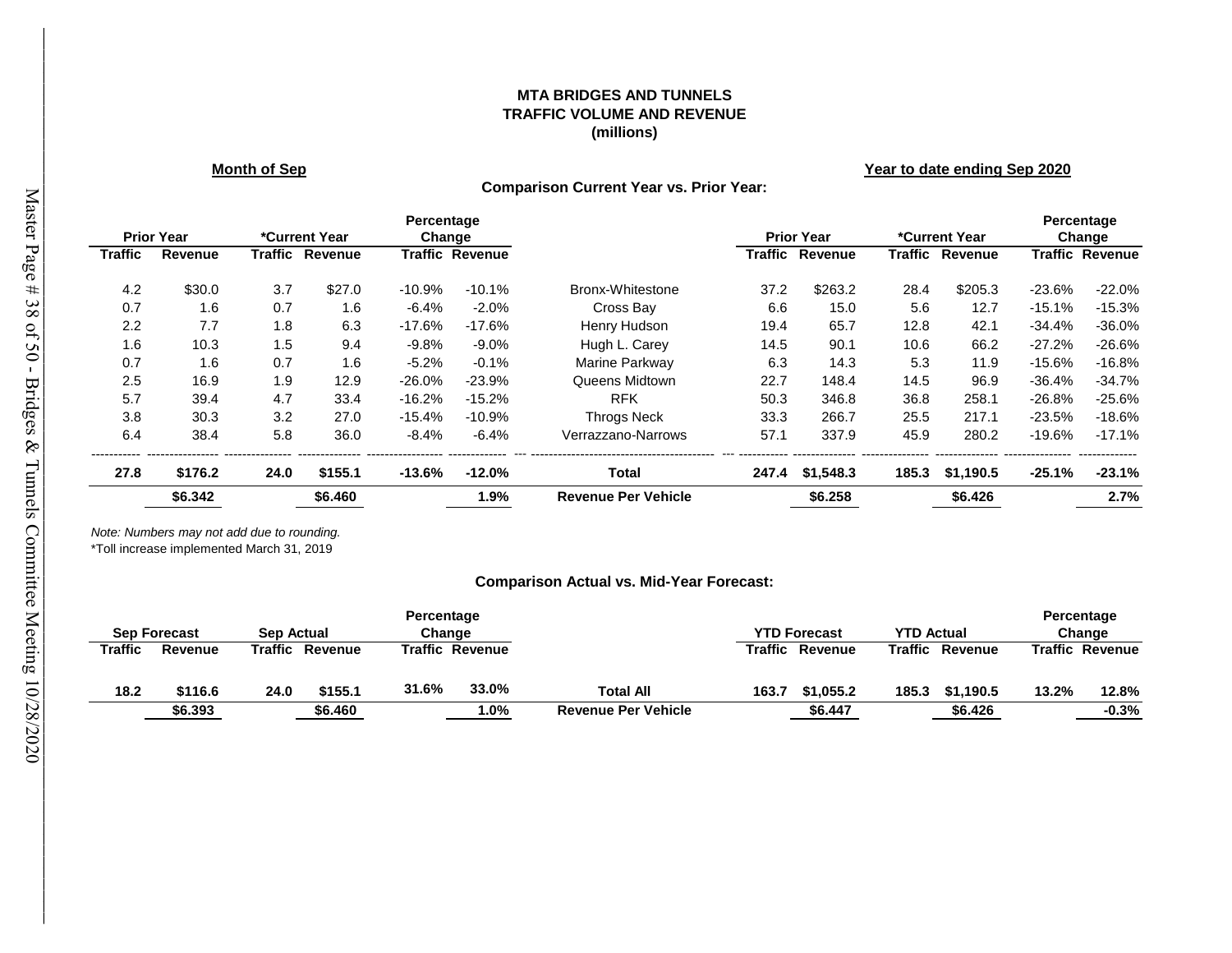# **MTA Bridges and Tunnels Toll Revenue Collection Rates**

# **Preliminary data subject to final audit**

|                                | <b>Revenue Collection Rate</b> |
|--------------------------------|--------------------------------|
| Facility                       | September 2020 <sup>1</sup>    |
| Henry Hudson Bridge            | 99.0%                          |
| Hugh L. Carey Tunnel           | 99.2%                          |
| Queens Midtown Tunnel          | 99.9%                          |
| Marine Parkway Bridge          | 98.2%                          |
| Cross Bay Bridge               | 94.8%                          |
| Robert F. Kennedy Bridge       | 97.5%                          |
| Verrazzano-Narrows Bridge      | 95.7%                          |
| <b>Bronx-Whitestone Bridge</b> | 97.3%                          |
| <b>Throgs Neck Bridge</b>      | 97.0%                          |
| <b>All Facilities</b>          | 97.4%                          |

1. Represents total revenue collections from transactions in Octobr 2018 through September 2019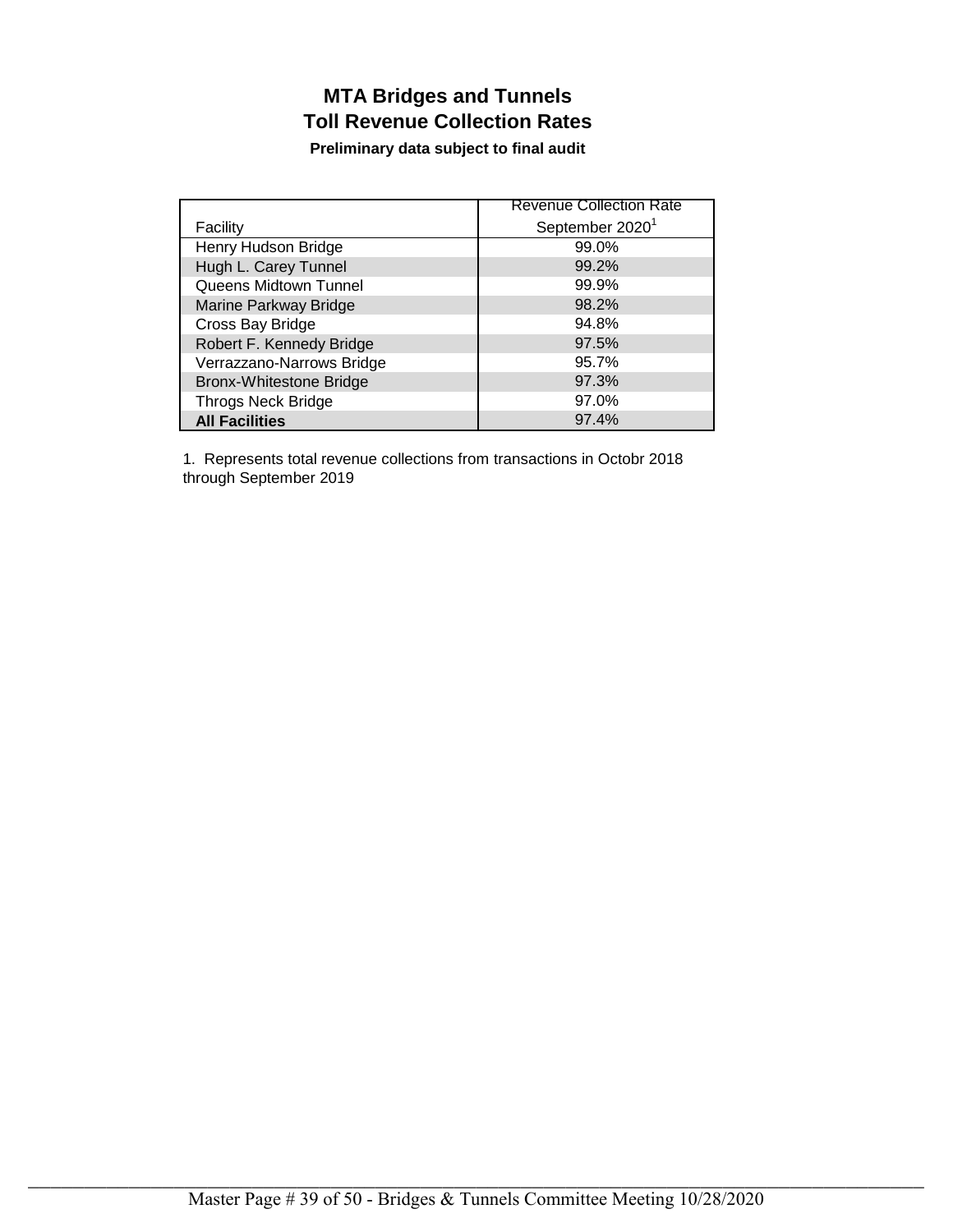# **MTA BRIDGES AND TUNNELS JULY FINANCIAL PLAN - 2020 MID-YEAR FORECAST TOTAL POSITIONS BY FUNCTION AND DEPARTMENT**

**NON-REIMBURSABLE/REIMBURSABLE and FULL-TIME POSITIONS/FULL-TIME EQUIVALENTS**

**September 2020**

|                                           |          |               | Favorable                |                                                           |
|-------------------------------------------|----------|---------------|--------------------------|-----------------------------------------------------------|
|                                           | Mid-Year |               | (Unfavorable)            |                                                           |
| <b>Department</b>                         | Forecast | <b>Actual</b> | Variance                 | <b>Explanation of Variances</b>                           |
| Administration                            |          |               |                          |                                                           |
| Office of the President                   | 7        | 10            | (3)                      | 1 Managerial and 2 Professional overages                  |
| Law $(1)$                                 | 12       | 11            | $\mathbf{1}$             | 1 Managerial vacancy                                      |
| Budget & Finance <sup>(2)</sup>           | 19       | 17            | 2                        | 2 professional vacancies                                  |
| Administration <sup>(3)</sup>             | 35       | 29            | 6                        | 6 Professional vacancies                                  |
| EEO                                       |          | 1             |                          |                                                           |
| <b>Total Administration</b>               | 74       | 68            | $6\overline{6}$          |                                                           |
| <b>Operations</b>                         |          |               |                          |                                                           |
| <b>ITS and Tolling</b>                    | 59       | 54            | 5                        | 2 Managerial and 3 Professional vacancies                 |
| Central Business District Tolling Program | 12       | 3             | 9                        | 3 Managerial and 6 Professional vacancies                 |
| Operations (Non-Security)                 | 58       | 46            | 12                       | 12 Managerial vacancies                                   |
| <b>Total Operations</b>                   | 129      | 103           | 26                       |                                                           |
| <b>Maintenance</b>                        |          |               |                          |                                                           |
| Maintenance                               | 216      | 194           | 22                       | 8 Managerial, 4 Professional, and 10 Maintainer vacancies |
| <b>Operations - Maintainers</b>           | 168      | 159           | 9                        | 9 Maintainer vacancies                                    |
| <b>Total Maintenance</b>                  | 384      | 353           | 31                       |                                                           |
| <b>Engineering/Capital</b>                |          |               |                          |                                                           |
| <b>Engineering &amp; Construction</b>     | 192      | 122           | 70                       | 14 Managerial and 56 Professional vacancies               |
| Health & Safety                           | 10       | 8             | $\overline{c}$           | 2 Professional vacancies                                  |
| Law $(1)$                                 | 22       | 18            | 4                        | 4 Professional vacancies                                  |
| <b>Capital Budget</b>                     | 17       | 8             | 9                        | 5 Managerial vacancies and 4 Professional vacancies       |
| <b>Total Engineering/Capital</b>          | 241      | 156           | 85                       |                                                           |
| <b>Public Safety</b>                      |          |               |                          |                                                           |
| Operations (Security)                     | 605      | 525           | 80                       | 36 Managerial and 44 Operational vacancies                |
| Internal Security - Operations            | 45       | 29            | 16                       | 3 Managerial and 13 Professional vacancies                |
| <b>Total Public Safety</b>                | 650      | 554           | 96                       |                                                           |
| <b>Total Positions</b>                    | 1,478    | 1,234         | 244                      |                                                           |
| Non-Reimbursable                          | 1,391    | 1,147         | 244                      |                                                           |
| Reimbursable                              | 87       | 87            | $\overline{\phantom{a}}$ |                                                           |
| <b>Total Full-Time</b>                    | 1,478    | 1,234         | 244                      |                                                           |

(1) Includes Legal and Procurement staff.

(2) Includes Controller and Operating Budget staff.

(3) Includes Human Resources, Labor Relations, and Administration staff.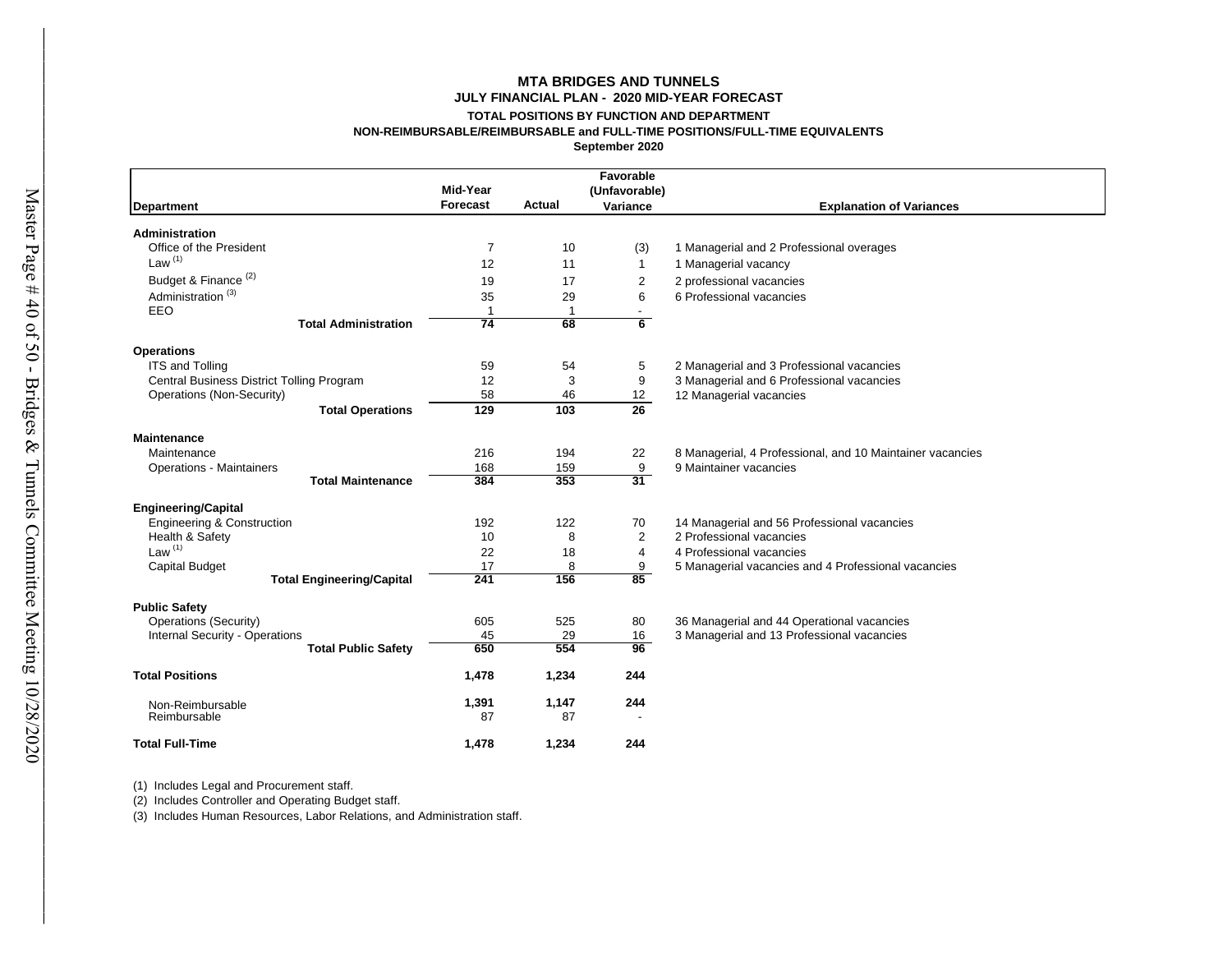#### **FULL-TIME POSITIONS and FULL-TIME EQUIVALENTS MTA BRIDGES AND TUNNELS JULY FINANCIAL PLAN - 2020 MID-YEAR FORECAST TOTAL POSITIONS BY FUNCTION AND OCCUPATION September 2020**

|                                     | Mid-Year<br><b>Forecast</b> | Actual | Favorable<br>(Unfavorable)<br>Variance | <b>Explanation of Variances</b>                                                        |
|-------------------------------------|-----------------------------|--------|----------------------------------------|----------------------------------------------------------------------------------------|
|                                     |                             |        |                                        |                                                                                        |
| Administration                      |                             |        |                                        |                                                                                        |
| Managers/Supervisors                | 21                          | 21     |                                        | 1 vacancy in Law and 1 overage in Office of the President                              |
| Professional, Technical, Clerical   | 53                          | 47     | 6                                      | 6 vacancies in Administration, 2 in Budget, and 2 overage in Office of the President   |
| <b>Operational Hourlies</b>         |                             |        |                                        |                                                                                        |
| <b>Total Administration</b>         | 74                          | 68     | 6                                      |                                                                                        |
| <b>Operations</b>                   |                             |        |                                        |                                                                                        |
| Managers/Supervisors                | 68                          | 51     | 17                                     | 12 vacancies in Operations, 3 in CBDTP, and 2 in ITS and Tolling                       |
| Professional, Technical, Clerical   | 61                          | 52     | 9                                      | 3 vacancies in ITS and Tolling and 6 in CBDTP                                          |
| <b>Operational Hourlies</b>         |                             |        | $\sim$                                 |                                                                                        |
| <b>Total Operations</b>             | 129                         | 103    | 26                                     |                                                                                        |
| <b>Maintenance</b>                  |                             |        |                                        |                                                                                        |
| Managers/Supervisors                | 29                          | 21     | 8                                      | 8 vacancies in Maintenance                                                             |
| Professional, Technical, Clerical   | 12                          | 8      | $\overline{4}$                         | 4 vacancies in Maintenance                                                             |
| Operational Hourlies <sup>(1)</sup> | 343                         | 324    | 19                                     | 10 Maintainer vacancies in Maintenance and 9 in Operations                             |
| <b>Total Maintenance</b>            | 384                         | 353    | 31                                     |                                                                                        |
| <b>Engineering/Capital</b>          |                             |        |                                        |                                                                                        |
| Managers/Supervisors                | 52                          | 33     | 19                                     |                                                                                        |
|                                     |                             |        |                                        | 14 vacancies in Engineering and 5 in Capital Budget                                    |
| Professional, Technical, Clerical   | 189                         | 123    | 66                                     | 56 vacancies in Engineering, 4 in Capital Budget, 4 in Law, and 2 in Safety and Health |
| <b>Operational Hourlies</b>         |                             |        | $\overline{\phantom{a}}$               |                                                                                        |
| <b>Total Engineering/Capital</b>    | 241                         | 156    | 85                                     |                                                                                        |
| <b>Public Safety</b>                |                             |        |                                        |                                                                                        |
| Managers/Supervisors                | 187                         | 148    | 39                                     | 36 vacancies in Operations and 3 in Internal Security                                  |
| Professional, Technical, Clerical   | 35                          | 22     | 13                                     | 13 vacancies in Internal Security                                                      |
| Operational Hourlies <sup>(2)</sup> | 428                         | 384    | 44                                     | 44 BTO vacancies in Operations                                                         |
| <b>Total Public Safety</b>          | 650                         | 554    | 96                                     |                                                                                        |
| <b>Total Positions</b>              |                             |        |                                        |                                                                                        |
| Managers/Supervisors                | 357                         | 274    | 83                                     |                                                                                        |
| Professional, Technical, Clerical   | 350                         | 252    | 98                                     |                                                                                        |
| <b>Operational Hourlies</b>         | 771                         | 708    | 63                                     |                                                                                        |
| <b>Total Positions</b>              | 1,478                       | 1,234  | 244                                    |                                                                                        |

(1) Represents Maintenance personnel. These positions are paid annually, not hourly.

(2) Represents Bridge and Tunnel Officers performing public safety. These positions are paid annually, not hourly.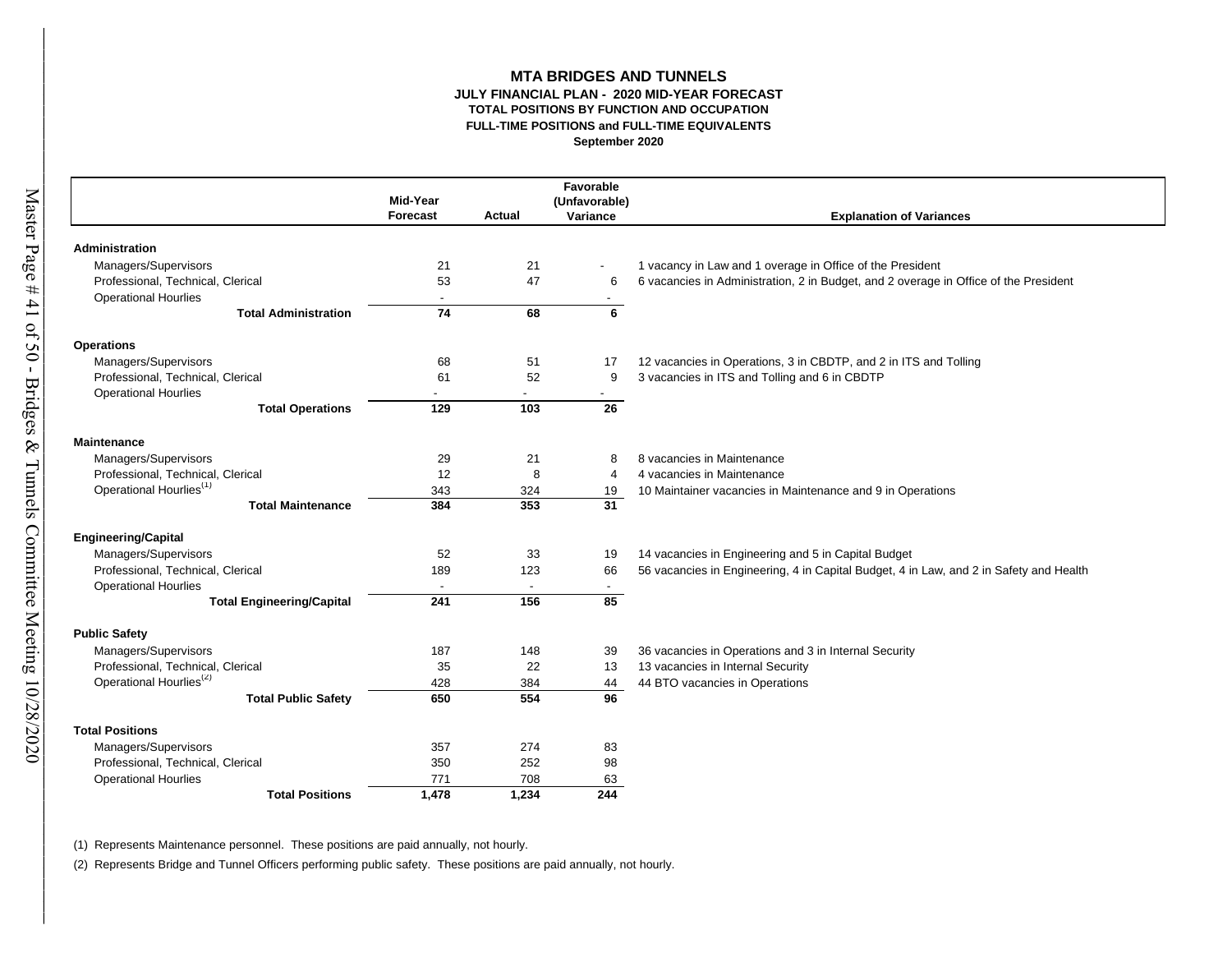# **B&T – Total Overtime Variance**

# **September 2020 and YTD forecast vs. variance**



Note: The total Overtime budget was reduced by \$805 thousand from 2019 to 2020.

Source: MidYear Forecast. GL actuals for actual overtime spending. Numbers may not add due to rounding.

 $\mathcal{L}_\mathcal{L} = \mathcal{L}_\mathcal{L}$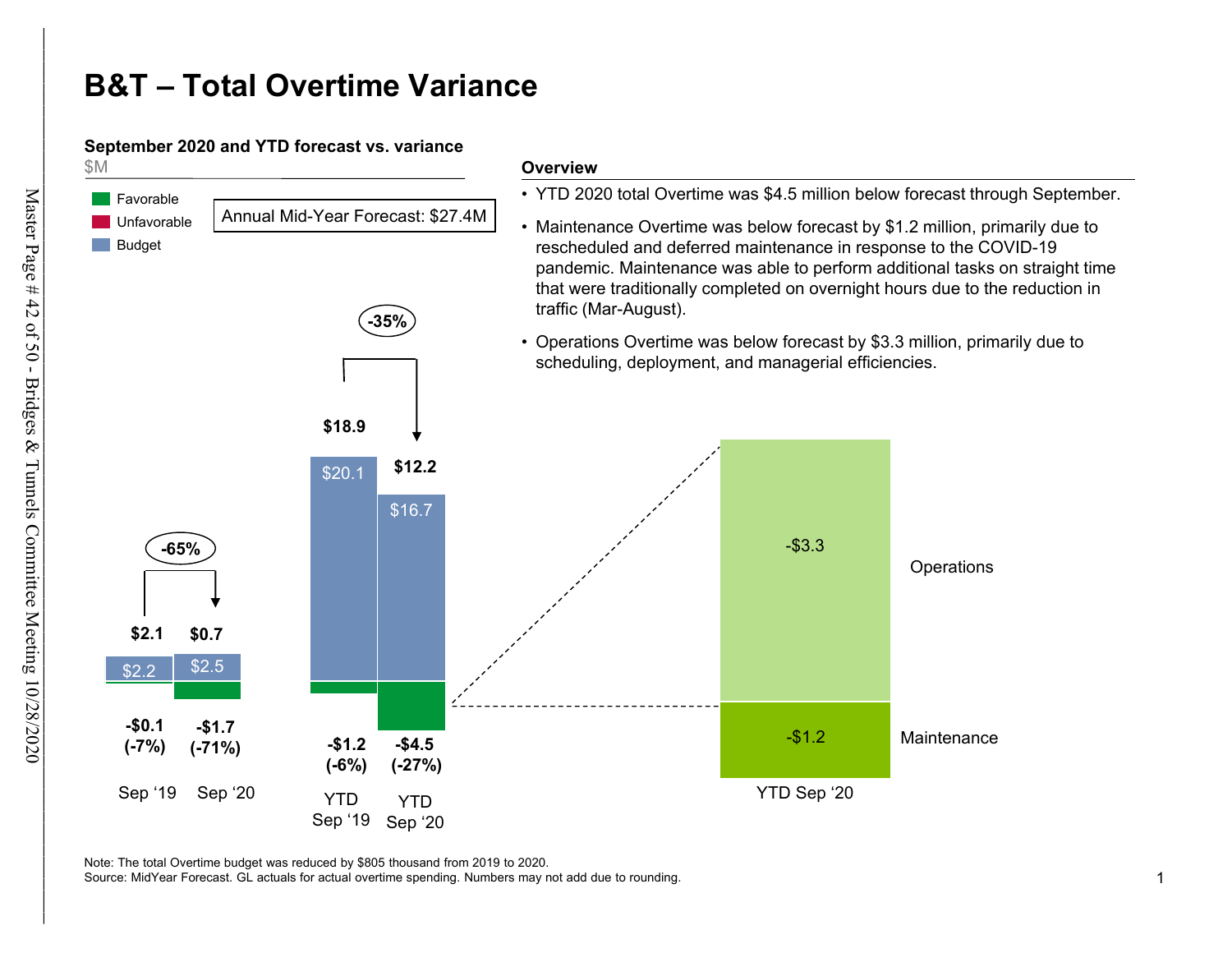# **B&T – Non-Reimbursable Overtime Variance**

# **September 2020 and YTD forecast vs. variance**



Note: The Non-reimbursable Overtime budget was reduced by \$846 thousand from 2019 to 2020. Source: MidYear Forecast. GL actuals for actual overtime spending. Numbers may not add due to rounding.

 $\mathcal{L}_\mathcal{L} = \mathcal{L}_\mathcal{L}$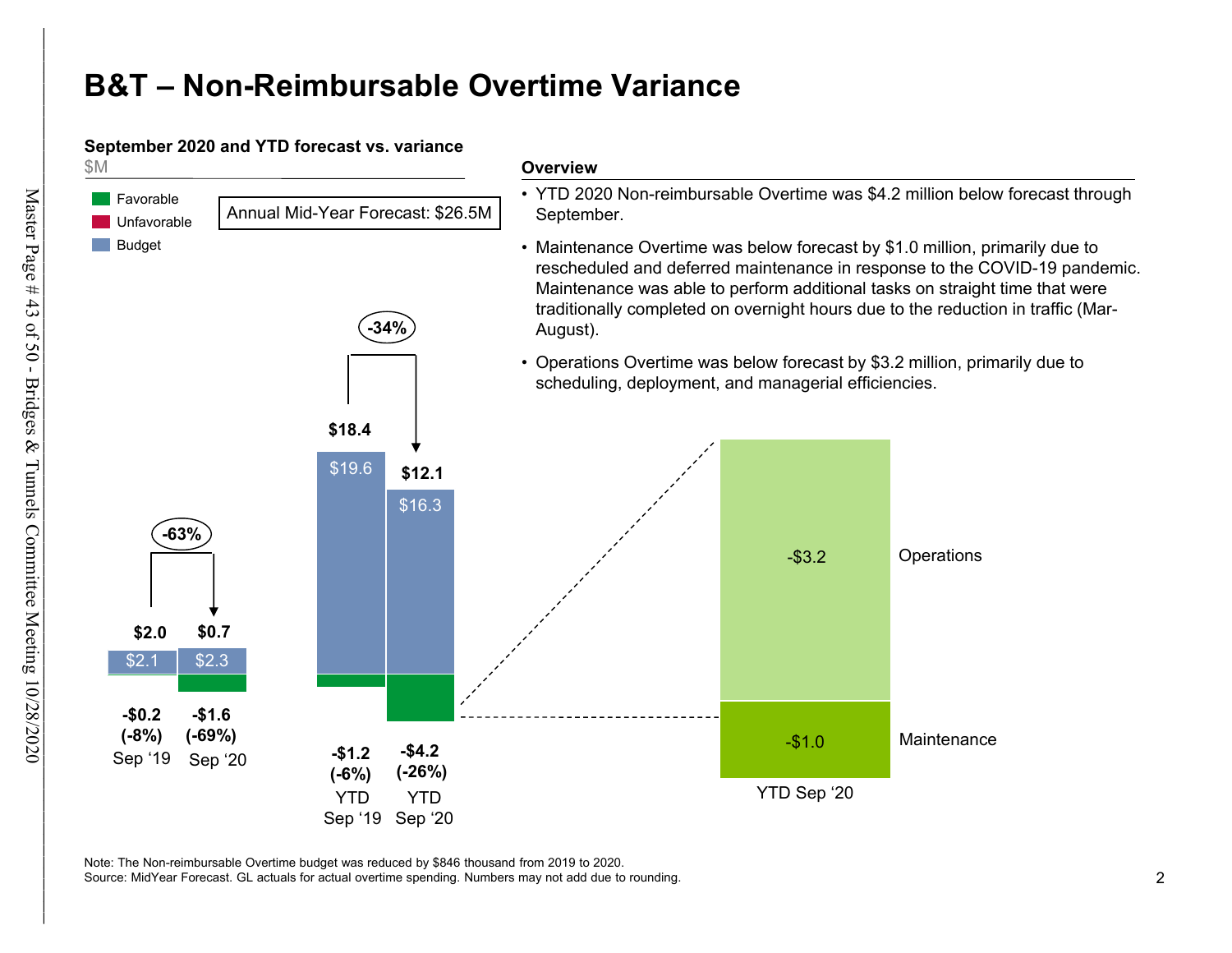# **B&T – Reimbursable Overtime Variance**

# **September 2020 and YTD forecast vs. variance**



Note: The Reimbursable Overtime budget increased by \$41 thousand from 2019 to 2020. Source: MidYear Forecast. GL actuals for actual overtime spending. Numbers may not add due to rounding.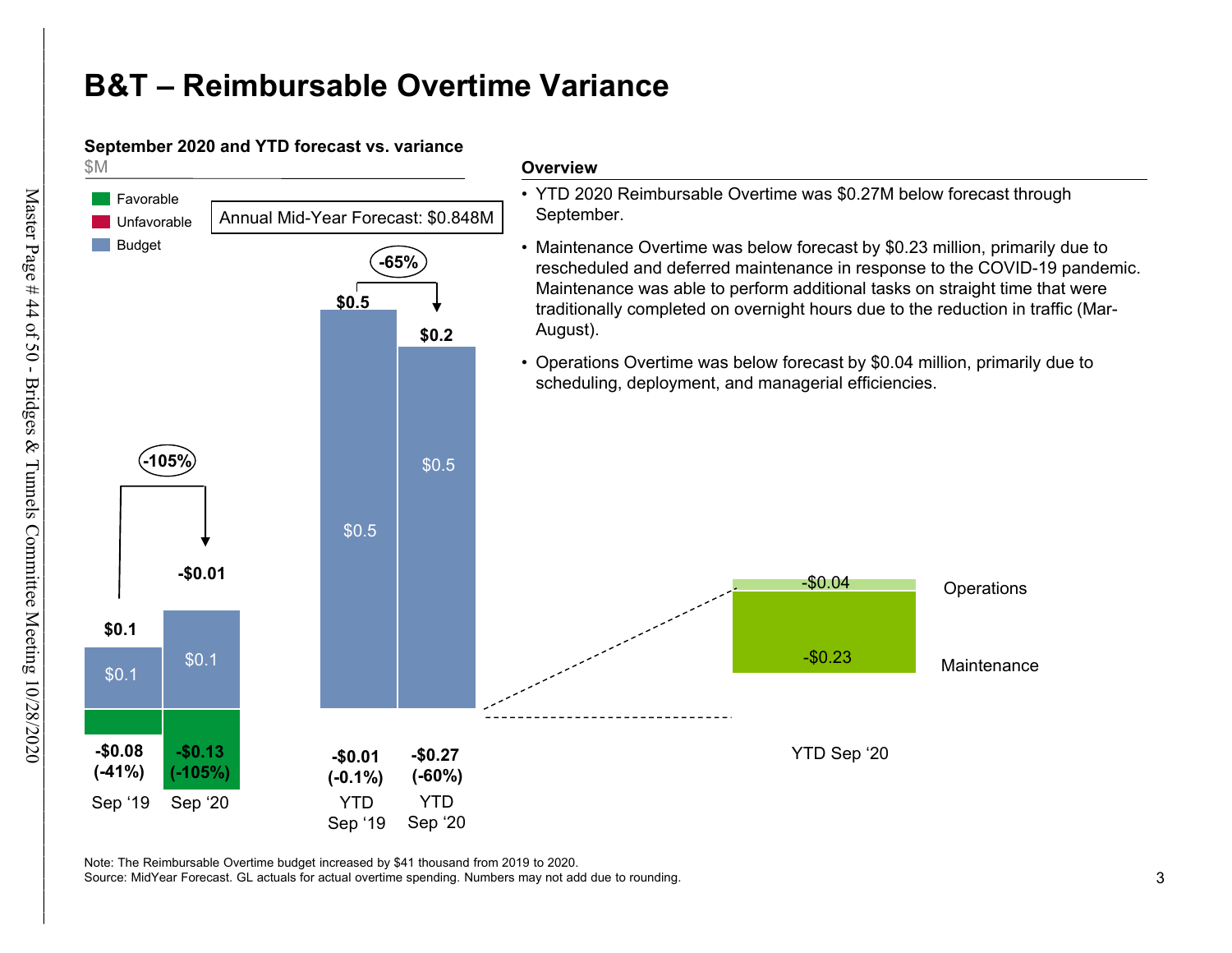

# Capital Program Project Status Report September 2020

Ħ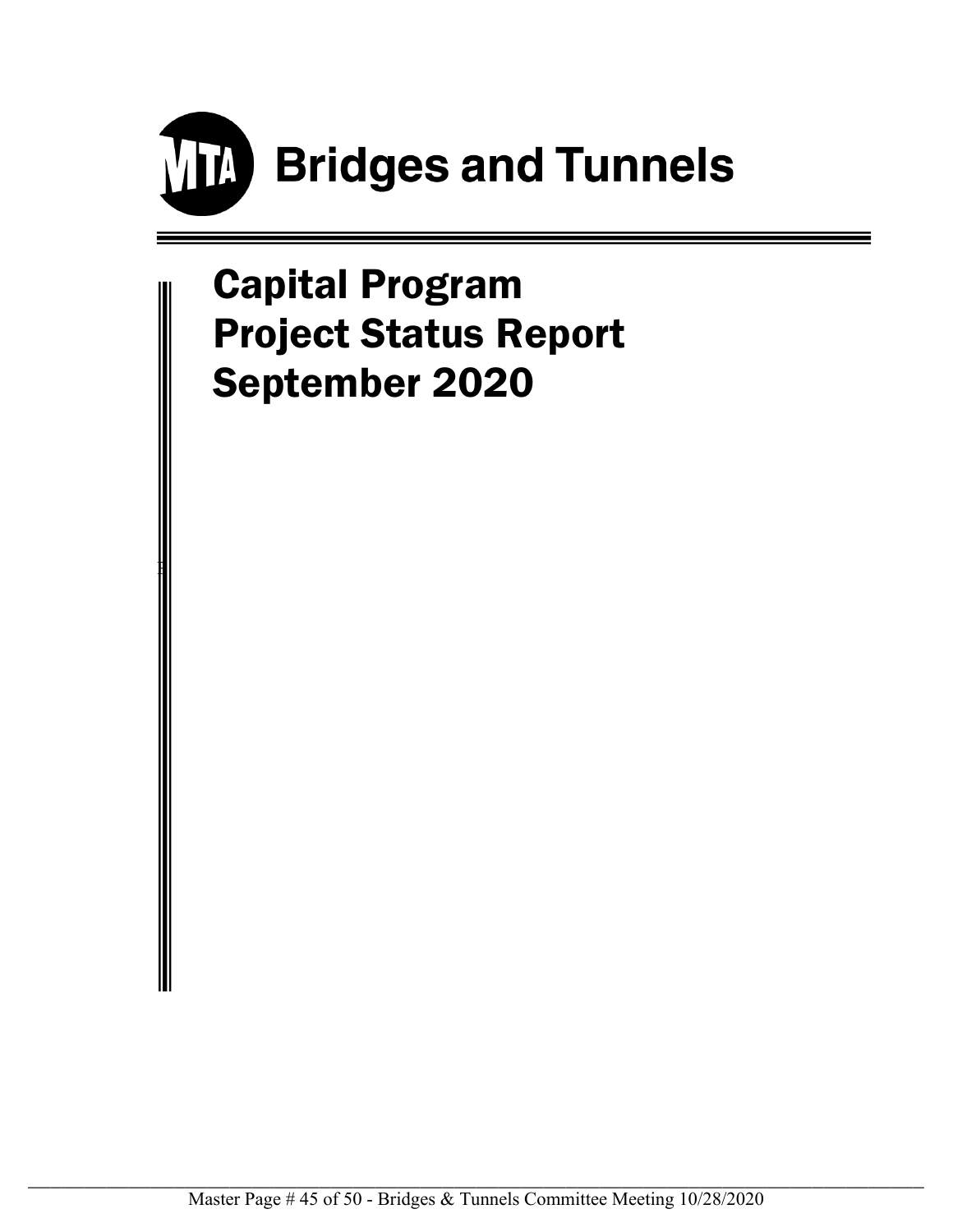# MTA BRIDGES & TUNNELS CAPITAL PROGRAM STATUS REPORT SEPTEMBER 30, 2020

# Introduction

This report presents the year's planned versus actual and forecast commitments, completions, and close-outs in narrative, tabular and graphic formats.

# **Commitments**

In September, eight commitments were made with a total value of \$7.0 million, against a Plan calling for 16 commitments with a total value of \$23.7 million. Of these, five commitments totaling \$2.8 million are related to the Moving NY Forward initiative. (*See Attachment 1 – 2020 Commitments Chart and Attachment 2– 2020 Major Commitments).* 

Year-to-date, 96 commitments totaling \$128.2 million were made, against a plan of 82 commitments with a total value of \$84.9 million. Of these, 23 commitments totaling \$76.7 million are related to the Moving NY Forward initiative.

### **Completions**

In September, there was one major project completion: HH-89 Skewback Retrofits at the Henry Hudson Bridge with a total value of \$100.4 million.

Year-to-date, 15 projects were completed with a total value of \$248.7 million against a year-to-date goal of \$189.1 million. (*See Attachment 3 – 2019 Completion Chart; Attachment 4 – 2019 Major Project Completions).*

### Close-outs

In September, there were 54 task level closeouts with a total value of \$77.2 million. There are 101 task level closeouts year-to-date totaling \$468.1 million against an annual goal of 129 tasks totaling \$570.6 million.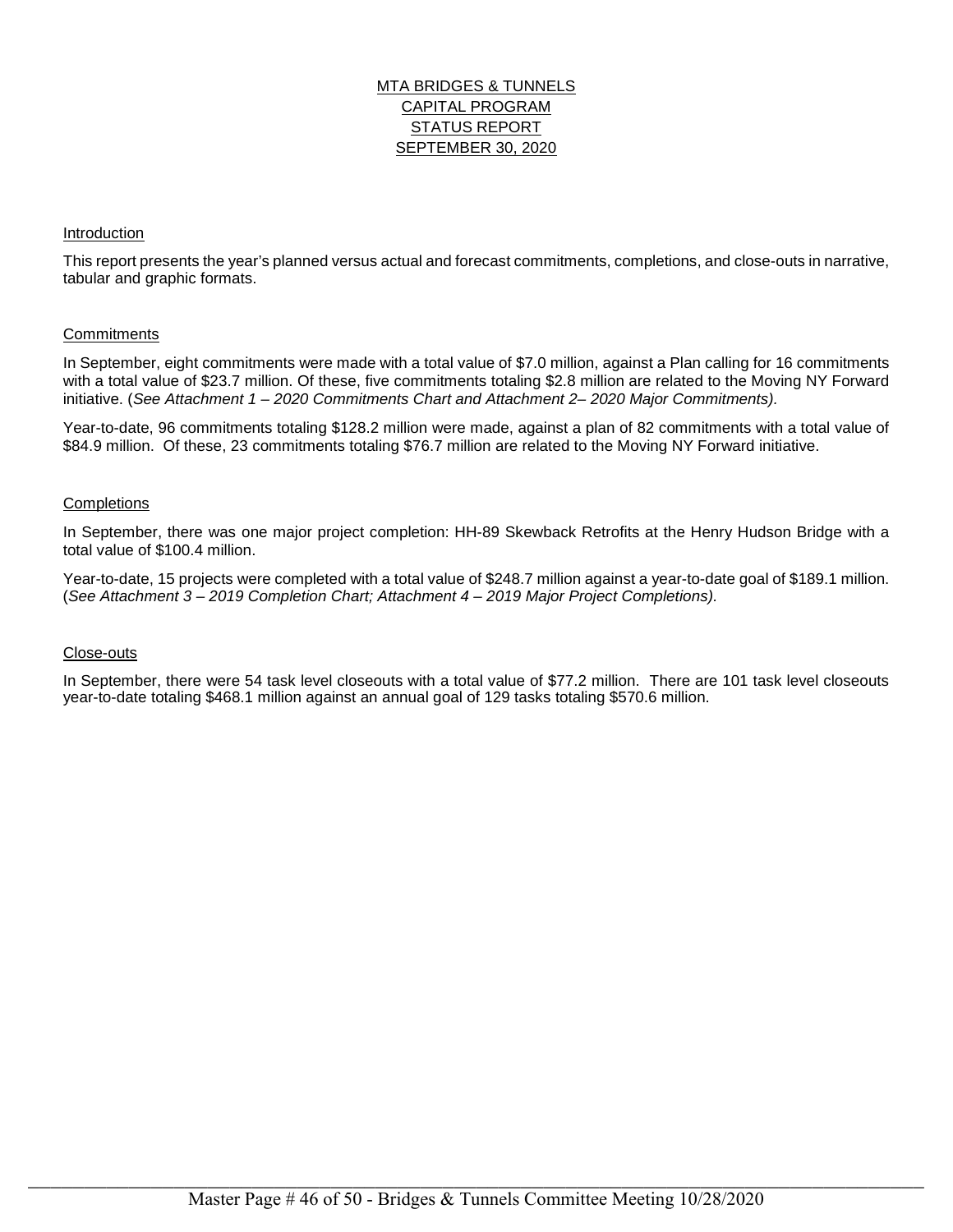Attachment 1 2020 Commitment Chart



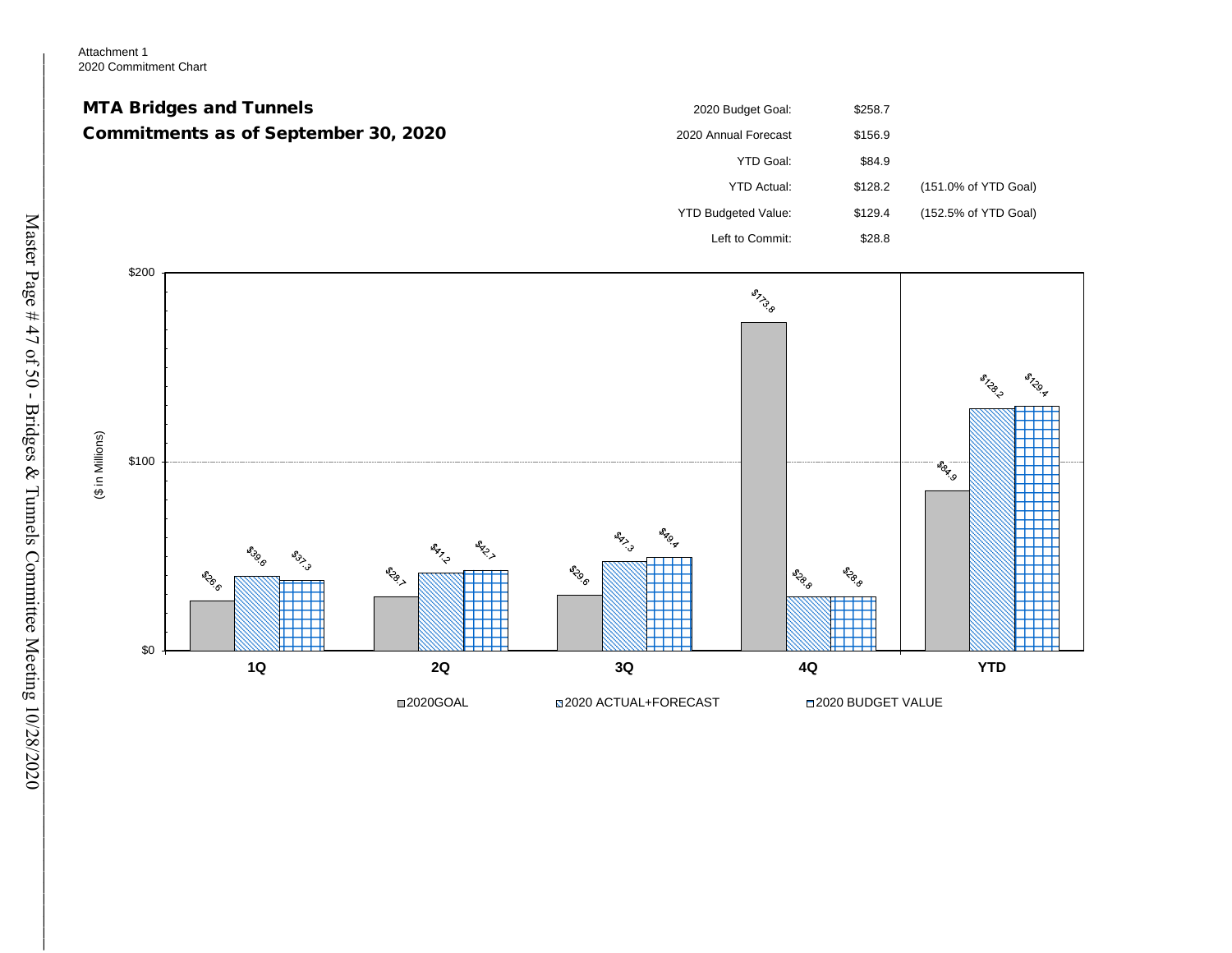# **MTA Bridges and Tunnels: Status of Major Commitments as of September 30, 2020**

|                                  |          |                                                                                              |                  | <b>Budget (\$ in Millions)</b>           |        |                  | <b>Award Date</b>     |                          |                               |
|----------------------------------|----------|----------------------------------------------------------------------------------------------|------------------|------------------------------------------|--------|------------------|-----------------------|--------------------------|-------------------------------|
| <b>Project ID</b><br><b>ACEP</b> |          | <b>Project Description</b>                                                                   | <b>2020 Goal</b> | <b>Budgeted</b><br>Actual /<br>Forecast* |        | <b>2020 Goal</b> | Advertisement<br>Date | <b>Actual / Forecast</b> | <b>Notes</b>                  |
| $VN-X4$                          | D806VNX1 | VN - Operational Improvements (Safety Fence)                                                 | \$40.0           | \$40.0                                   | \$40.0 | $Dec-20$         | May-20                | <b>Mar-21</b>            | $\mathsf F$<br>$\overline{1}$ |
|                                  |          | Note 1: Additional time is required due to COVID-19 restrictions and the procurement process |                  |                                          |        |                  |                       |                          |                               |
|                                  |          |                                                                                              |                  |                                          |        |                  |                       |                          |                               |
|                                  |          |                                                                                              |                  |                                          |        |                  |                       |                          |                               |
|                                  |          |                                                                                              |                  |                                          |        |                  |                       |                          |                               |
|                                  |          |                                                                                              |                  |                                          |        |                  |                       |                          |                               |
|                                  |          |                                                                                              |                  |                                          |        |                  |                       |                          |                               |
|                                  |          |                                                                                              |                  |                                          |        |                  |                       |                          |                               |
|                                  |          |                                                                                              |                  |                                          |        |                  |                       |                          |                               |
|                                  |          |                                                                                              |                  |                                          |        |                  |                       |                          |                               |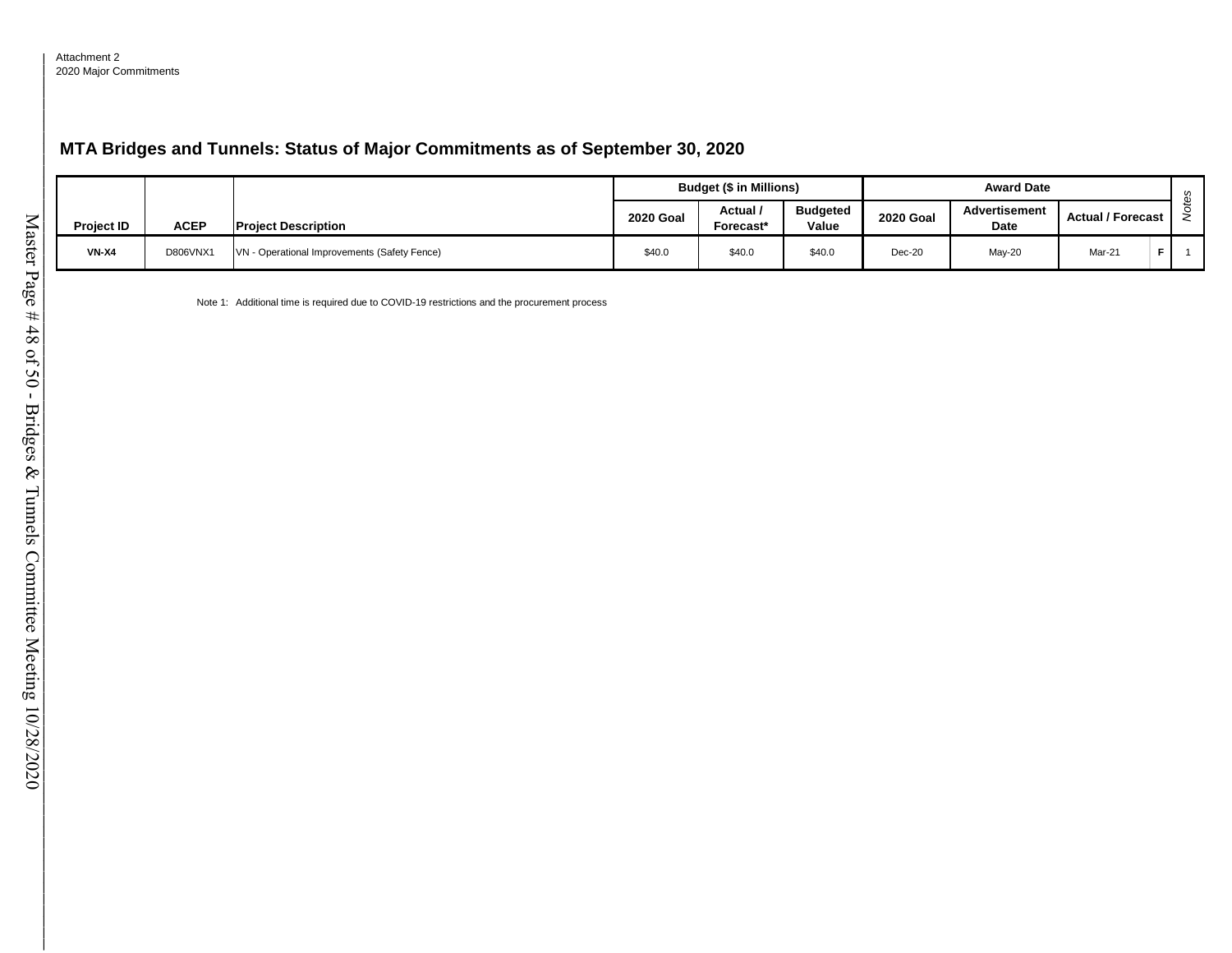Attachment 3 2020 Completion Chart



2020 GOAL 2020 ACTUAL/FORECAST